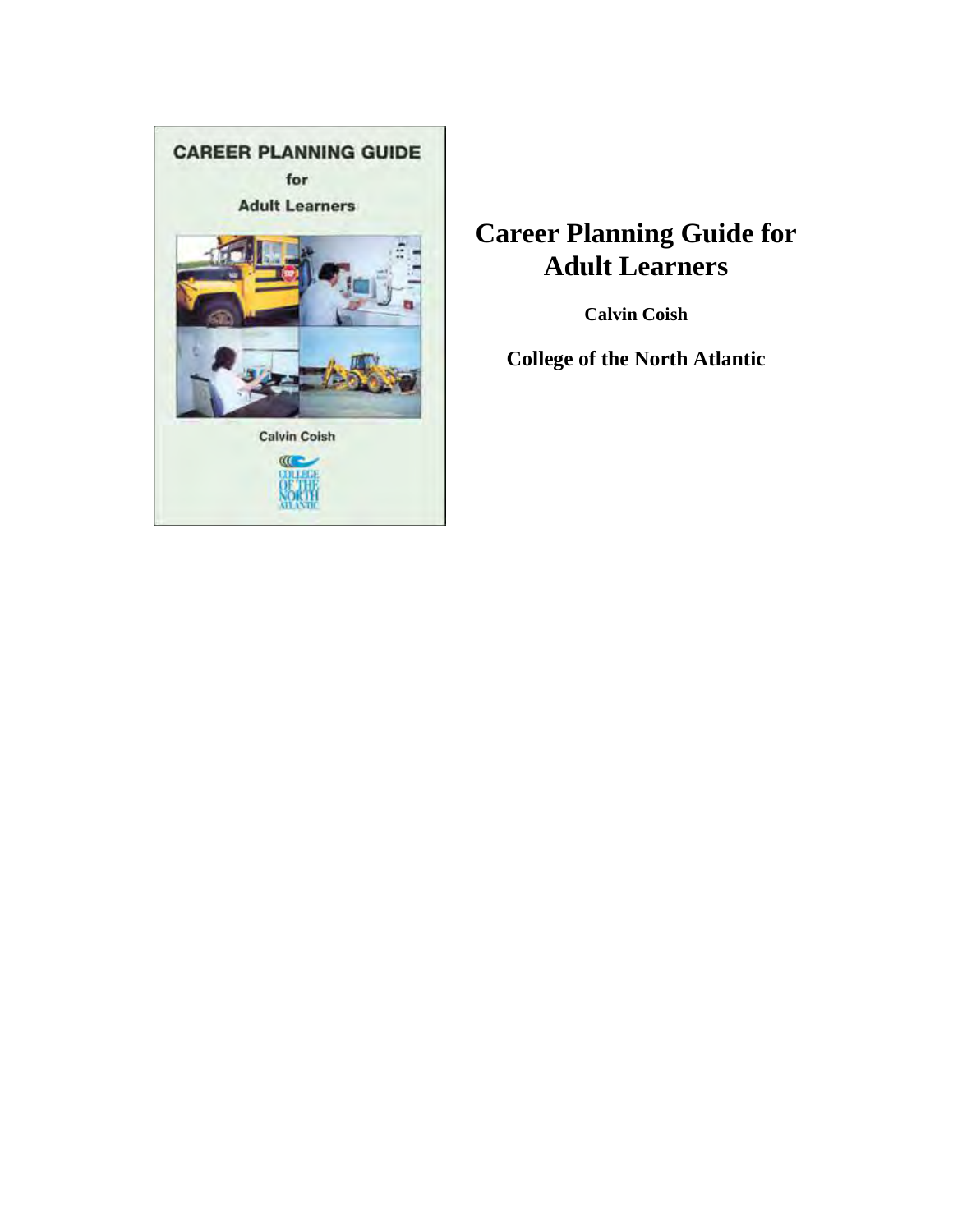**Career Planning Guide**

**for**

**Adult Learners**

**Calvin Coish**

**College of the North Atlantic**

**1999**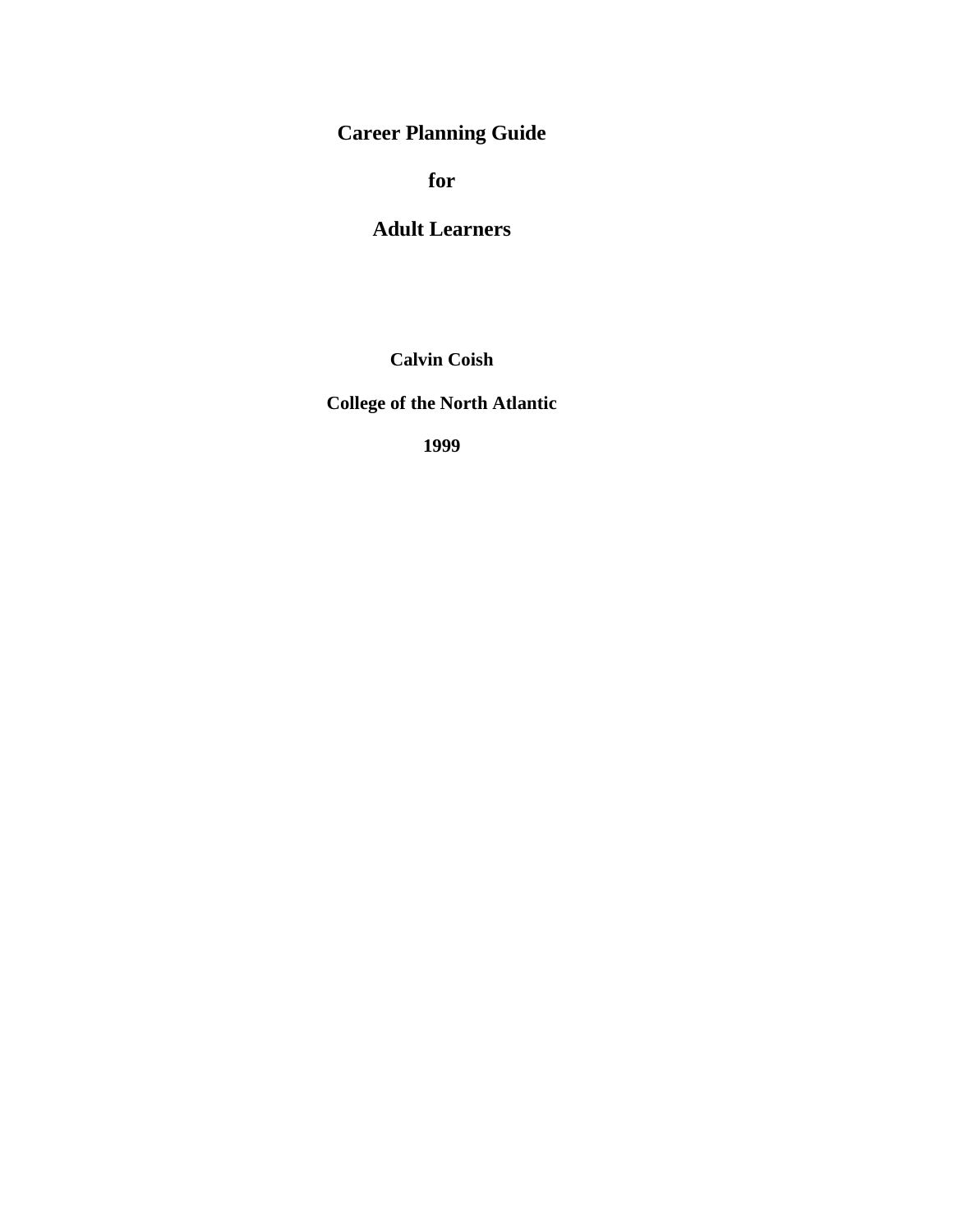#### **© 1999 College of the North Atlantic**

All rights reserved. No part of this publication may be reproduced in any form or by any means without the permission of the publisher. Address all inquiries to:

College of the North Atlantic P. O. Box 745 Grand Falls-Windsor, NF A2A 2M4

## **Canadian Cataloguing in Publication Data**

Coish, E. Calvin

Career planning guide for adult learners

ISBN 0-9682905-6-6

- 1. Readers for new literates.
- 2. Readers (Adult)
- 3. Vocational guidance.

I. Title PE1126.A4C63 1999 428.6'2 C99-950122-7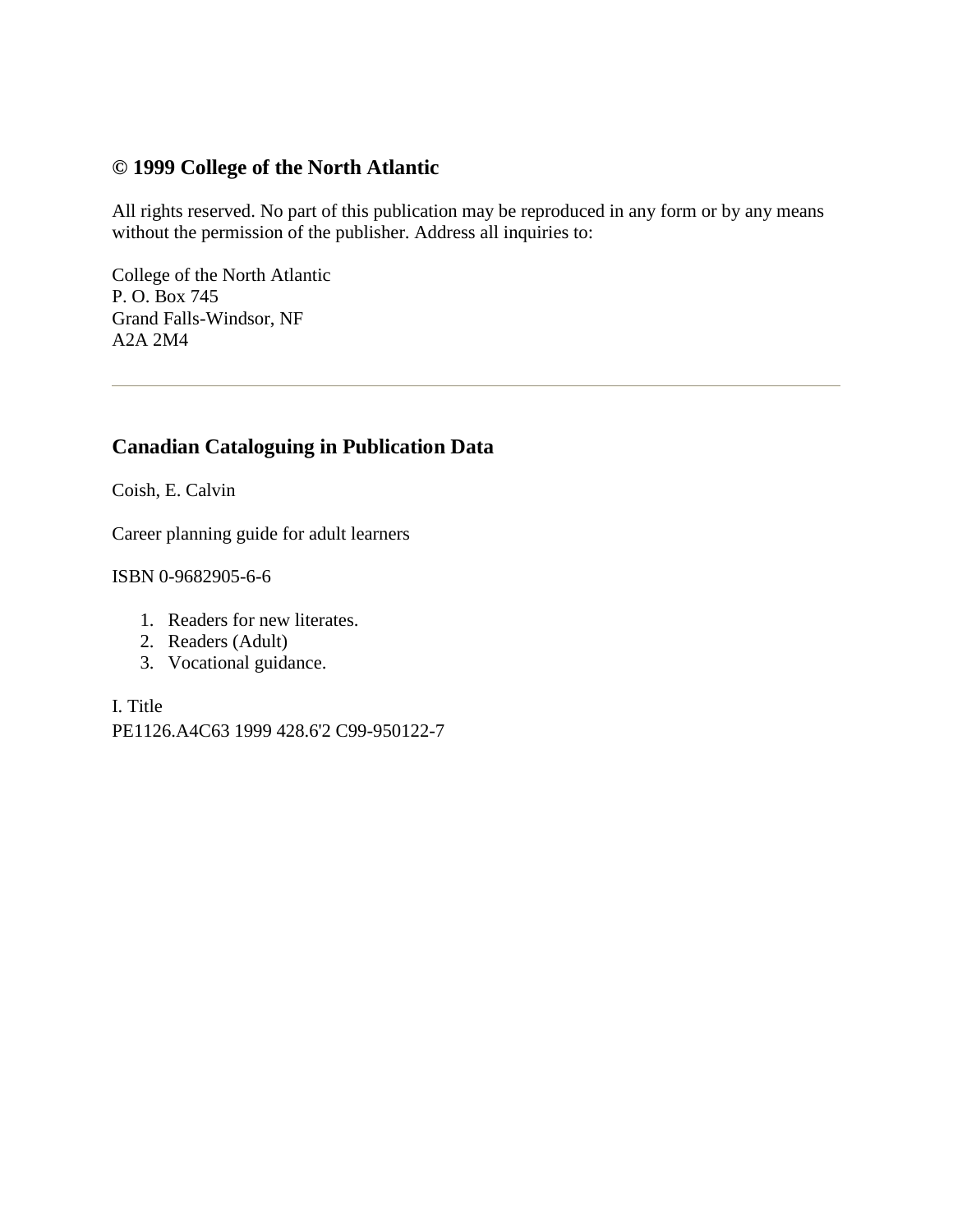## **Introduction**

I wish to thank John Fowler of College of the North Atlantic and Terry Fisher of Robinson-Blackmore for their help with this project. Thanks also to Debbie Green, Roger Pike, Vi Griffin, and others who provided photos for this project. Thanks to those anonymous persons who agreed to be interviewed for this book. My thanks go also to staff and students at the Literacy Outreach Centre in Grand Falls-Windsor for their continuing support of my writing efforts.

Financial support for this project was provided by National Literacy Secretariat (Human Resources Development Canada), College of the North Atlantic, and the Government of Newfoundland and Labrador.

Cal Coish May 1999

## **Photo Credits**

Abitibi Consolidated: Pages 1, 13, 28 (1) Central Newfoundland Regional Health Centre: Cover (2) and pages 4, 40, 51 Nfld. and Labrador Tourism: Page 61 All other photos by C. Coish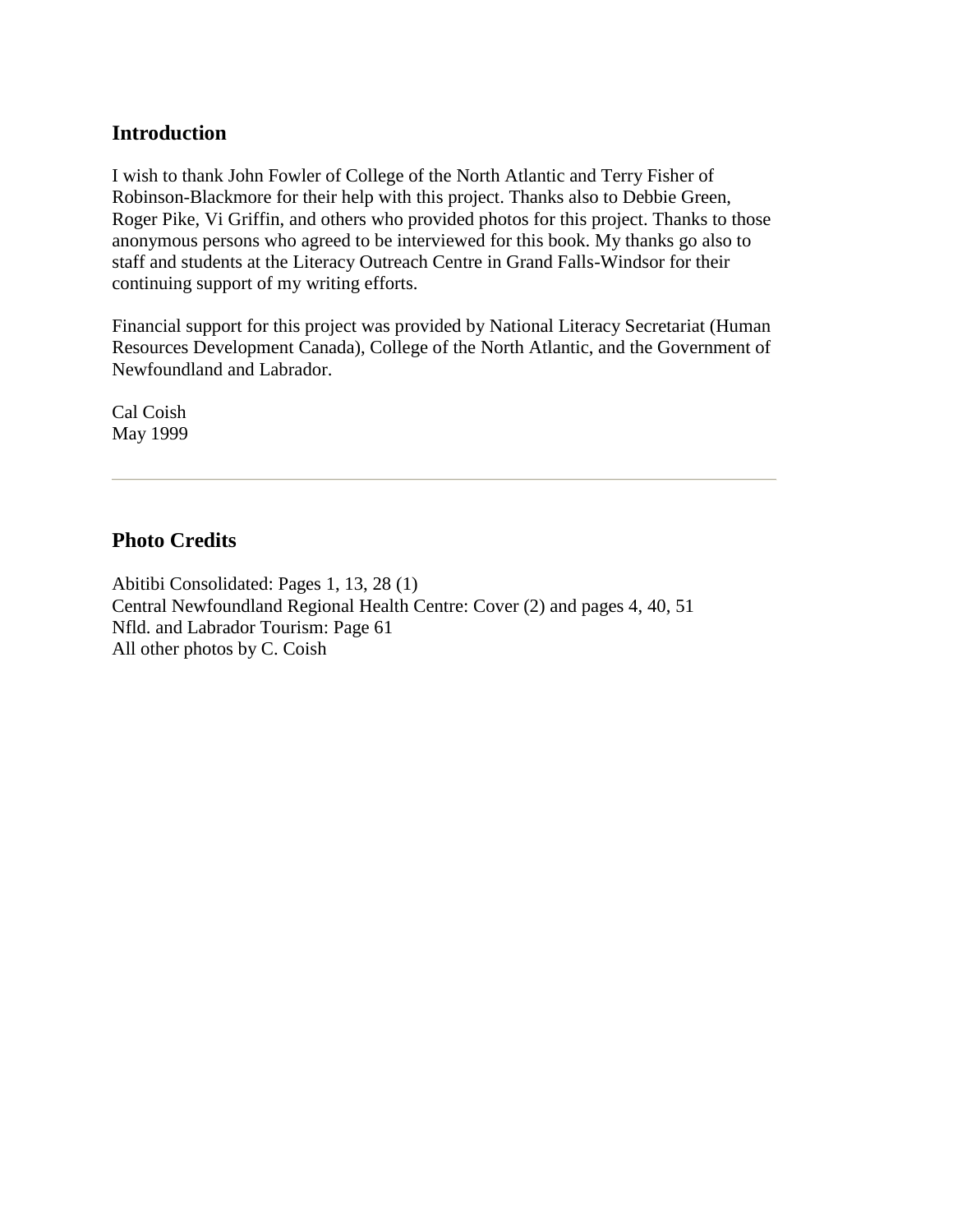# **Table Of Contents**

**[Planning Your Career](#page-6-0)**

**[Ray's Story](#page-7-0)**

**[Setting Goals](#page-10-0)**

**[Making Choices](#page-12-0)**

**[Career Planning](#page-12-0)  Programs**

**[What Do You Like To Do?](#page-13-0)**

**[Kinds Of Occupations](#page-14-0)**

**[Sharon's Story](#page-15-0)**

**[Other Ways To Look At Interests](#page-16-0)**

**[What Things Are You Good At?](#page-17-0)**

**[Skills and Abilities](#page-18-0)**

**[School Subjects](#page-19-0)**

**[Adam's Story](#page-28-0)**

**[Learning About Occupations](#page-31-0)**

**[Changing Jobs](#page-32-0)**

**[Jobs of the Future](#page-34-0)**

**[Job Shadowing/Work Experience](#page-37-0)**

**[Holly's Story](#page-41-0)**

**[Education](#page-44-0)**

**[What Would You Do?](#page-47-0)**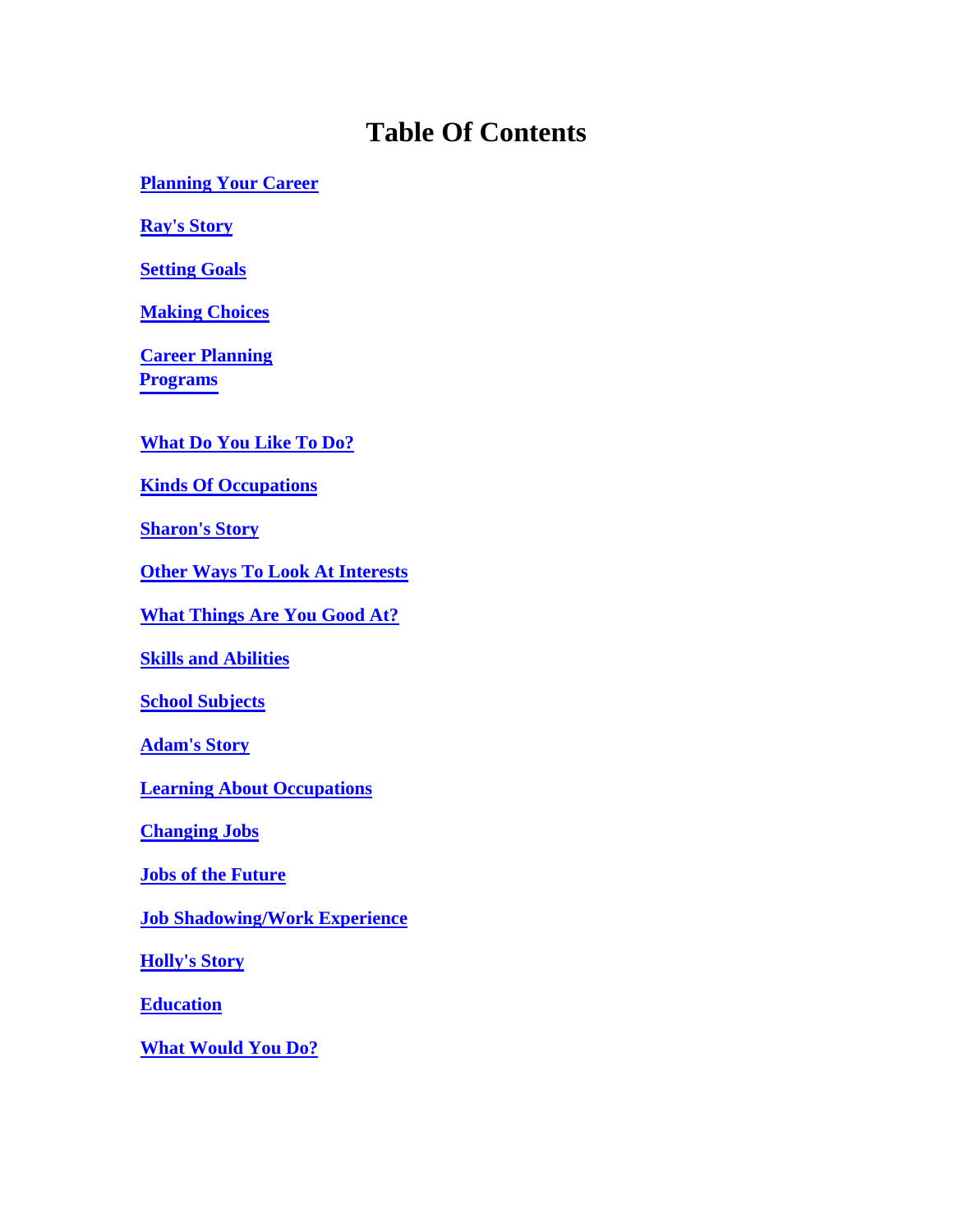**[The Job Search](#page-50-0)**

**[Vance's Story](#page-52-0)**

**[Applying for a Job](#page-55-0)**

**[The Resume](#page-59-0)**

**[The Job Interview](#page-64-0)**

**[Your Own Business](#page-69-0)**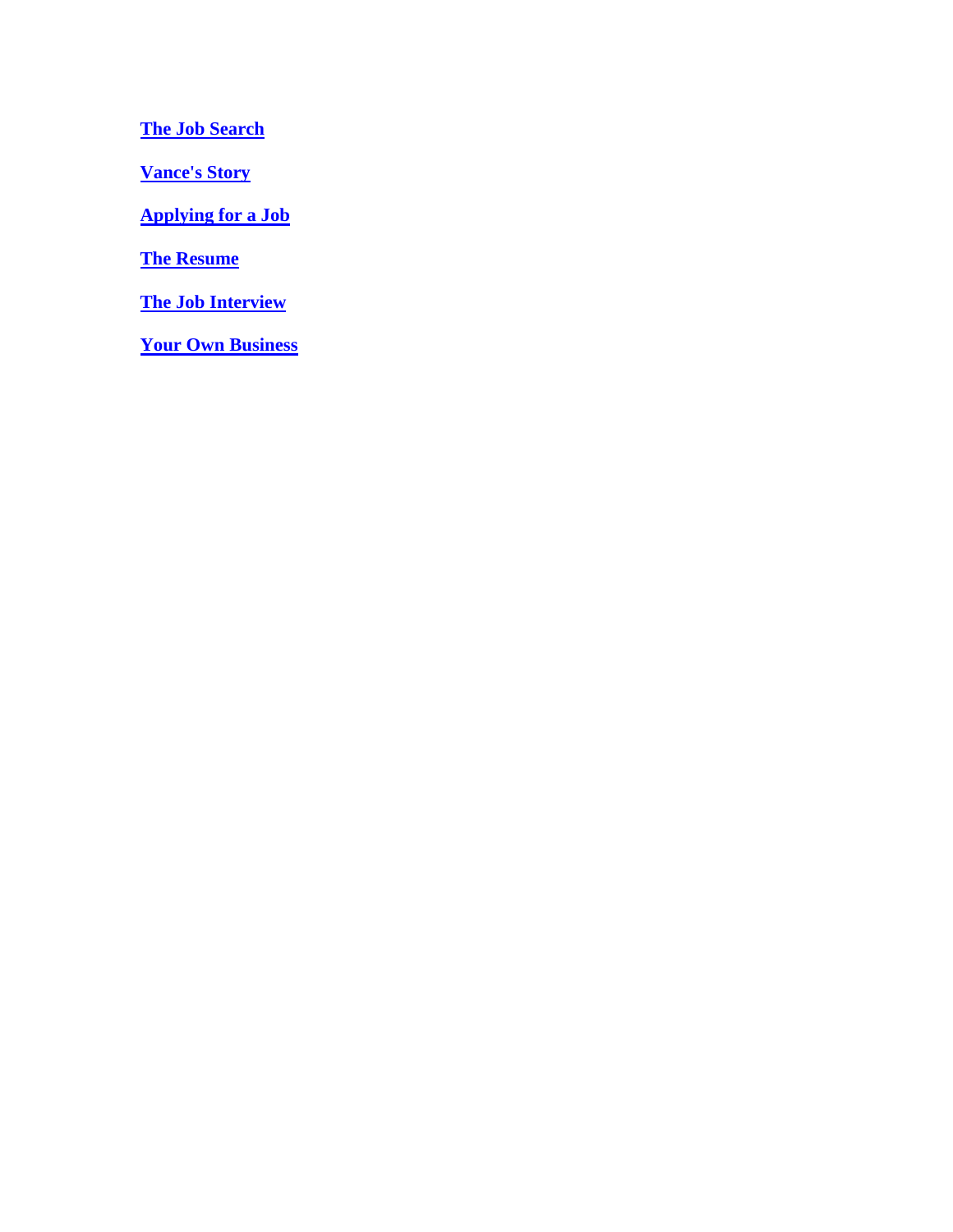<span id="page-6-0"></span>

# **Planning Your Career**

Your career involves many things and is an important part of your life. Many things we do in life involve planning. It is a good idea to have a career plan.

Trying to get a good career without having a plan is like driving across Canada without using a road map. You will end up somewhere, but you will probably make many wrong turns and take longer to get where you want to go. It is better to have even a general plan than no plan.

We can talk about a job, an occupation or a career. Mechanic, secretary and teacher are examples of occupations. A job is a specific working position, such as mechanic at Tuffy Tire or secretary at Deep Woods Enterprises. A career is much more general and really includes all your life experiences. People also talk about career fields, such as medicine or forestry or business. You may choose a career as a computer technician and work at many different jobs in that career field. You may choose a career as an electronics technician, hold different jobs related to electronics, then run your own business in the field of electronics. Sometimes people change their careers. For example, Jim used to be a plumber. Now he is a truckdriver. Jim has changed his job, his career, and his career field.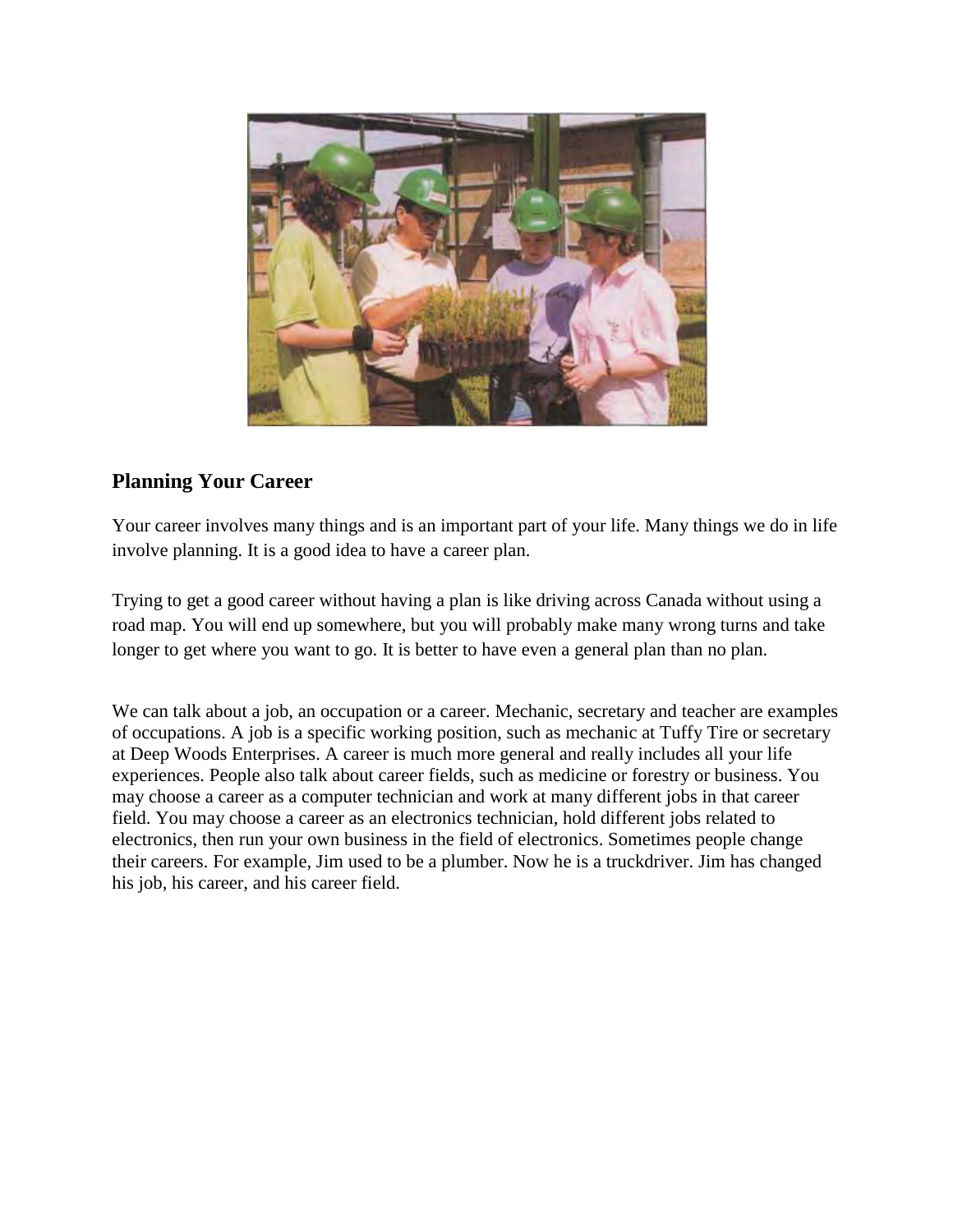# <span id="page-7-0"></span>**Ray's Story**

Ray is 30 years old. He left school in Grade 10 and came back 13 years later. This is the story of his career.

"I lived on the coast of Labrador for half my life, through the summers. I either fished, or mainly worked in the fish plant. Even before I left school I used to work in the plant, since I was 11 years old."

"Through the years away from school I found it hard to adjust to today's technology. I couldn't stand a computer. I didn't know anything about them. But now, I'd like to have my own and I'd like to know more about them."

"All I ever did was labour work. My hands done my work and now the machine is doing the work. I didn't like machines taking over manual labour. You got to accept the changes I guess and I'm starting to understand that."

"I took this course in JRT (Job Readiness Training). It was a 20-week program and that gave me a good scare. It taught me what are my values, what are my goals. I never knew my values or goals before. When the fish came in I had a job or I had a berth fishing or I worked in construction. I always had my stamps, and that's all I really thought about. When they asked me to put my long-term goals on paper, I didn't know what to put down. Then I said, 'I don't really know myself. What would I like to do, what are my capabilities and what are my limitations or whatever?' That was hard to deal with. All I've known how to do is manual labour."

"I got a back condition and that threw something into it for me. If you hired me now as a technician, I'd be gone the same day. Labour work, I'd be there forever, but I can't now because of my back condition. I'm not a hundred per cent like I used to be. I do have limitations now. I have to seek a goal, a career, which I never had in the first place, only just general, seasonal work."

"I got to readjust and start all over. I'm trying to discover what I like, and I find that hard. I will be the first to admit that you need education this day and age for today's technology. The unskilled jobs are gone and you have to be educated to be employable. The more educated the more employable is what I learned. I realized then I'd rather take ABE at the bottom of the ladder and work my way up."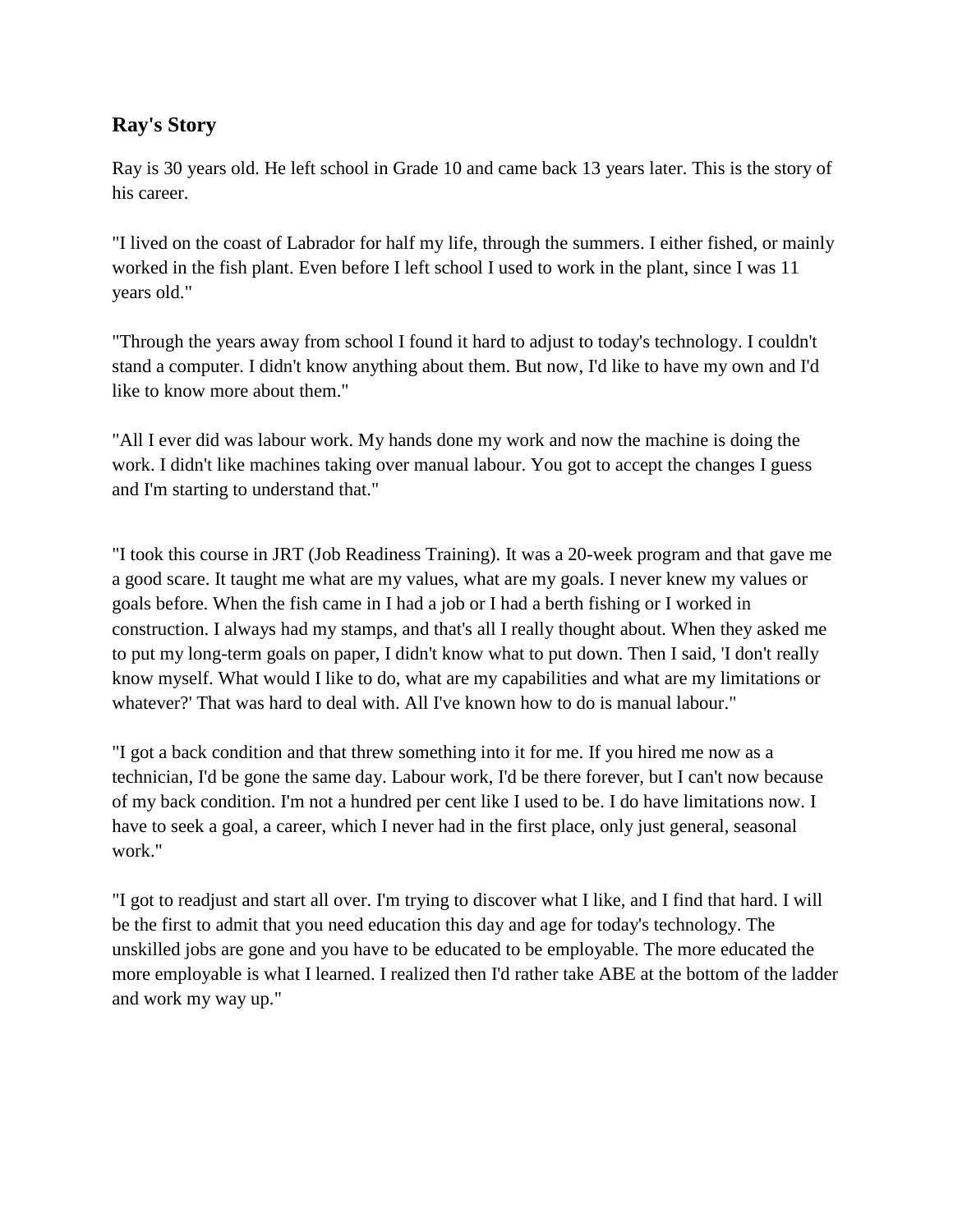"From Kindergarten to Grade 8, I was doing pretty good. Grade 9, the first year, I was right up there. The people my age now are finished school. They all got university degrees. They're teachers, or social workers, nurses, doctors. I would've been the same way if I never just took this wrong road that I took. That's what did it for me."

"My idea was to take carpentry next year and then a two-year course in adventure tourism. Say, if you owned a resort, I would be looking for a job. You'd be hiring me two for one, because I could be your handyman plus have that two-year program under my belt too."



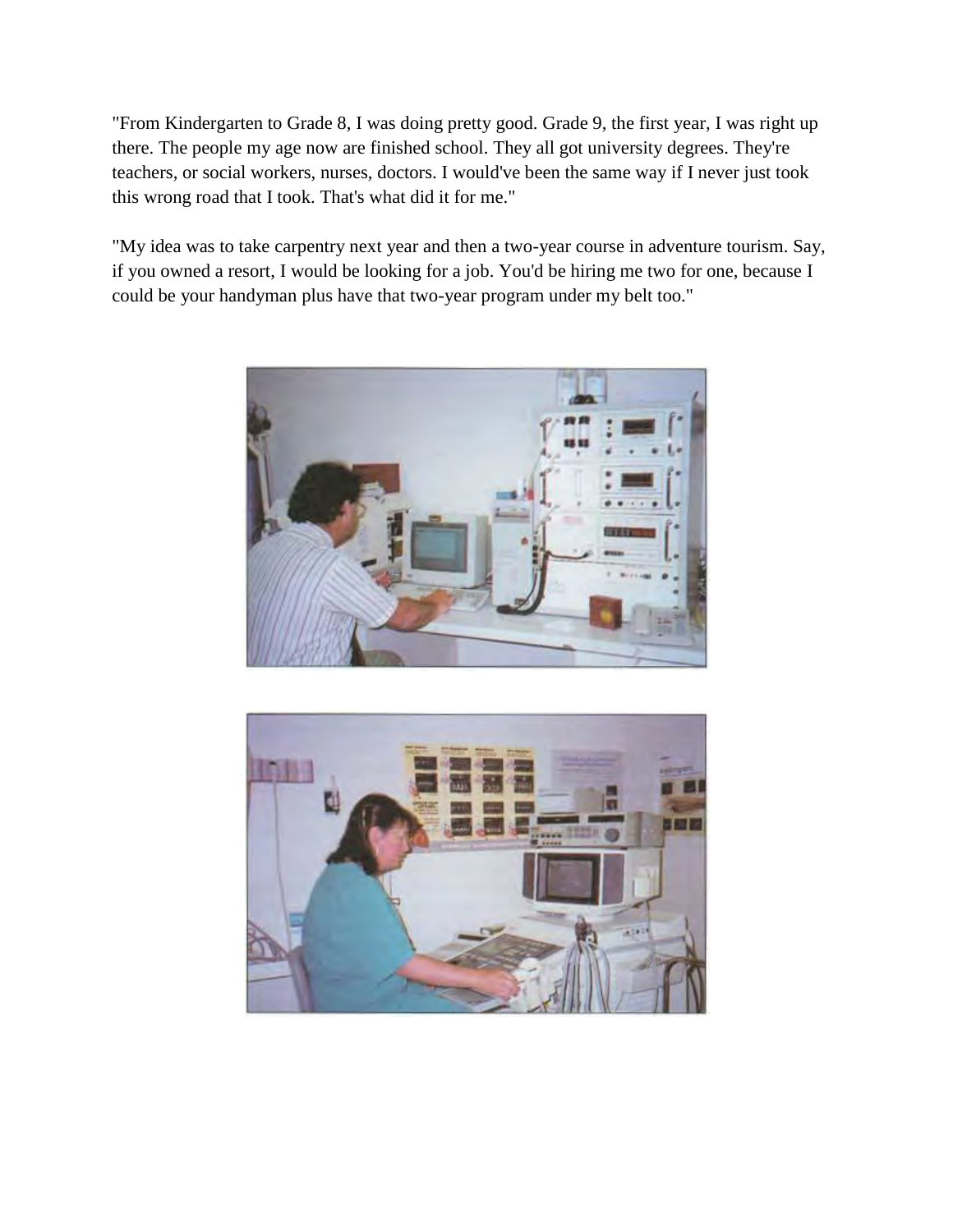"I look in the mirror in the morning. What can I do? 'I don't know,' I say, 'but I gotta find out what I'm interested in.' I got my mind on community futures, so I could be a counsellor for someone who's addicted and who's looking for help. But I'm kind of slow on comprehension and reading. So that's a course I'm afraid of more or less. Then I had a mind to take computer drafting, but I say I'm not very creative. I want to take adventure tourism, but according to the components - kayaking and mountain-climbing and stuff like that - my back can't handle that. Then there's this computer course, and I heard that's pretty hard to take. So I'm left wondering where I'm going to go."

"I gotta narrow it down. I gotta make the decision. It's just that I've never done anything before other than be a labourer or gofer. I was good at that because that's all I ever knew how to do. I was accepted here in carpentry, but after talking to the counsellor, I decided to take a good look at what course I want to take."

"If I had a job, I wouldn't mind relocating. I always mark down on my application 'Anywhere in Canada'. I went to Alberta in '83 and took a course in foreman training on the oil rigs roughneck they call it. I like a nice, quiet community. I don't mind living in the city, but I'm the type of fellow who would like to have a nice, relaxing place."

#### Questions:

- 1. What are Ray's strengths?
- 2. What are Ray's weaknesses?
- 3. Which careers do you think would be good for Ray?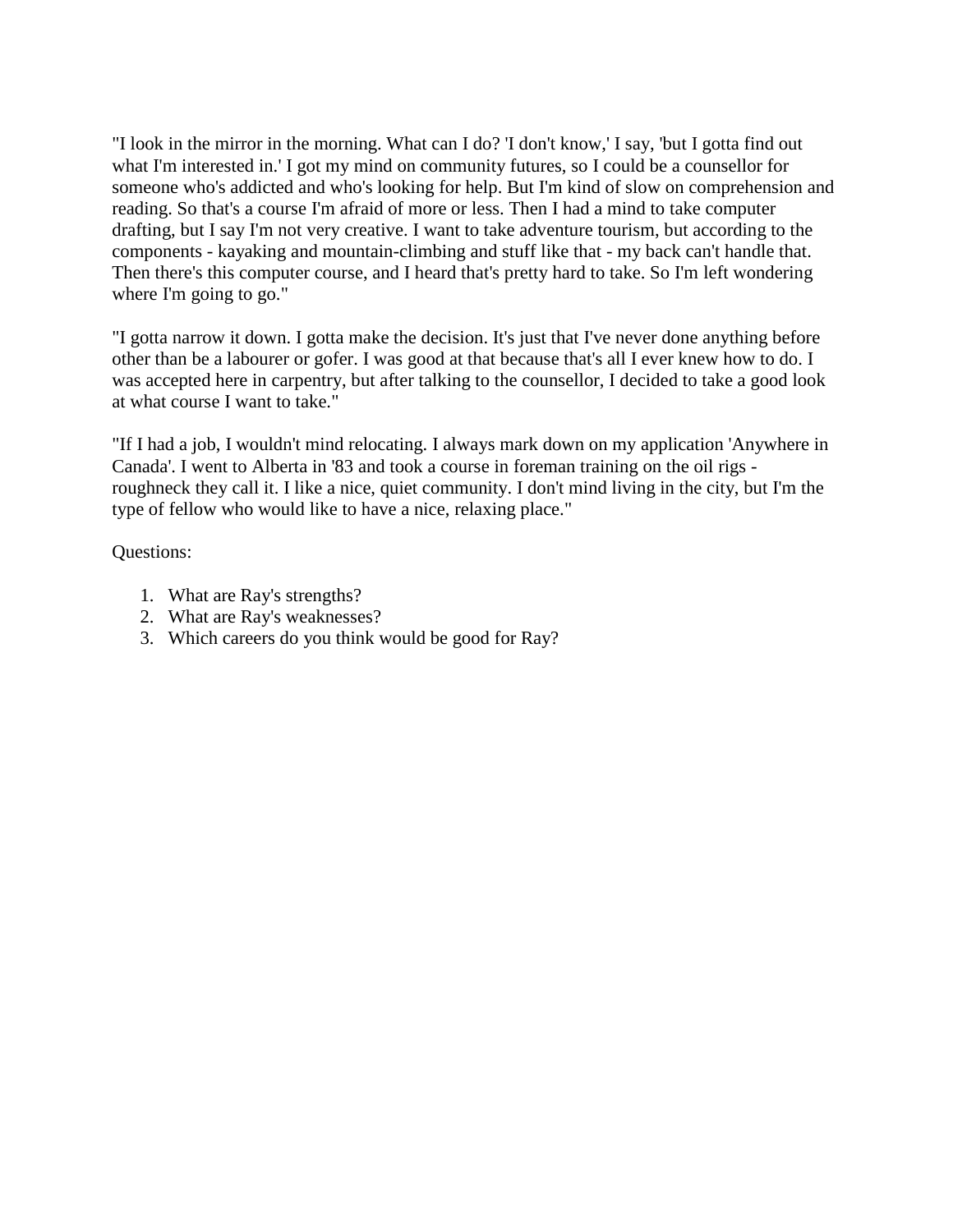<span id="page-10-0"></span>

# **Setting Goals**

There are many choices to make when planning your career. One choice involves your goals. Goals are things you would like to achieve in your life. It is important to set goals when making career plans. When you set goals you give yourself something to work toward.

Having goals can also help you deal with problems you run into along the way. There will be good days and bad days in the course of your career. There will be times when you will be frustrated and upset. But, if you keep your goals in mind, you will see that your planning and hard work can lead to something worthwhile.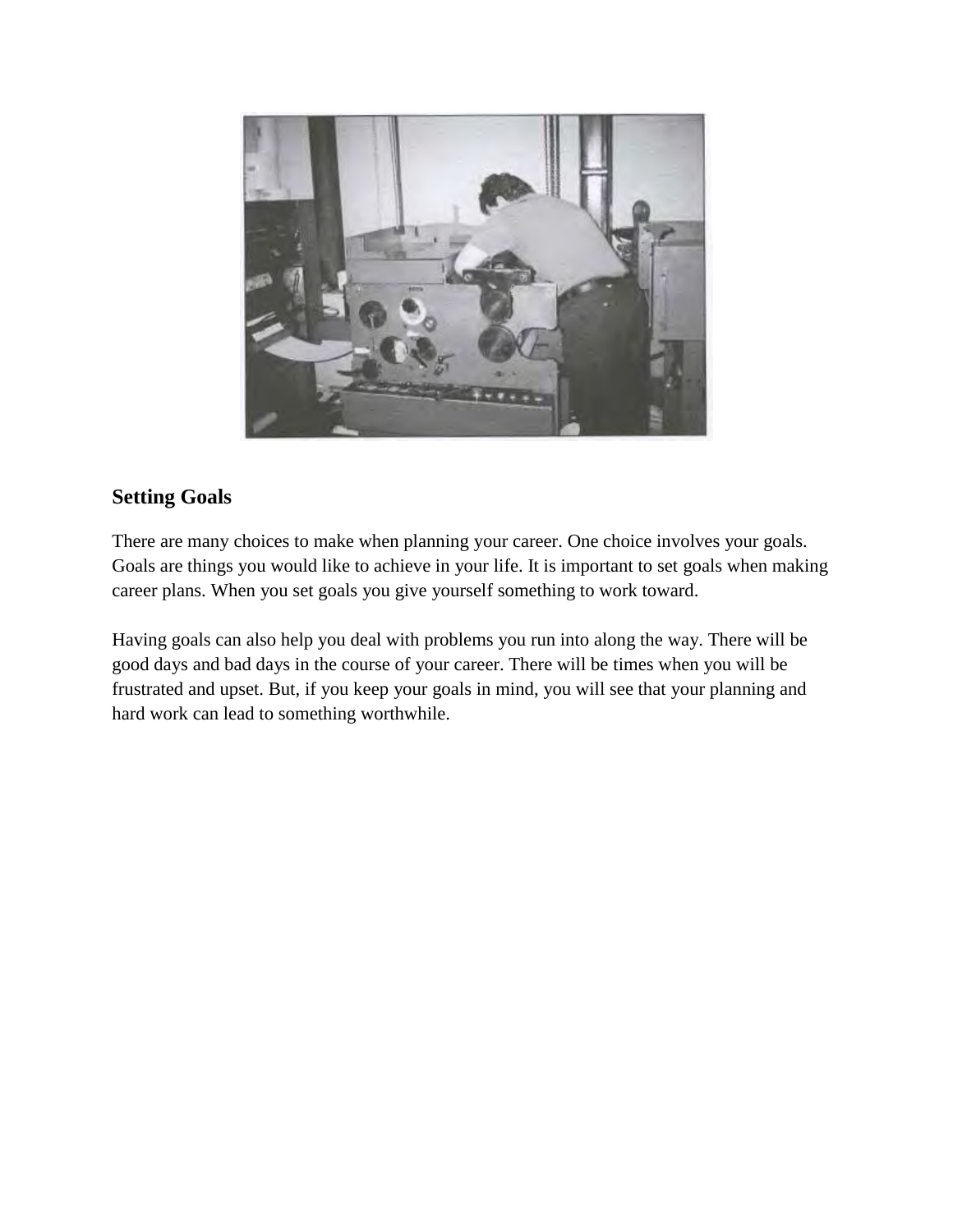Setting goals can help you control some of the things that happen in your life. There are no guarantees that you will reach all of your goals. But knowing what your goals are can make things clearer for you and can help you keep on track.

There are two kinds of goals. One kind is called long-term goals. The other kind is called short-term goals. Some examples of long-term goals might be: learn to read, complete a high school education, get married, have children, be a computer technician. Some examples of short-term goals are: buy some groceries, go to school today, write a letter, do a six-month course in computers. One person's short-term goal could be another person's long-term goal.

1. List up to three long-term goals you have set for yourself.

2. List up to six short-term goals which will help you reach your long-term goals.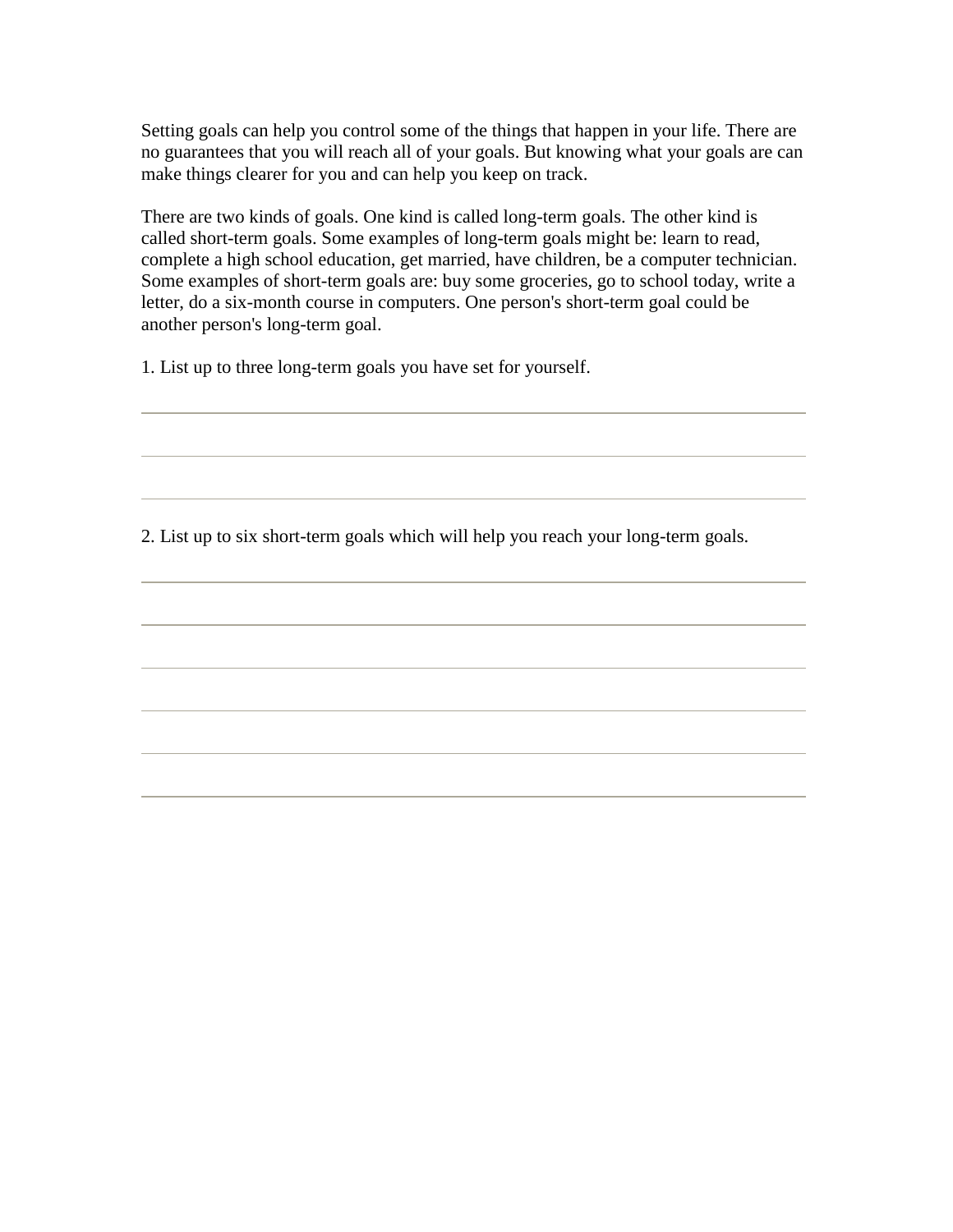## <span id="page-12-0"></span>**Making Choices**

As you plan your career, you will be making decisions. Before you can make decisions, you should know which choices are available to you. Let's say you want to do a program in robotics. (Robotics involves the design, programming, operation and repair of robots.) You must first find out where you can do such a course. Then you compare the different programs and decide which ones to apply to. If you are accepted for more than one training program, you then have to choose which one to do. Make sure you have enough information to make a good decision.

Information on career planning is available from HRD offices, high schools and private employment agencies. The Government of New-foundland and Labrador sponsors a toll-free Career Information Hotline. The number is 1-800-563-6600.

The provincial Department of Employment and Labour Relations has produced a useful booklet called Open Your Own Doors. This booklet takes you through the steps involved in career planning. It gives lists of occupations in different career areas. You can get a copy of this booklet if you ask for it from the Career Information Hotline. Another useful booklet is called Smart Moves. It was produced by people at the HRDC office in Gander.

#### **Career Planning Programs**

There are programs to help you with your career plans. One of these is a computer program called CHOICES. You will find this program in many high schools, adult education centres and employment centres. The way CHOICES works is very simple. You enter information about your interests, aptitudes, preferences and other things into the computer. The program then gives you lists of suitable careers and other information. You can get printouts about different careers as well as information on training programs. Make arrangements to do such a program if you can. But don't expect the career program to make decisions for you. You must make your own decisions.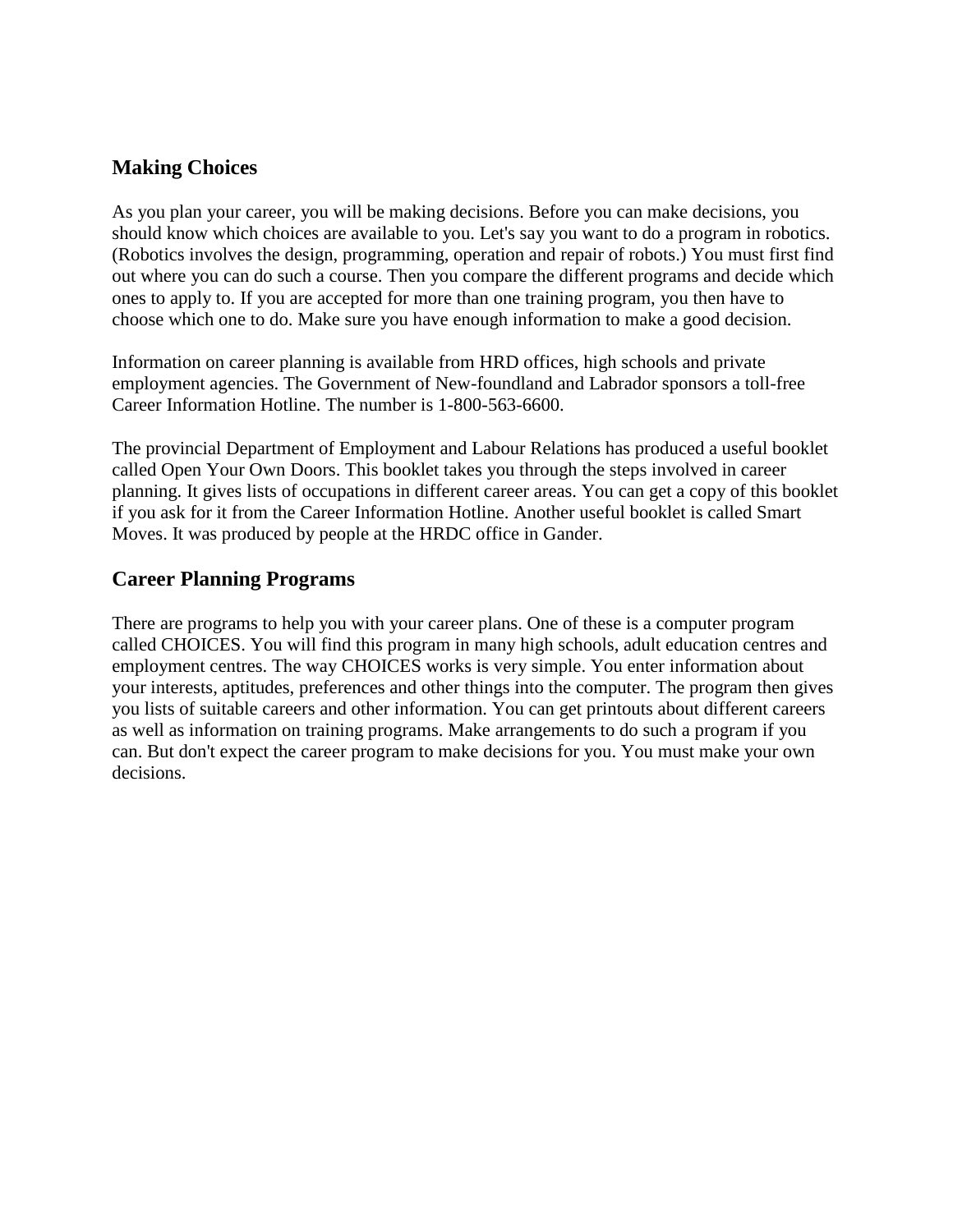### <span id="page-13-0"></span>**What Do You Like To Do?**

One thing to consider when planning your career is interests. Ask yourself, "What do I like to do that could be used in a job?" There are several ways to do this. One way is to look at any hobbies or activities you enjoy.

List any hobbies or special interests you have. Some examples are: fixing computers, painting, fishing, travelling, writing letters, doing volunteer work and reading.

Name some jobs that would use these interests.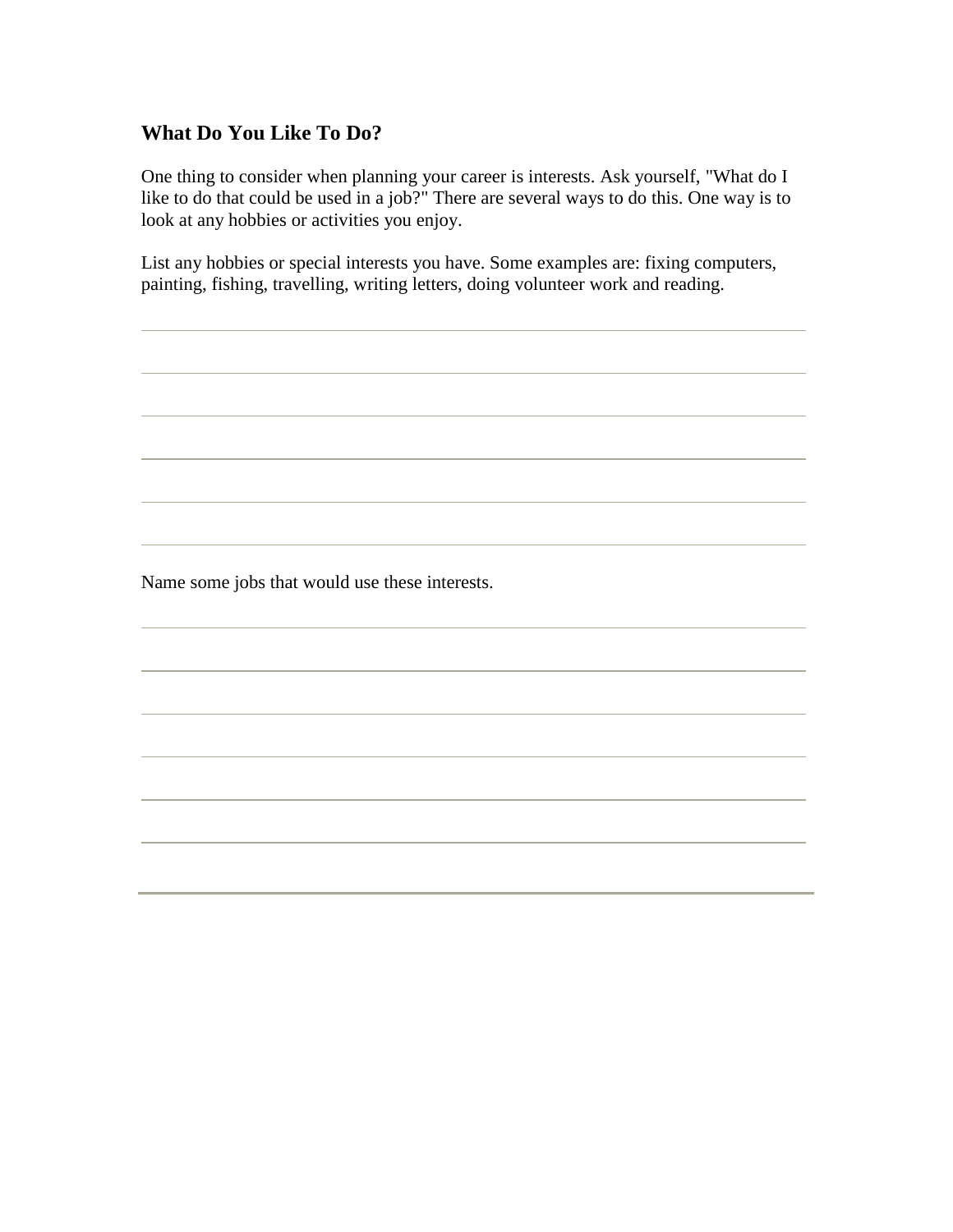## <span id="page-14-0"></span>**Kinds of Occupations**

Occupations can be grouped in several different ways. One way is to relate them to people, data or things.

Workers in people-related occupations deal mainly with people (or animals). Workers in datarelated occupations use facts and figures, calculations and other data. Things-related jobs involve machines and equipment, such as computers, cars, and robots.

Every occupation fits into at least one of the three categories of data, people or things. Many jobs involve more than one of the three. For example, an auto mechanic deals mainly with things (cars), but he or she also deals with people and data. In fact, data, such as engine analysis results, are becoming more important than ever in the auto repair industry. A medical doctor works mainly with people. He or she also uses data, such as patient charts, reports and other information. The doctor also uses such things as a stethoscope, heart monitor, and blood pressure machine.

Ask yourself the following questions. There's no such thing as giving the "right" answers to these. Any answers you give are okay. It is important to be totally honest in doing this.

- 1. Do I like working with people?
- 2. Do I like working with data?
- 3. Do I like working with things? \_\_\_\_\_
- 4. . Which of these three do I like most?

Now, do the following activity. List at least six occupations that deal with your main area of interest (people, data or things). If you like more than one of these, try to think of occupations that combine your interest areas.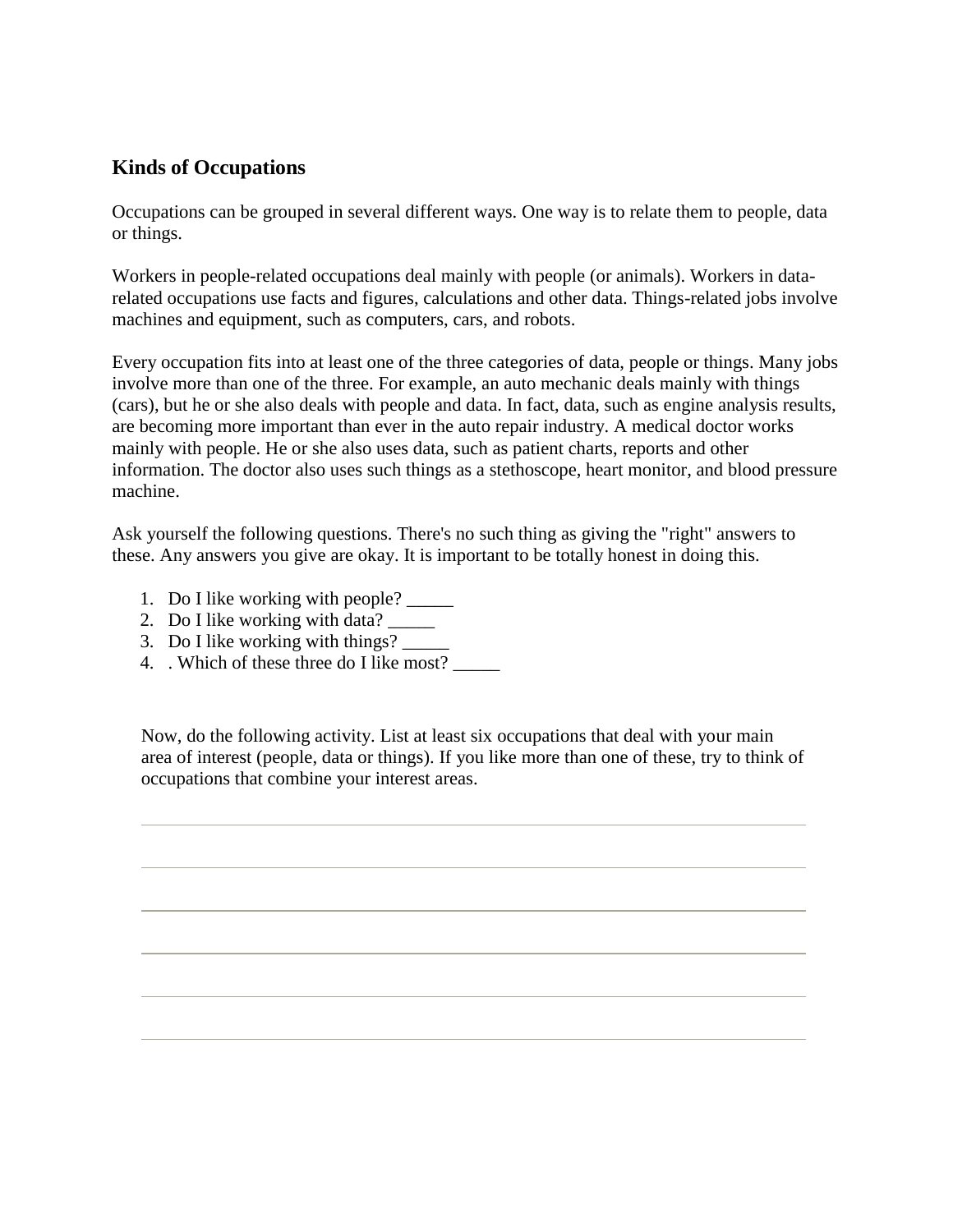## <span id="page-15-0"></span>**Sharon's Story**

Sharon is 53 years old. She left school thirty-seven years ago. She was in Grade 7 at the time.

"I left school in June and went in the convent in September. I wanted to join the Forces, but my brother told Mom that a lady didn't join the Forces. A nun came down at my desk one day and put a little pamphlet in front of me about Sisters of Service. I said, 'Me a nun?' 'Yes,' she said."

"I went in in September and that was it. I must say that was quite an experience. I just turned 17 and for the next four years I was either an assistant cook or chief cook."

I was 21 when I left that life. One year later I was married. I had five children \_ two boys and three girls. My first baby died six months after he was born. In order to keep the payments on my house for the next eight years I took in six boarders just to keep us afloat. I had my next four children \_ three girls and a boy. It wasn't easy keeping boarders and raising children at the same time. When I was 33 I divorced my husband. At the time, the youngest was three and a half and the oldest was nine. I brought the children up on my own. It's an experience I wouldn't wish on anybody.

"For the next fourteen years, I didn't go out, only when spring came. Then I stepped out into my back garden. It was the longest fourteen years of my life. I had no social life at all \_ no bingo, clubs, or anything else. I spent all of these years on social assistance because I couldn't see any other way to keep my children together. I cared for them to the best of my ability."

"When I was 45 and my children were on their own I tried to find work. I worked with the Department of Forestry for the next seven seasons. I got off social assistance and was making it on my own. Then last season my job was gone. Desperation set in again. It was the first time in my life I was ever sorry I didn't have my education. It's the most desperate feeling in the world, not being able to depend on yourself."

"That's when Charmaine tried to talk me into going back to school to get some upgrading. She really pushed me until I finally went. I guarantee you I didn't want to go the first time. I came here at least six times before I had the guts to walk in the door. I had to come in alone, which was a big thing."

"It's very hard to be 53 and not have the ability and the confidence to do what's necessary to get my GED. I hope the next twenty years are easier than the first fiftythree. I don't think I can handle just surviving anymore. It would be great to have a job that you don't have to worry about losing at least till 65. It's no one's fault but my own. It sure does pay to have your education."

Sharon says that not having an education "never bothered me until the children were grown up and I wanted to make a life for me. I don't want to be dependent on my children. I'm trying to figure out how to get a job and stay in school."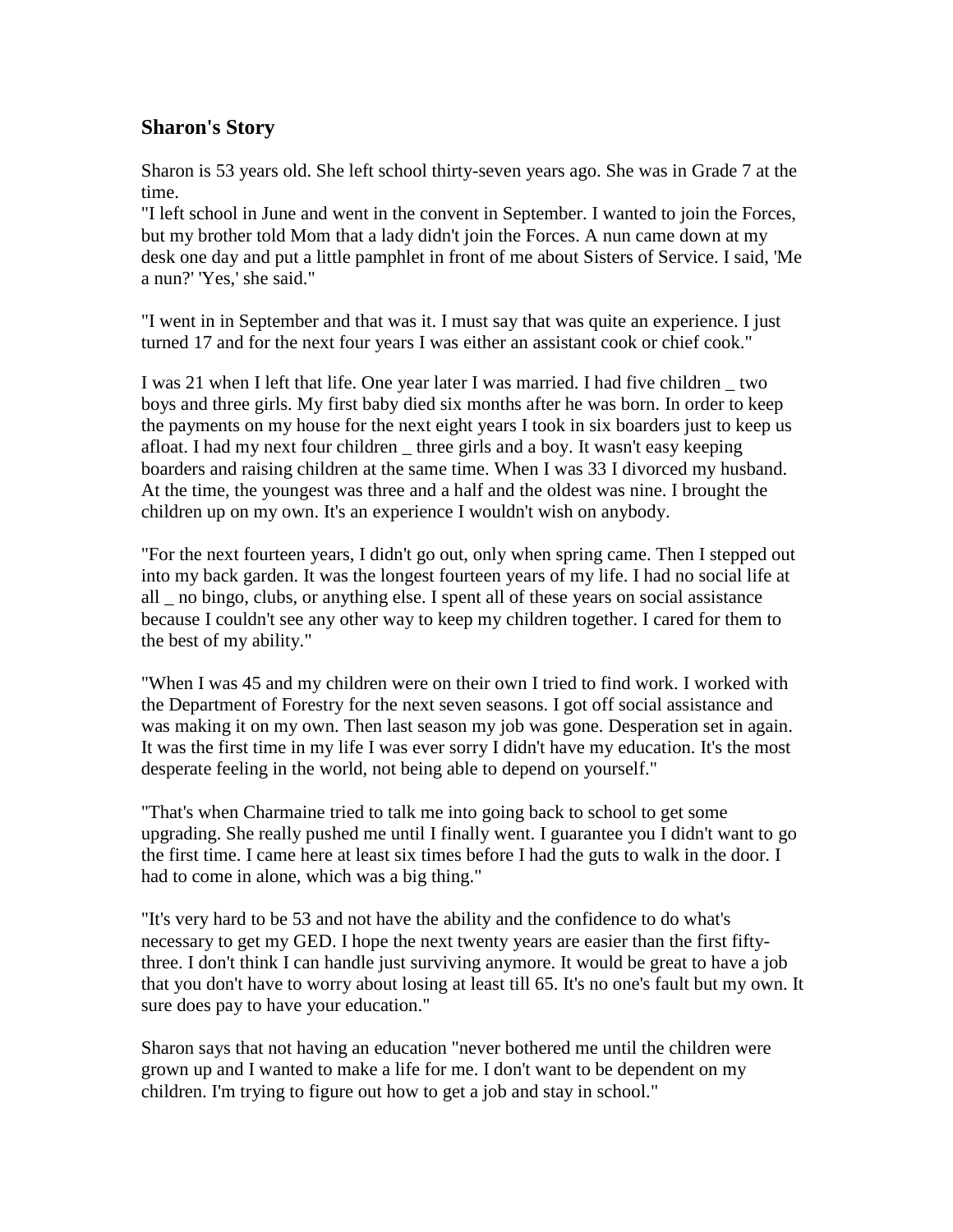<span id="page-16-0"></span>

# **Other Ways To Look At Interests**

Following is a checklist of some interests. Check any of the following you like (or think you would like) to do:

- 1. Work outdoors most of the time
- 2. \_\_\_\_ Work indoors most of the time
- 3. \_\_\_\_ Work with people
- 4. \_\_\_\_ Work alone
- 5. \_\_\_\_ Work with machines
- 6. \_\_\_\_ Work with cars, motorcycles or other vehicles
- 7. \_\_\_\_ Work with computers
- 8. \_\_\_\_ Work with numbers
- 9. \_\_\_\_ Work in an office
- 10. \_\_\_\_ Work in a hospital
- 11. \_\_\_\_ Work with your hands a lot
- 12. \_\_\_\_ Work with your mind a lot
- 13. \_\_\_\_ Work which is much the same all the time
- 14. \_\_\_\_ Work which has a lot of variety
- 15. \_\_\_\_ Work in which you have to be creative
- 16. \_\_\_\_ Work in which you have to make important decisions
- 17. \_\_\_\_ Work in which someone else makes most of the decisions
- 18. \_\_\_\_ Work which takes you away from home a lot
- 19. \_\_\_\_ Work which involves heavy physical labour
- 20. \_\_\_\_ Work which doesn't involve much physical labour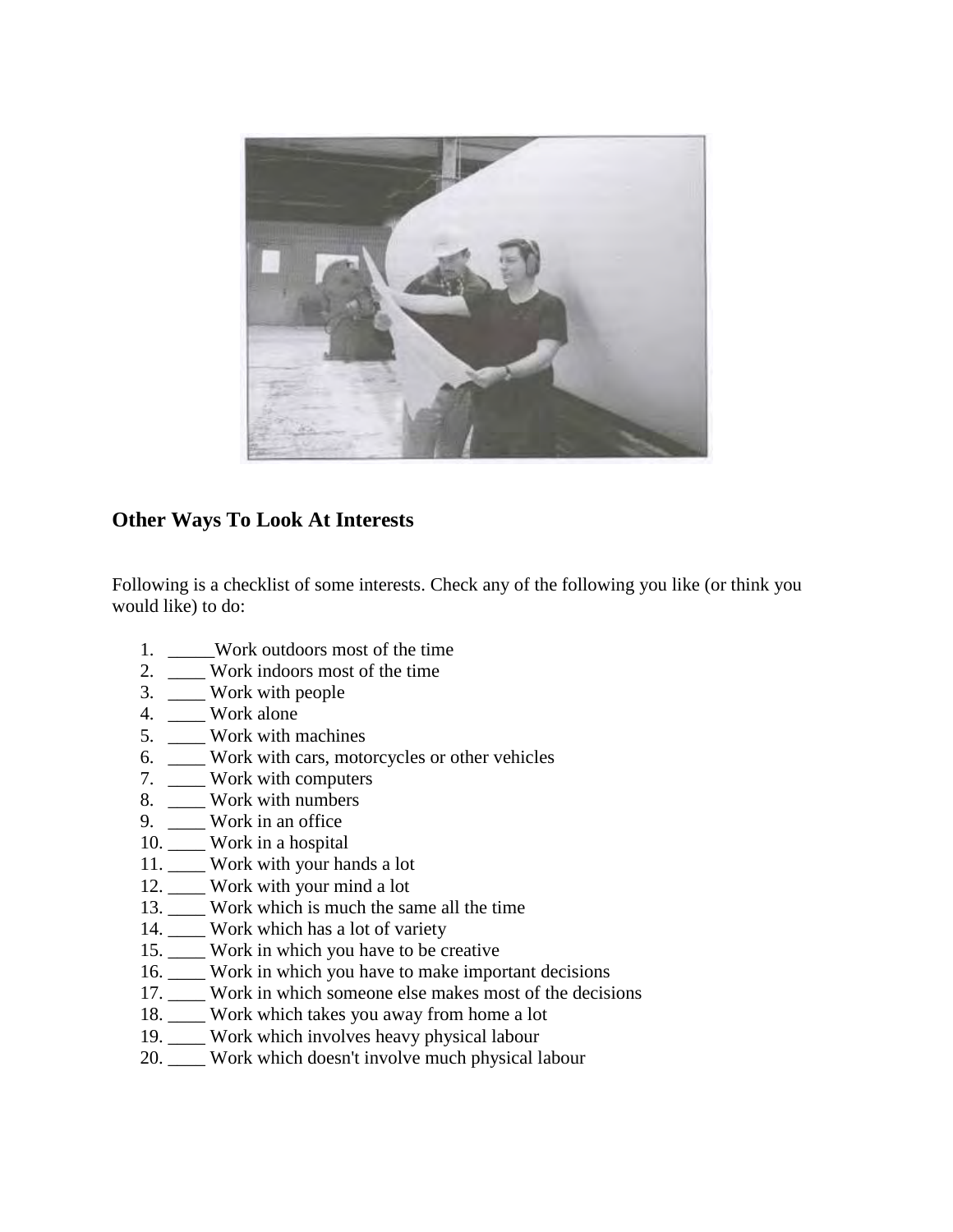- <span id="page-17-0"></span>21. \_\_\_\_ Work in a small town
- 22. Work in a city
- 23. \_\_\_\_ Work in Newfoundland
- 24. Work outside Newfoundland

Other:

#### **What Things Are You Good At?**

It isn't enough to just be interested in something. You also have to be able to do the things you're interested in if you want to use them in a career. Check any of the following you think you would do well:

- 1. \_\_\_\_Work with people
- 2. \_\_\_\_Work with machines
- 3. \_\_\_\_Work with data
- 4. \_\_\_\_ Work outdoors most of the time
- 5. \_\_\_\_Work indoors most of the time
- 6. \_\_\_\_Work alone
- 7. \_\_\_\_Work with computers
- 8. \_\_\_\_Work with numbers
- 9. \_\_\_\_Work in an office
- 10. .\_\_\_\_ Work in a hospital
- 11. \_\_\_\_Work which uses your hands
- 12. \_\_\_\_Work which uses your mind
- 13. \_\_\_\_Work which is much the same all the time
- 14. \_\_\_\_Work which has a lot of variety
- 15. \_\_\_\_Work in which you have to be creative
- 16. \_\_\_\_Work in which you have to make important decisions
- 17. \_\_\_\_Work in which someone else makes most of the decisions
- 18. \_\_\_\_Work which takes you away from home a lot<
- 19. \_\_\_\_Work which involves physical labour
- 20. \_\_\_\_Work which doesn't involve much physical labour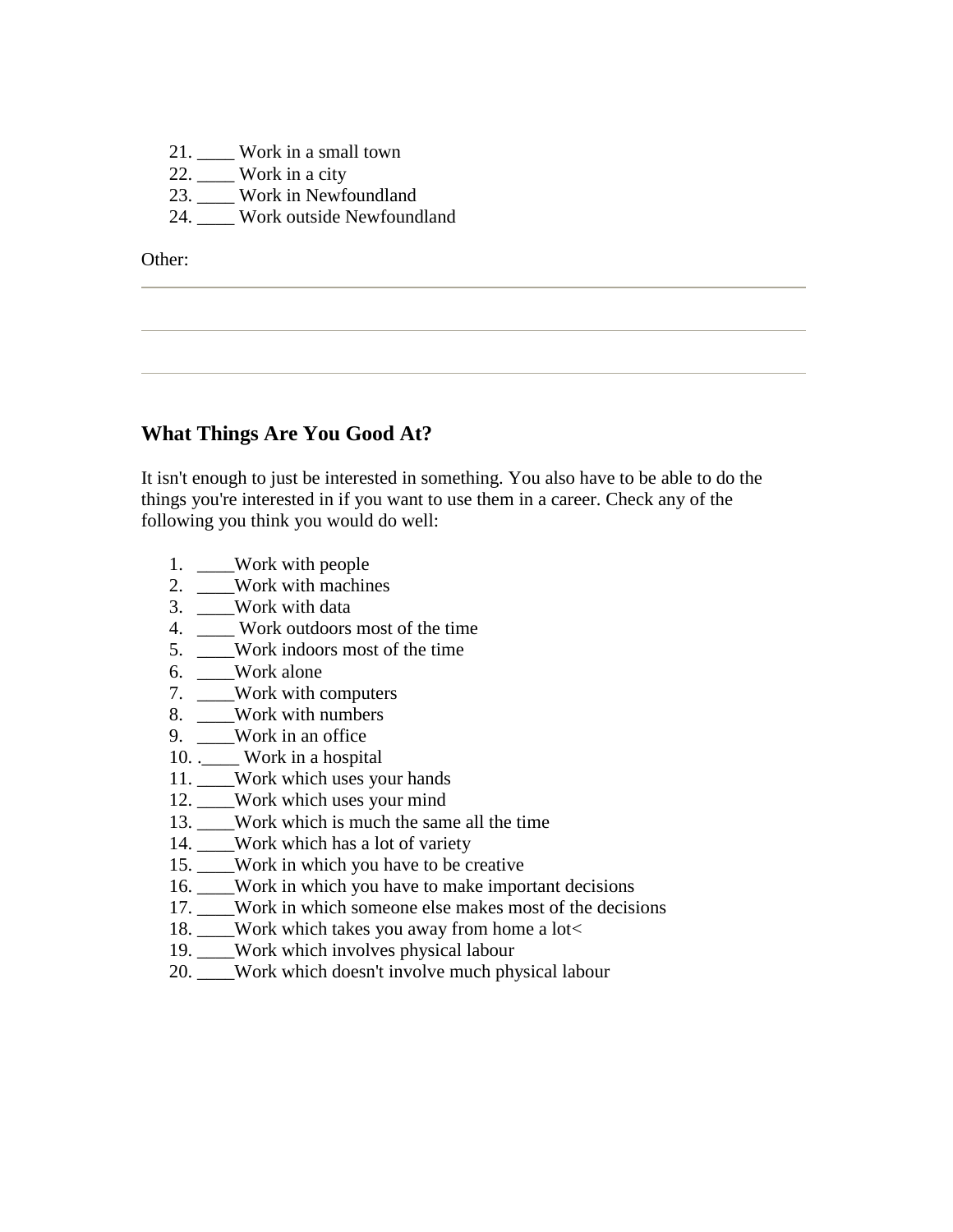<span id="page-18-0"></span>Other:

# **Skills And Abilities**

List any special skills you have. You may be able to use some of your skills in a job. Some examples of these skills are carpentry, mechanics, electronics, writing, painting, woodcarving, sewing, knitting and public speaking. There are many others.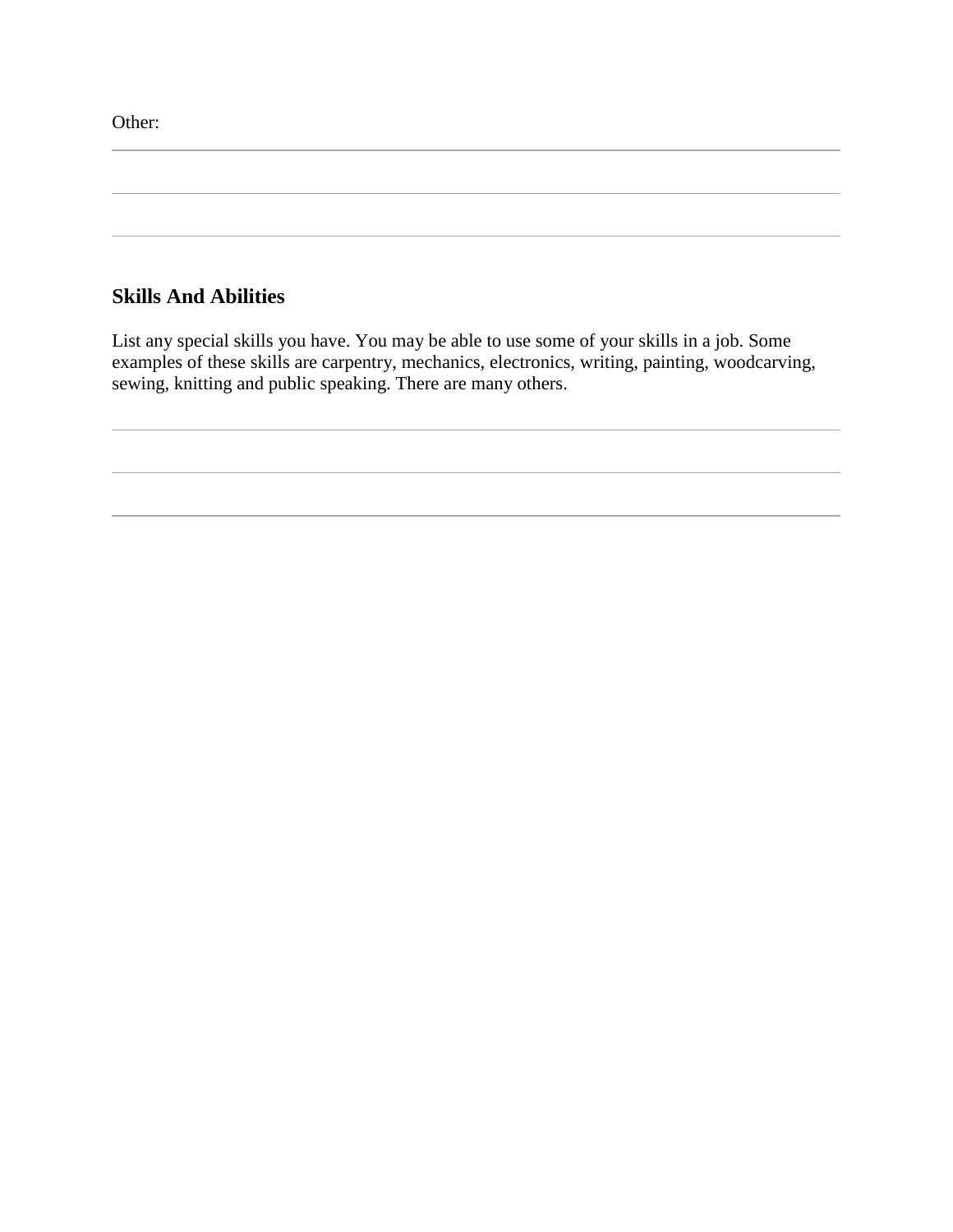<span id="page-19-0"></span>

# **School Subjects**

Another thing to look at it is how you did in school. This can also help you make your career plans. What was your best subject in school? (You can name more than one.)

Following are some occupations related to different school subjects. Read through the list to see which ones you might like to do. You can also use this list to help you do other exercises in this guide. If you don't know what some of these occupations are, you can look them up in a dictionary.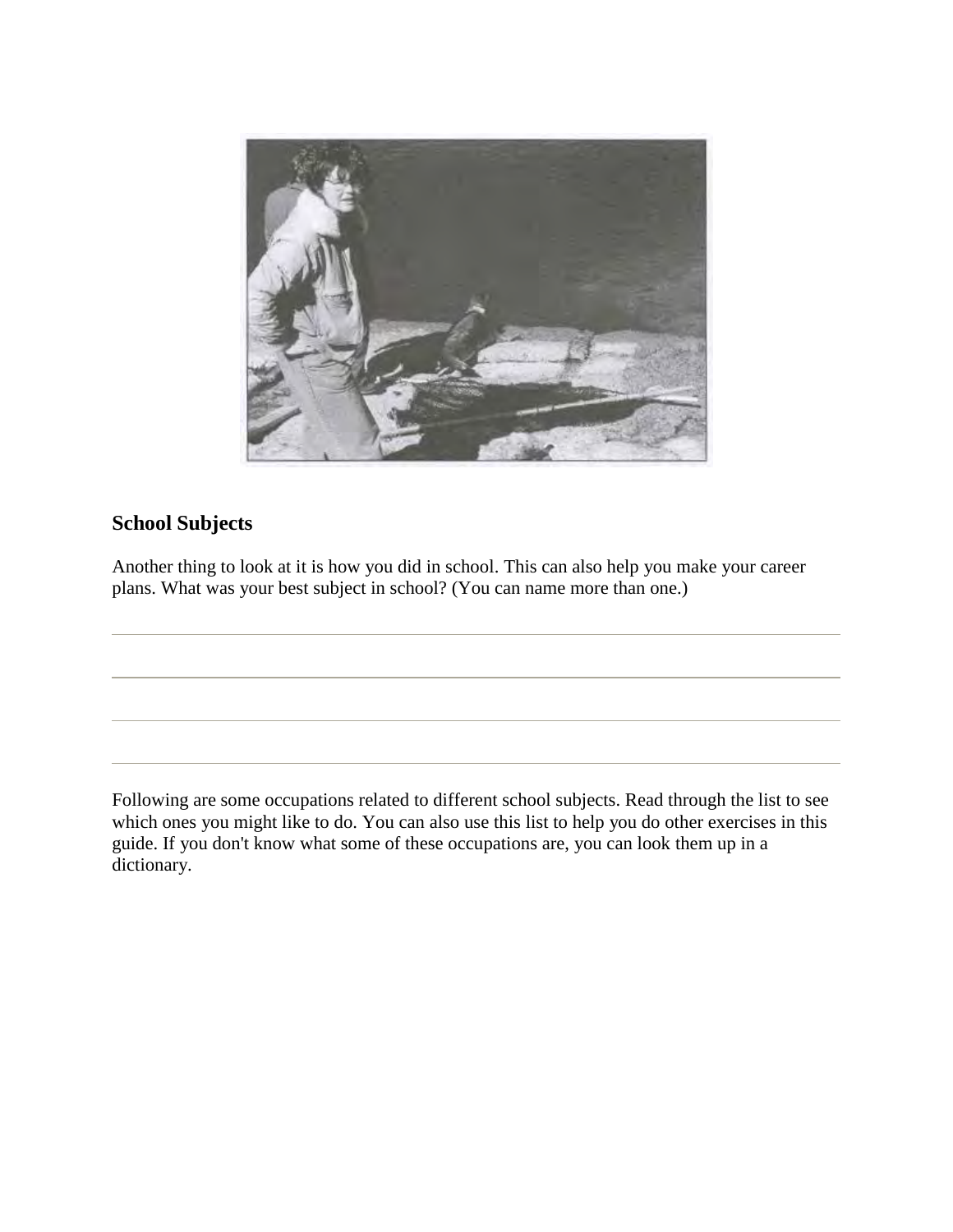#### **Art**

architect architectural technician art gallery worker artist art teacher art therapist cartographer cartoonist carver designer draftsperson engraver glass blower illustrator landscape architect layout artist photographer potter sculptor sign painter

## **Business Education**

bank teller bookkeeper business manager businessperson cashier clerk computer operator court reporter dispatcher marketing specialist paralegal assistant postal worker publisher receptionist salesperson secretary travel consultant typist vocational teacher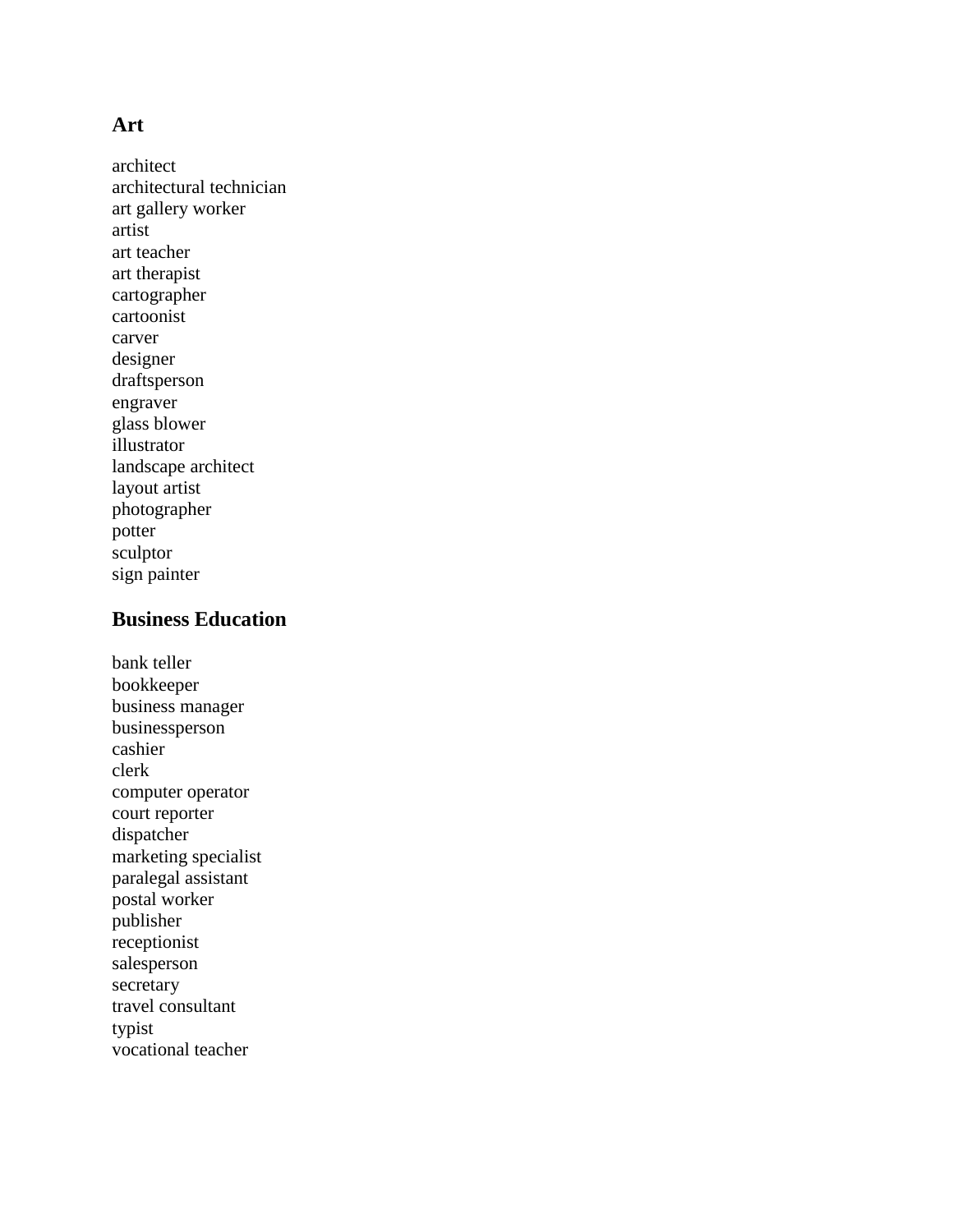#### **Drama**

actor/actress camera operator clown comedian drama teacher drama therapist film and video editor film maker impersonator magician make-up artist playwright producer stage hand stage manager ventriloquist

# **Home Economics**

babysitter bartender chauffeur chef/cook childcare worker clothing buyer cosmetologist courier crafts instructor firefighter home economics teacher interior decorator janitor letter carrier masseur meter reader model mover nanny nutritionist pest control worker retailer seamstress/tailor security guard store detective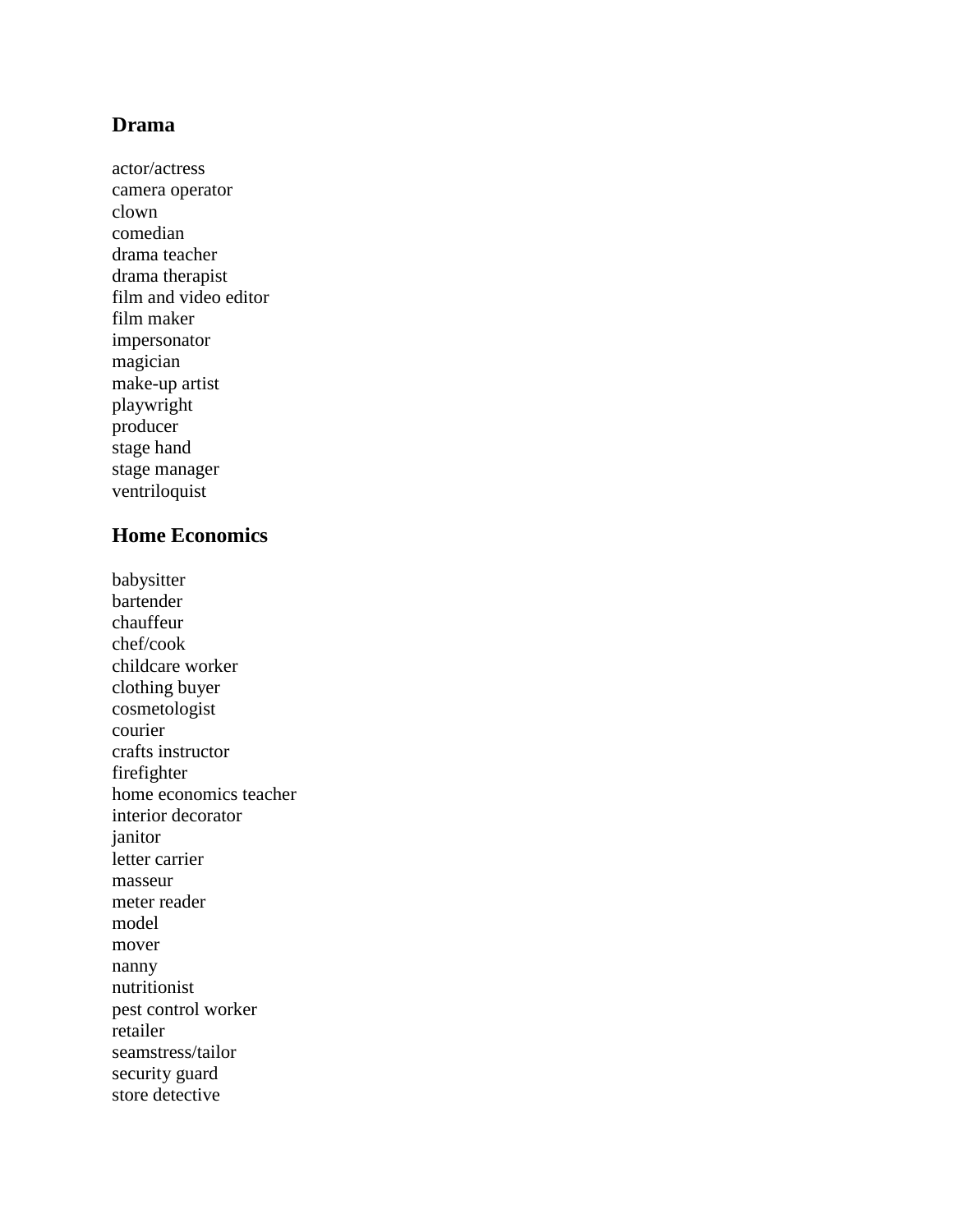waiter/waitress window washer

#### **Industrial Arts**

aircraft mechanic antique car restorer appliance serviceperson assembly line worker auto mechanic boat builder boilermaker bricklayer building inspector building superintendent cabinet worker cable TV installer/repairperson carpenter cement finisher construction worker diamond cutter drilling rig worker electrician electronics technician fibre optics specialist furnace installer/repairer furniture repairer glassworker gunsmith heavy equipment mechanic heavy equipment operator ironworker jeweller lens grinder lineman locksmith machinist mechanic millwright miner mineral technician office machine service technician painter partsperson plasterer plumber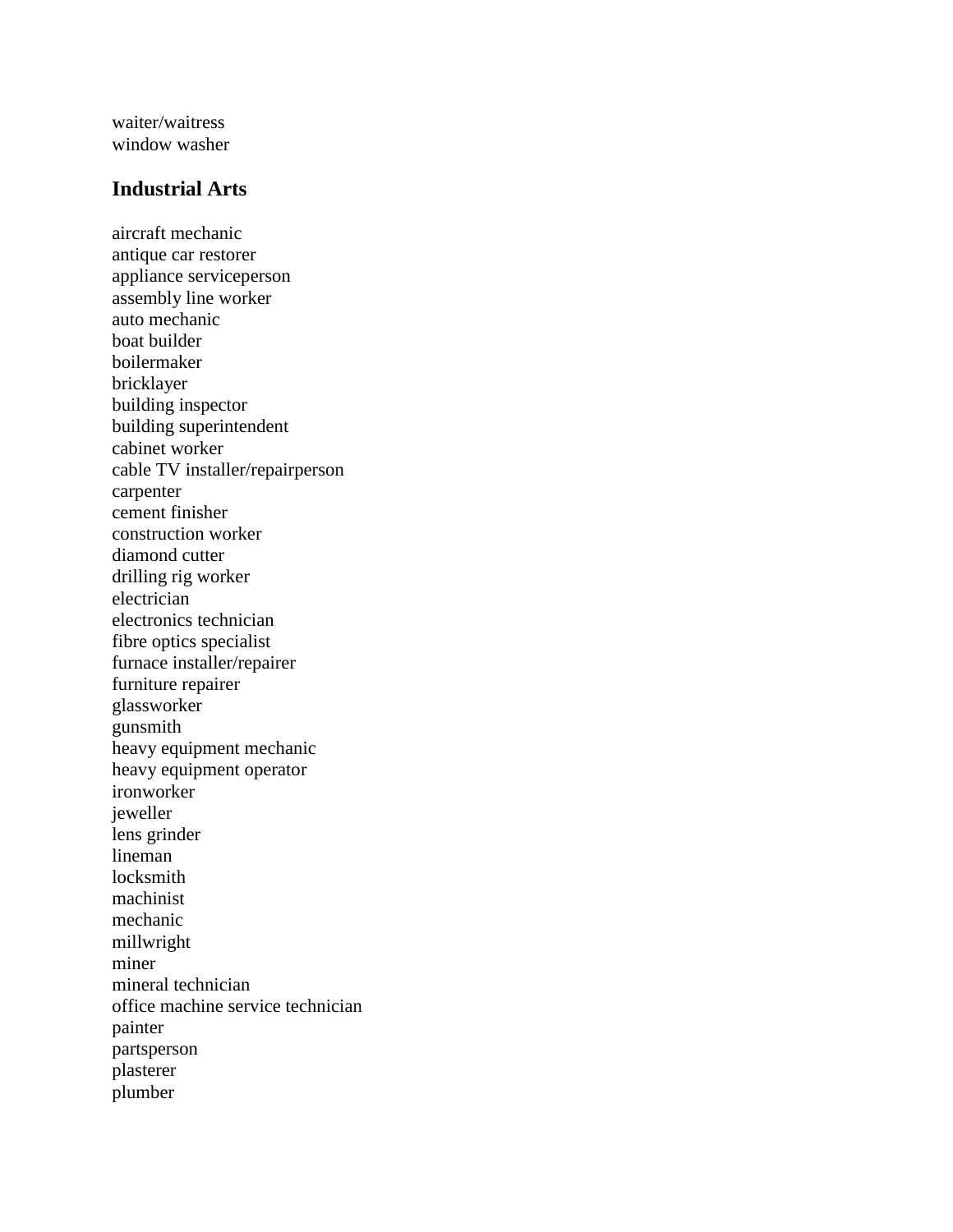refrigeration mechanic shoe repairer small engine mechanic sound and lighting technician steamfitter/pipefitter taxi driver truck driver vending machine servicer welder well driller

### **Language**

air traffic controller announcer auctioneer correspondent customs/immigration officer editor editorial assistant flight attendant interpreter journalist/writer librarian proofreader public relations person reporter teacher translator travel guide

## **Mathematics**

accountant appraiser banker bank teller broker businessperson computer specialist engineer insurance underwriter mathematician statistician surveyor teacher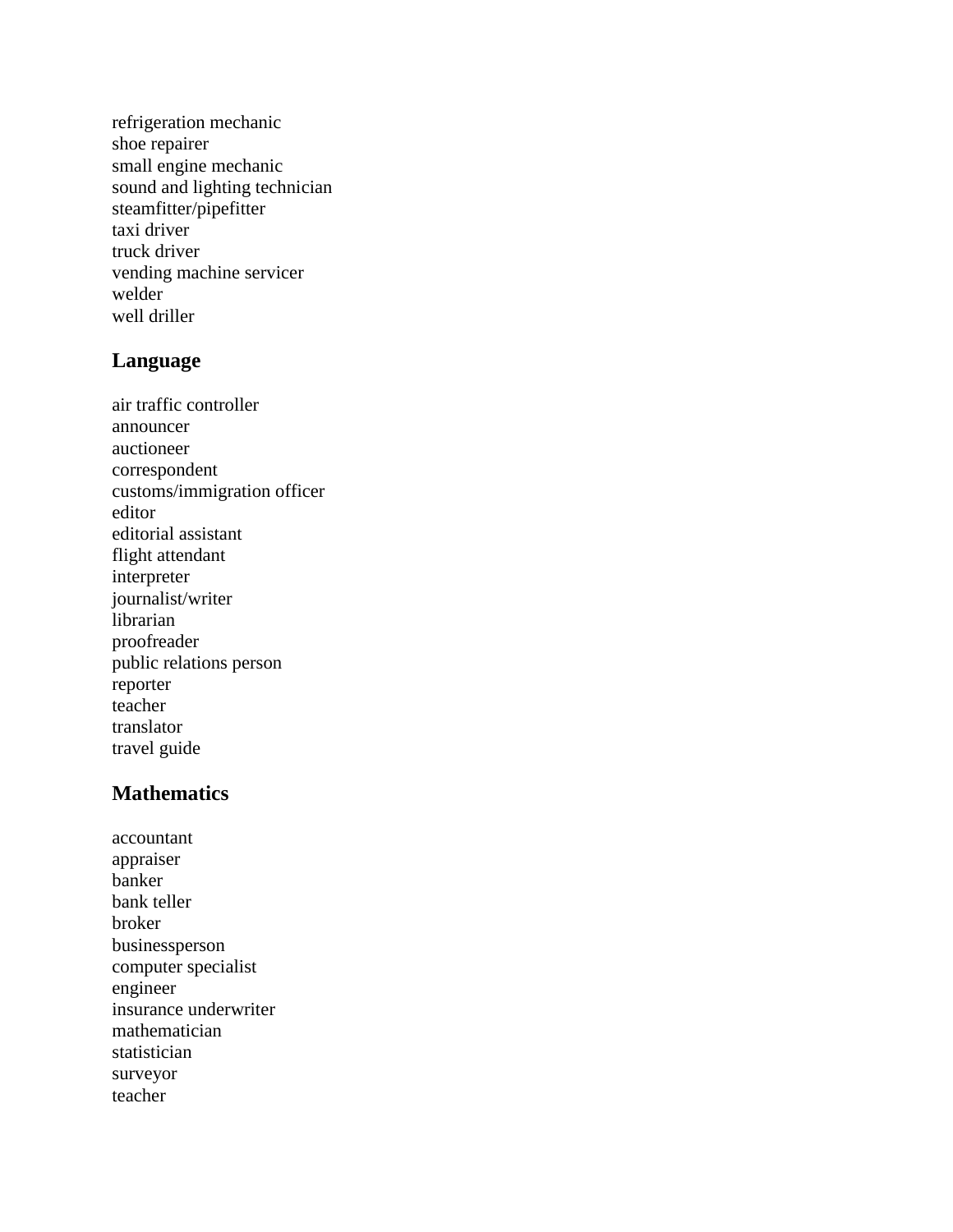#### **Music**

composer musician musical instrument repair technician music teacher musioc therapist piano tuner producer singer songwriter

# **Physical Education**

athlete athletic trainer coach dancer diver fitness consultant golf pro guide lifeguard referee ski patroller sports psychologist teacher

#### **Science**

agrologist/agronomist aquaculturist assayer audiologist/speech therapist biologist chemist chiropractor Coast Guard Officer coroner curator dental assistant dental hygienist dentist denturist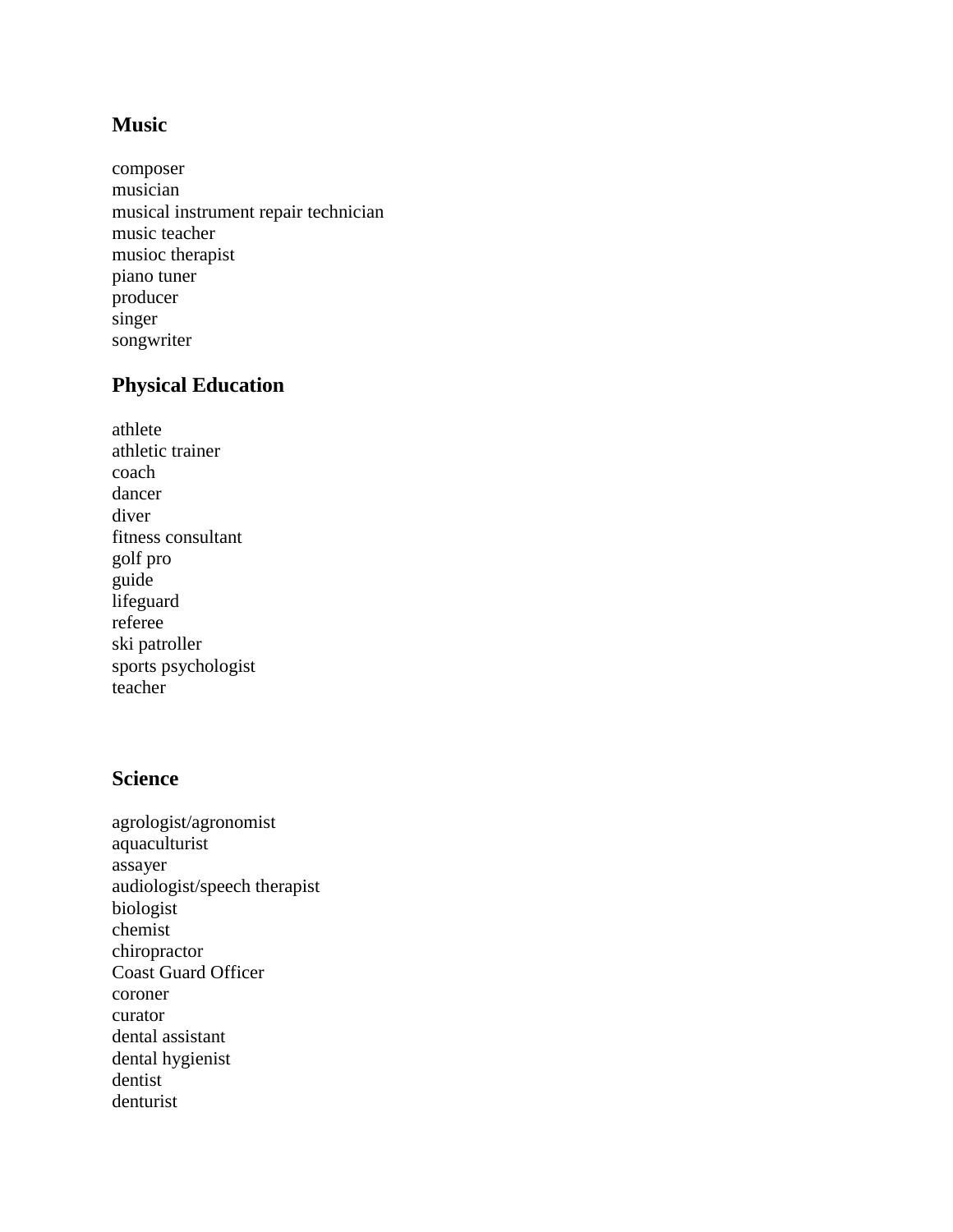emergency medical technician/paramedic engineer forester forestry technician geologist geophysicist hazardous waste management specialist holographic specialist horticulturist laser specialist medical lab technologist metallurgist meteorologist occupational therapist pharmacist pharmacy technician physician pilot prospector ship's captain ship's officer taxidermist teacher veterinarian physiotherapist respiratory therapist

### **Social Studies**

archeologist archeological assistant archivist clergy community planner counsellor funeral director genealogist geographer historian labour relations specialist lawyer museum curator paleontologist parole officer personnel officer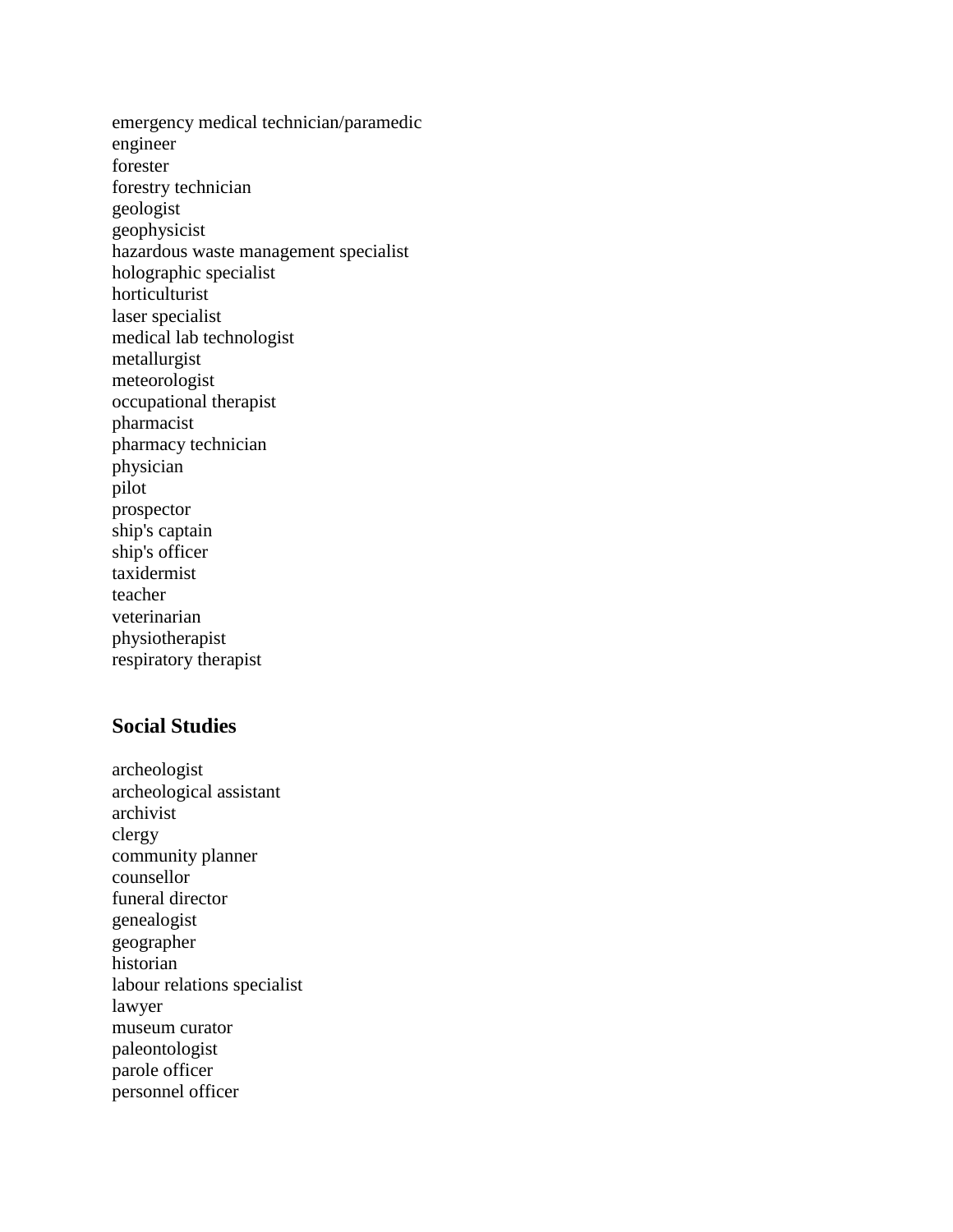prison warden psychologist social worker teacher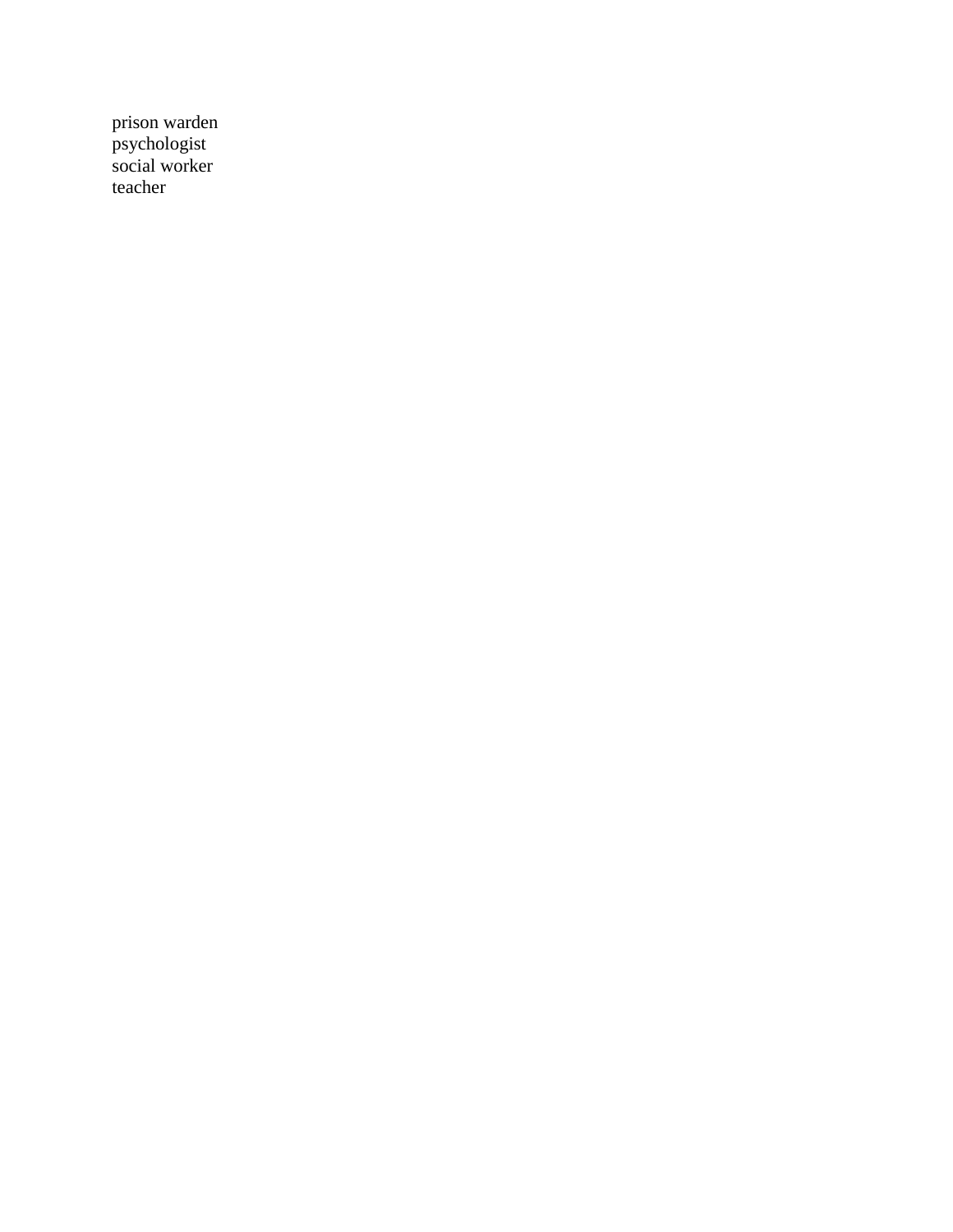Write down the names of any occupations you are interested in. Name as many as you would like. You may include occupations that are not on the lists given here. You may include occupations you listed earlier. Look for occupations that would use your interests and abilities. Underline the three occupations you are most interested in. You should have several occupations in mind, in case your first choice doesn't work out.

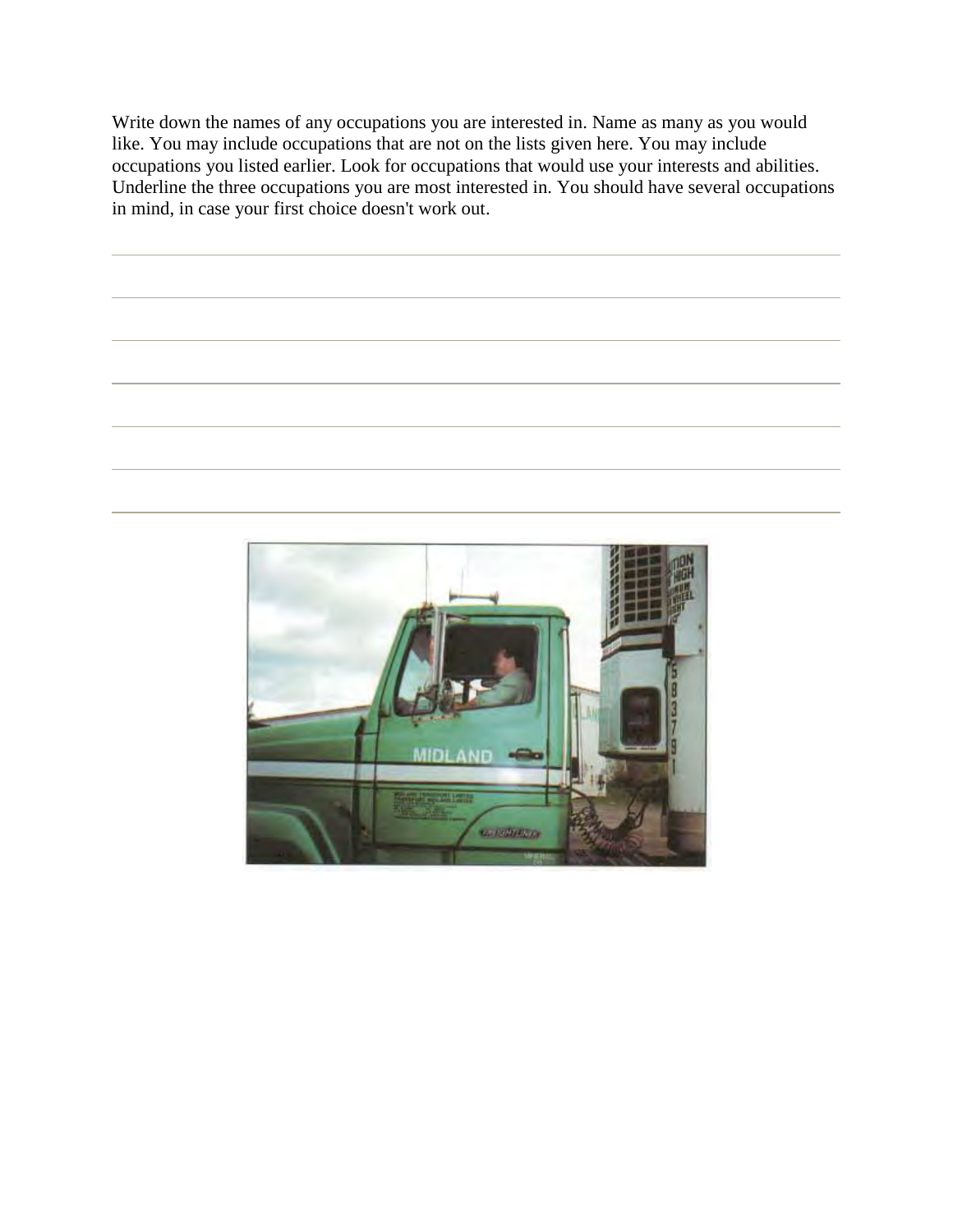<span id="page-28-0"></span>Adam was 16 years old when he left school. He was in Grade 9. Adam says that when he quit school his parents were pleased that he was going to work. Adam came back to school at the age of 39.

Adam says, "Reading is a problem for me. I left school at the end of the year. I had a job at a gas station. I worked there for six months. I got laid off and I went with another gas station for another three months."

Then Adam went to the mainland. He says he "first worked as a material handler with an electrical company, for 10 months. I got laid off, and drew unemployment. I came back to Newfoundland. Then I worked at a grocery store, doing deliveries. I had a hard time with that. The manager's wife was my teacher and she knew the way I was at reading. The names I didn't know I'd just go ask the clerk. Some days I had to get someone to come with me and tell me the names."

"I got laid off there and went on unemployment again. I went to the mainland again. I worked with a scaffolding rental company. Anybody could do it. All you had to do was count to 20, stack up the scaffolds 20 high, strap them, that was it." Adam did that job for three months. Then he came back to Newfoundland again and collected unemployment.

Adam and his girlfriend went back to the mainland again, and Adam went to work with an elevator company. He says, "I was on the saw. I had to know how to use the measuring tape. I had to know fractions. That was the only stuff I had to know. They had a layoff, so I bumped over in the other plant. There I went on the paint line, just hanging up the door, putting it in a line to be painted, then taking it off, that was it. I went from that to the forklift. I was there a year and a half altogether. When I got laid off I came home again."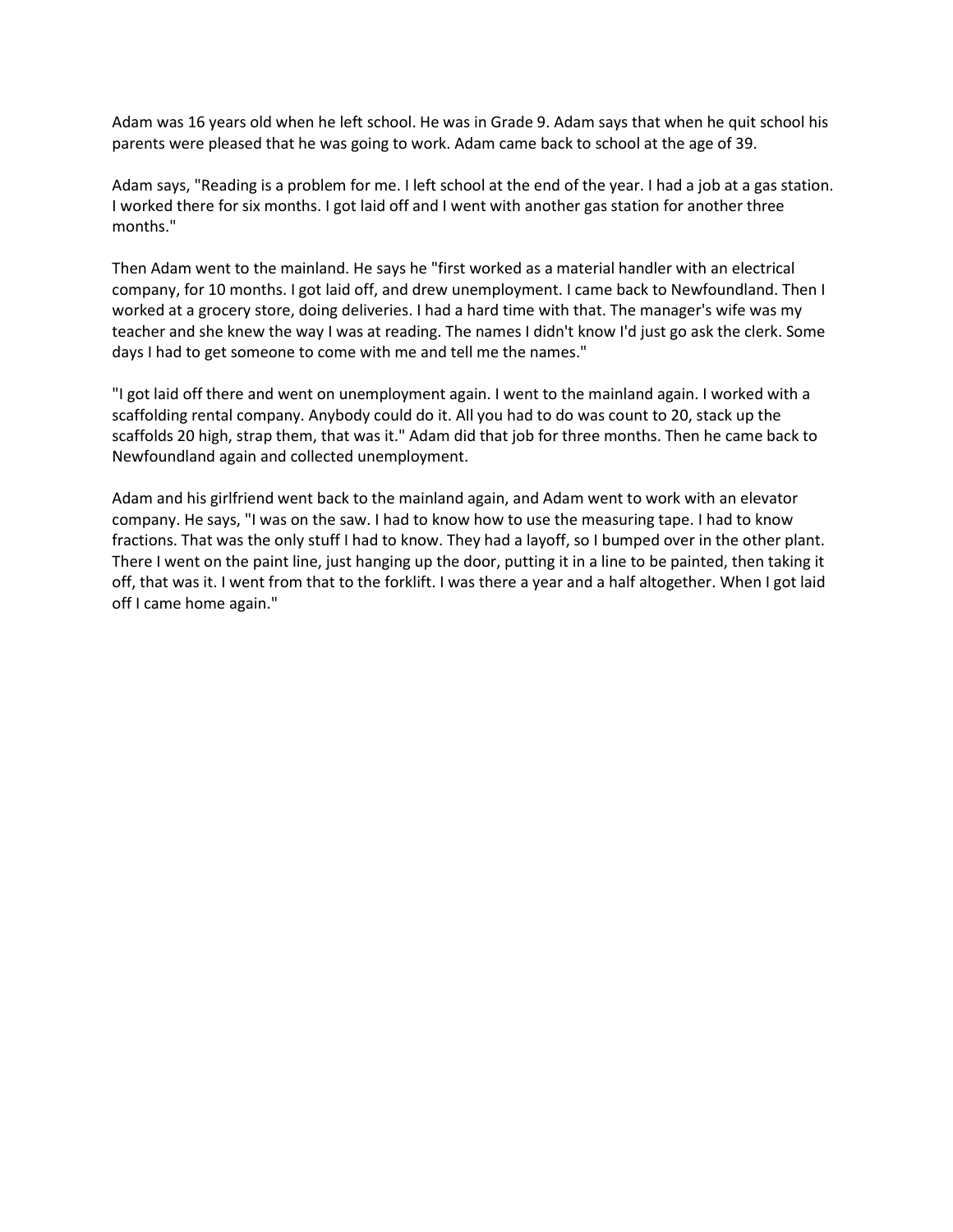

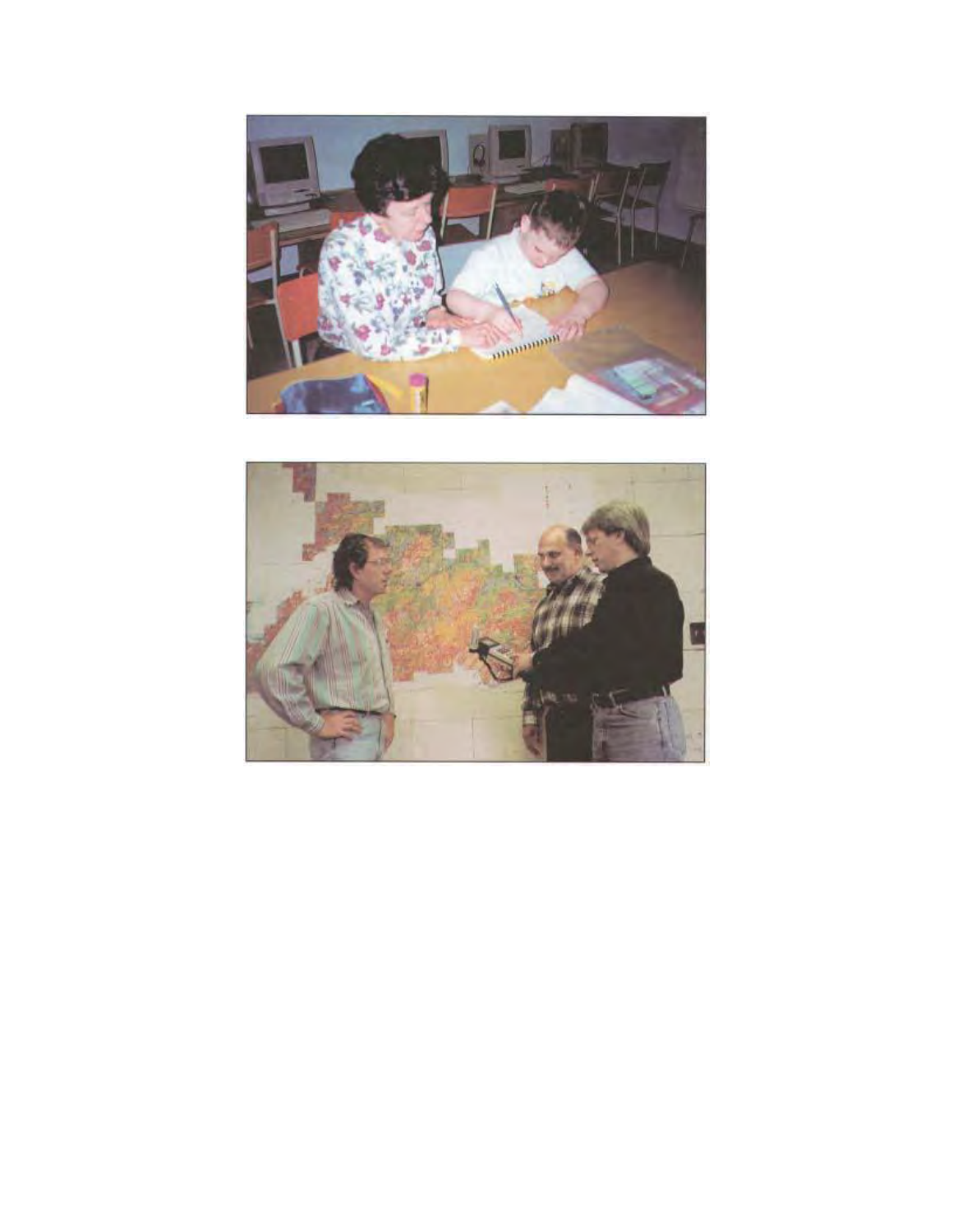One job Adam had on the mainland was with a food company. He says, "I worked there four weeks. They knew I couldn't read. I had to read the instructions on a piece of paper, about how to make the food and all that. We were making hot chocolate, iced tea, hot noodles in a cup, maple syrup. Everything had numbers, like a fellow told me. 'Just go by the numbers,' he said. 'You don't have to read.' It was hard when I didn't know how to read it. They used to tell me to go down and pick up a skid of maple syrup. There would be 20 and 30 skids of all different kinds of stuff. I had to look through it for maple syrup. Maple syrup was like Dutch to me, because I didn't know how to read it. There was only me making that food. When the food comes out it gets tasted for quality control before it goes out of the factory. They caught on, because I made a few mistakes. The boss said, 'We're going to have to let you go because you don't know how to read.' That's when it hurt. I cried that day."

"Three years ago I said, 'I got to find a trade or something.' I done a bit of welding here and there, so I said I'd try for a welding course. I said I'd go down and do the test. I went down and done two questions on the test and had to give it up. I couldn't read it."

Adam came back to school to work on his reading problem. He gets up at six-thirty every morning during the week. The drive to school takes 75 minutes. He gets back home at six-thirty in the evening. "It's paying off for me," says Adam. "In September I'm going to do welding. So far, I got my Class 9 air brakes, my Class 3 permit to drive a dump truck, and a Class 1 to drive a tractor-trailer, all because of my reading. I had to write tests. So, it turned out pretty good."

## **Question:**

1. What was Adam's main problem related to work?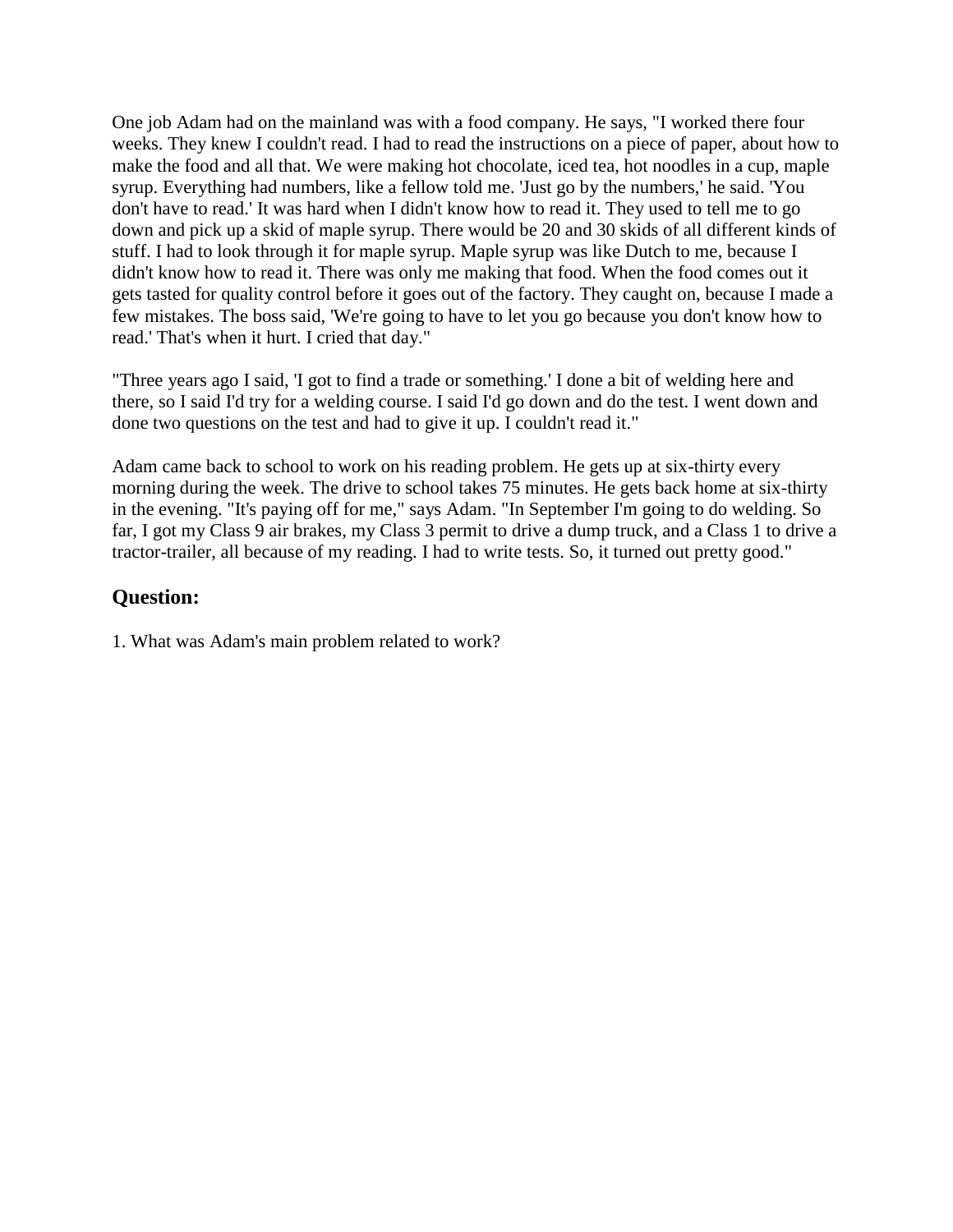<span id="page-31-0"></span>

# **Learning About Occupations**

You will need to get information about any occupations you think you might like. Here are some questions you could ask. You might want to do some worksheets for different occupations using these questions.

- 1. What do workers in this occupation do?
- 2. What education or training is needed?
- 3. Where can you get the training?
- 4. How long will the training take?
- 5. How much will the training cost?
- 6. What aptitudes, abilities or special skills are needed?
- 7. What is the work schedule? (Shift work, weekends, overtime, seasonal, etc.)
- 8. What is the salary range for beginning workers?
- 9. What is the salary range for experienced workers?
- 10. What opportunities are there for promotion?
- 11. What are the future prospects for this occupation?
- 12. What are some related occupations?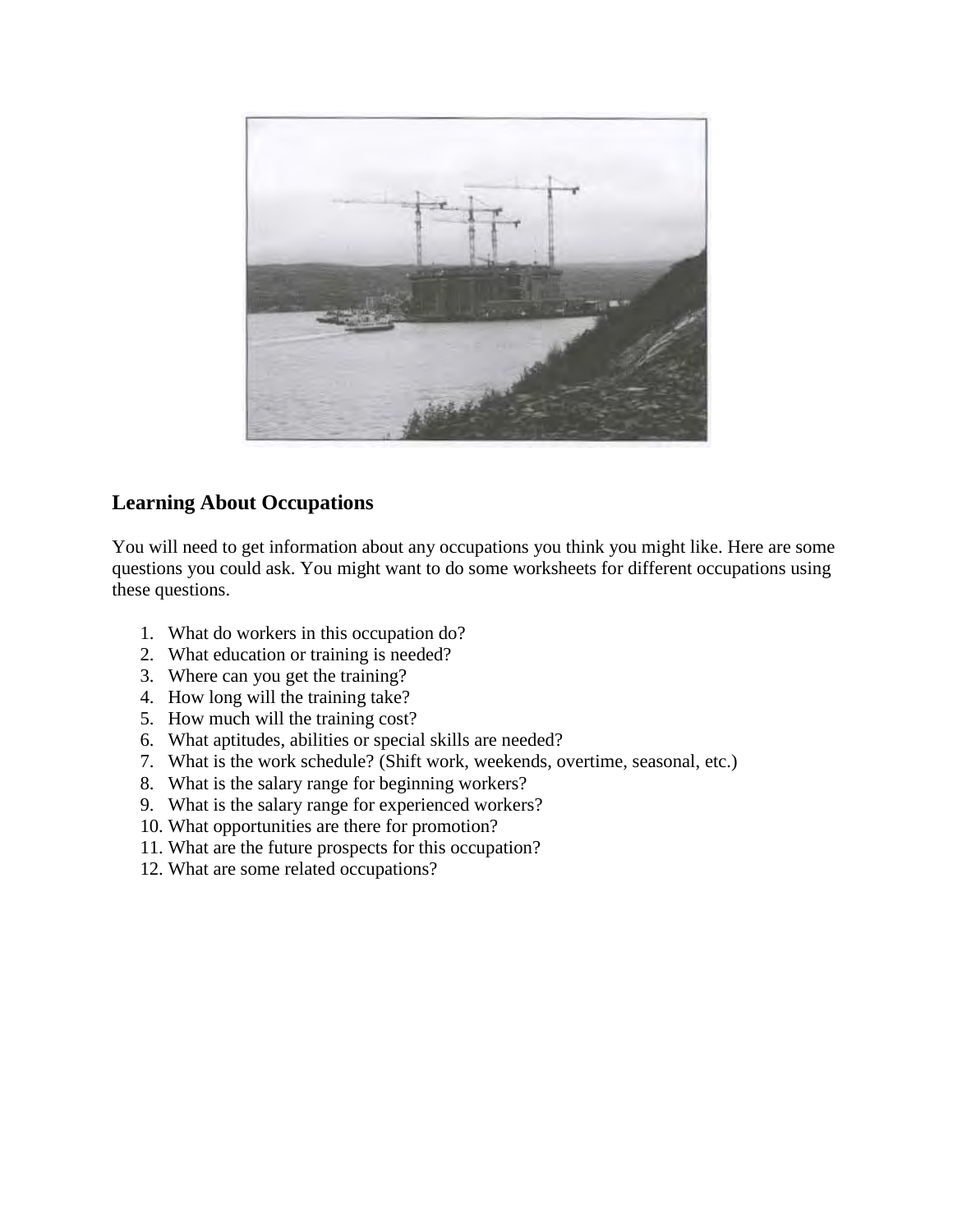### <span id="page-32-0"></span>**Changing Jobs**

Workers can expect to change occupations two or three times throughout the course of their careers. They can expect to change jobs even more often than that. You may be thinking of getting a new job. This might be a job related to what you do now or it may be something else. Some people will have no choice but to change jobs. There are certain things you should do if you are changing your job or career. It is important to plan your job or career change. You can follow basically the same steps as if you were making plans for your first job or career.

First , make sure you have a good understanding of your interests and abilities. The exercises in this guide can help you. Find out what you like to do and what skills you have.

There are some questions you can ask when you are planning a career or job change. Some of these questions are:

1. Why am I changing my job or career?

2. What abilities or skills can I use in another job or occupation?

3. What training will I need to take and where can I get that training?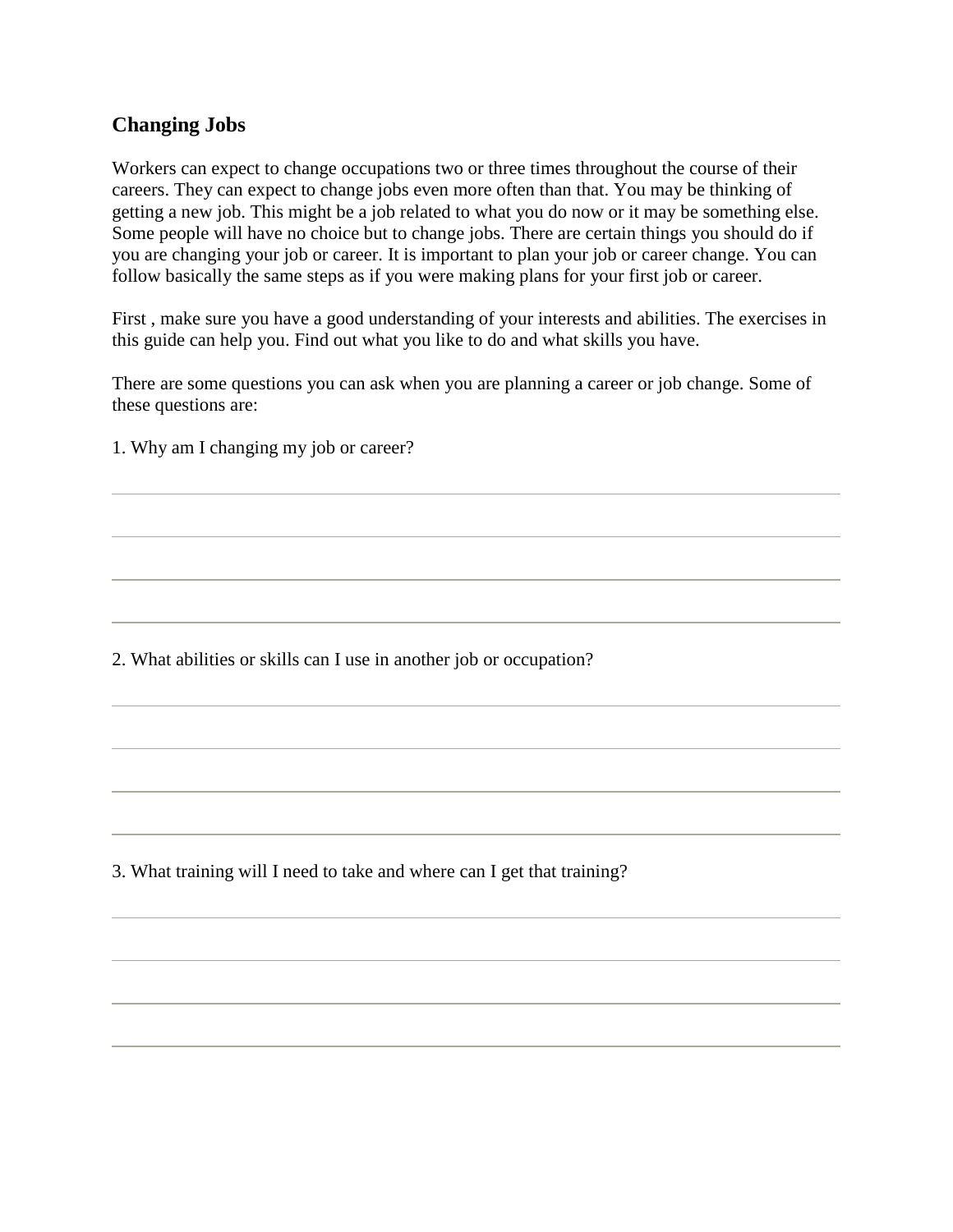4. When will I make this change?

5. Who can help me with this?

6. What do I need to do next? (This is the first step in your plan.)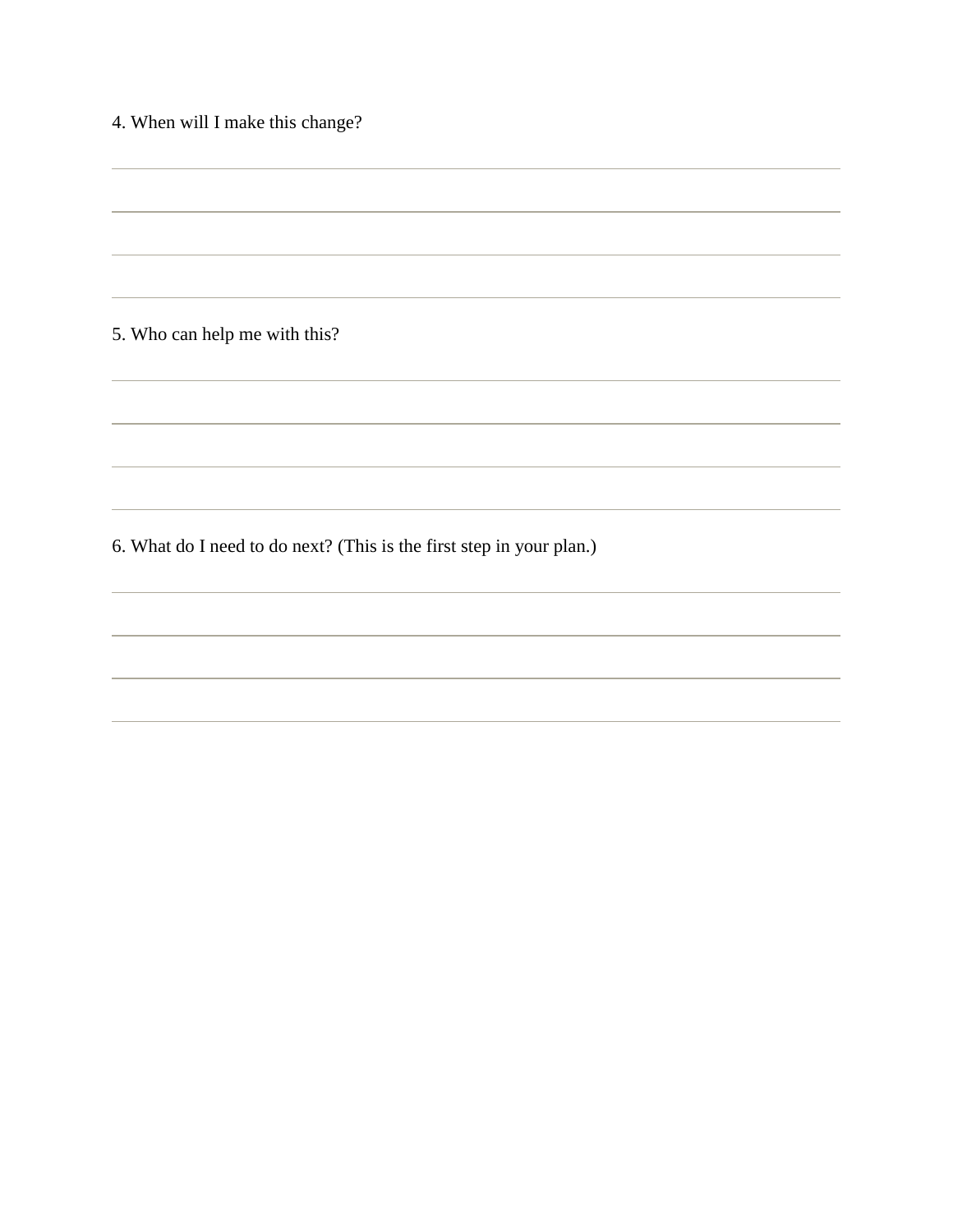### <span id="page-34-0"></span>**Jobs of the Future**

It is hard to predict which jobs will be easiest to get in the future. Things change so fast it is very hard to be completely up-to-date. But there are some careers and career fields that seem to be more promising than others. There are some careers that seem to be growing. It is a good idea to develop computer skills and keep an eye on job trends.

Many jobs go unfilled every year because employers cannot find workers with the right skills. A lot of jobs these days are short-term, temporary and part-time. This means that you probably will not get the job you really want right away.

Here are some career areas which look promising for the future.

- Chefs and cooks
- Child care workers
- Computer-related occupations
- Dental hygienists
- Electronic data processing workers
- Engineering technologists
- Environmental professionals
- Office, personnel and sales managers
- Paralegals and law clerks
- Respiratory technicians
- Gerontology workers
- Veterinary technologists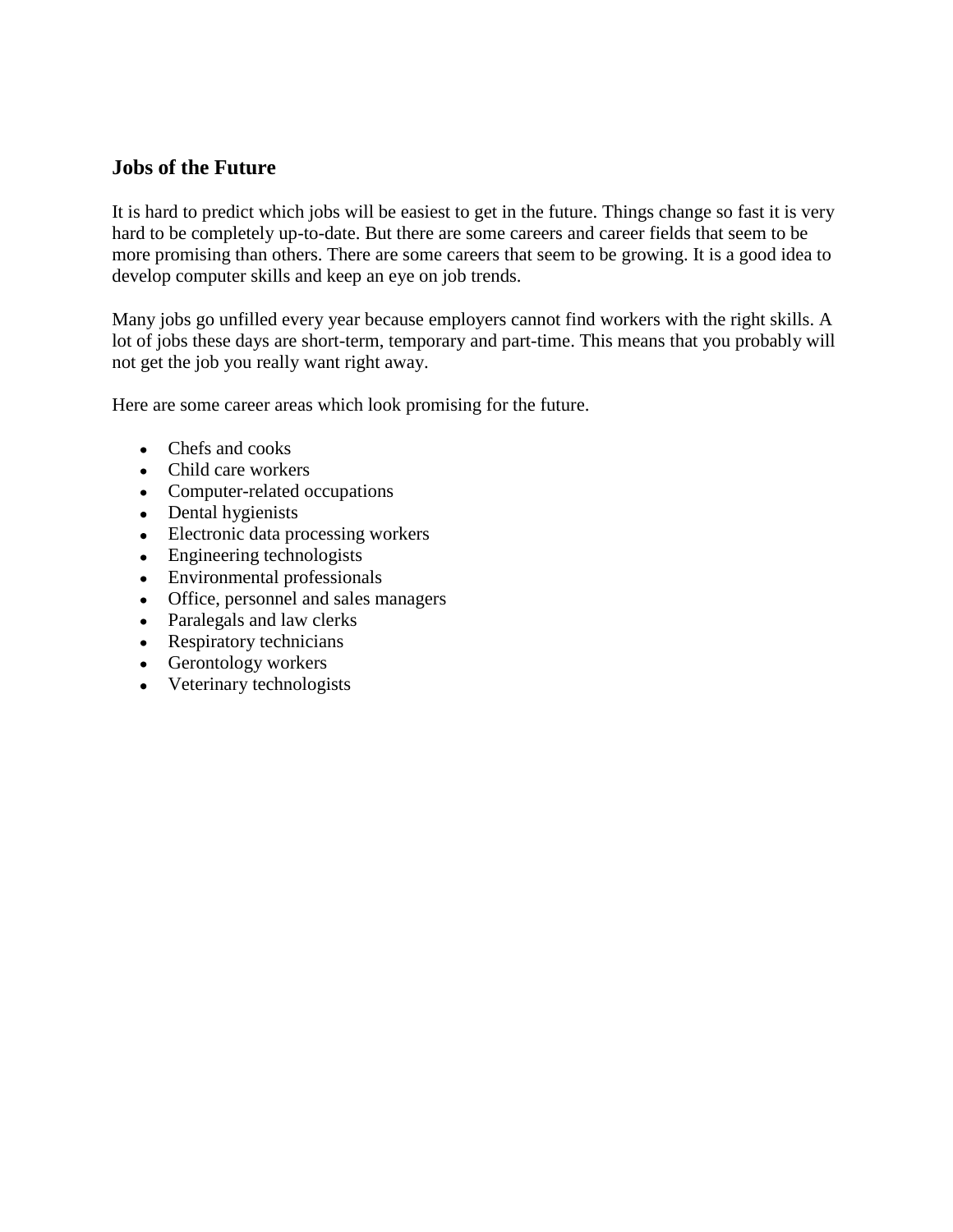

There are several promising career areas for people living in Newfoundland and Labrador. Some of these are:

## **Adventure Tourism**

More tourists are coming to this province every year. These visitors want to experience the great outdoors. They want to go hiking, canoeing, sea kayaking, mountain climbing, and whale watching. There are opportunities here for guides, outfitters and other workers.

## **Aquaculture**

The decline in the fishery has created opportunities in fish farming, also called aquaculture. Salmon, cod, trout, mussels, scallops and other kinds of seafood can be produced this way. There is government help available for aquaculture. Interested persons can do aquaculture programs.

## **Communications and Computers**

Journalists are finding the job market tough. The CBC has cut back its staff and many newspapers are downsizing. But there are many jobs in public relations with various companies and organizations. People who use computers can also find jobs in desktop publishing. Computer programmers are still in demand. Workers are needed to manage computer systems and offer user support. Many jobs these days involve the use and sharing of information.

## **Crafts and Home-Based Industries**

Many people in this province produce various kinds of crafts. They produce paintings, leather goods, knitted items, carvings, pottery and other things. Visitors to this province are very interested in these local products.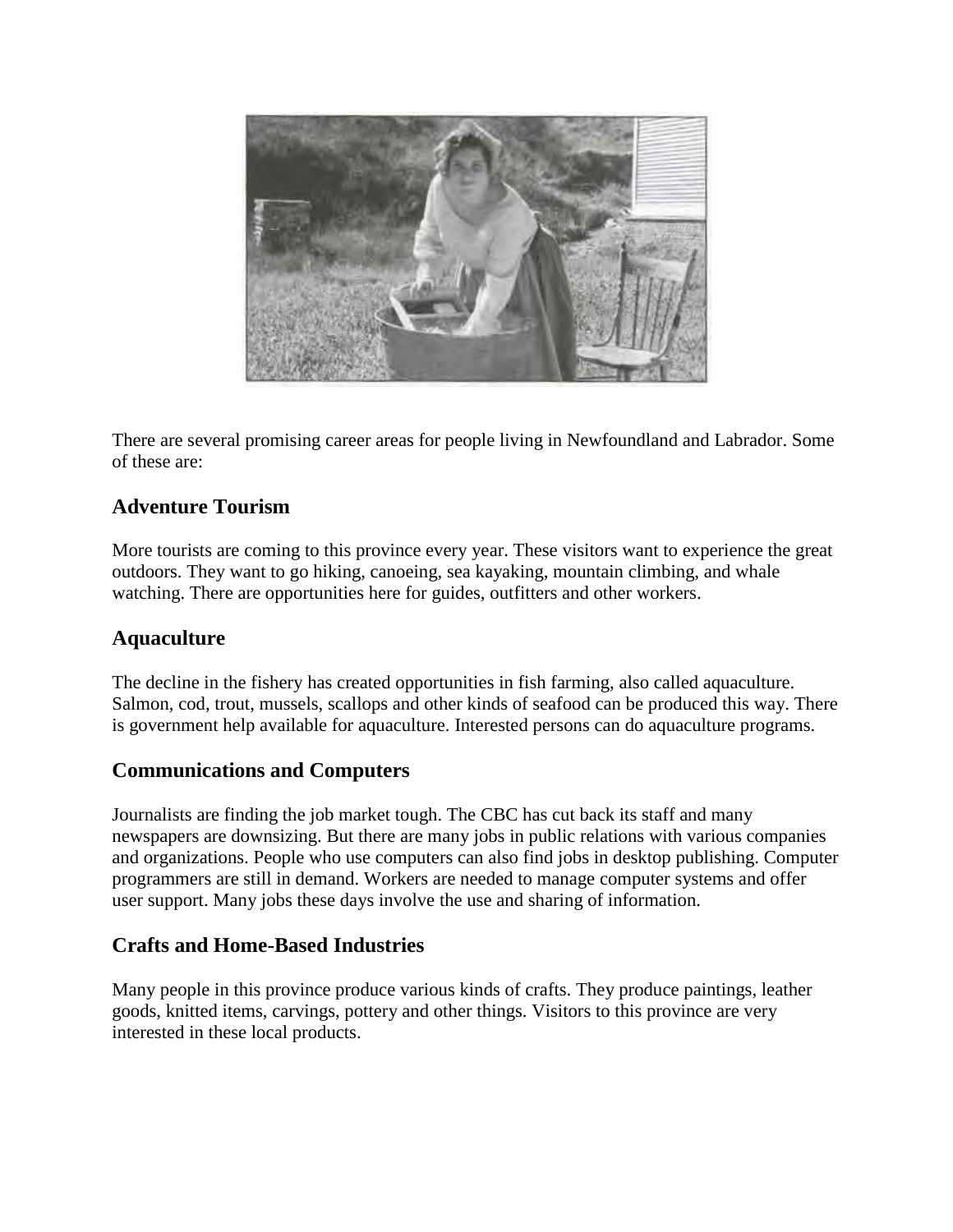## **Cultural Industries**

The cultural industries include things like writing, drama and music. There are many singing and musical groups in Newfoundland and Labrador, as well as several theatre groups. Many people in this province have written books. Arts and culture centres throughout the province host performances throughout the year. Trinity and Placentia are two places where you can watch plays during the summer months. There is also a need for carpenters to restore historic buildings around the province.

## **Engineering**

Engineers are needed to plan and develop communications networks. Mechanical engineers are needed to design and build robots. There may also be a need for more civil engineers to repair roads and old bridges.

## **Environmental Industries**

Most people know how important it is to look after our environment. Governments and businesses also realize this. Some jobs related to the environment involve pollution control, recycling, composting, and trail development.

## **Health Care**

Many nurses now work part-time, instead of full-time. Machines are replacing some medical positions. The employment picture is good for physiotherapists and rehabilitation workers. As people get older, more workers will be needed in the health professions generally.

### **Service Jobs**

The number of jobs in such areas as sales, customer relations, tourism and restaurant management is increasing. Workers in these jobs need good communication skills. A business background is also helpful.

## **Teaching**

There have been a lot of cutbacks in the teaching profession in recent years. The situation should improve as more teachers reach retirement age. Small communities offer the best chance of getting a teaching position. Science, math and remedial teachers are needed in some places. There are also opportunities for student assistants.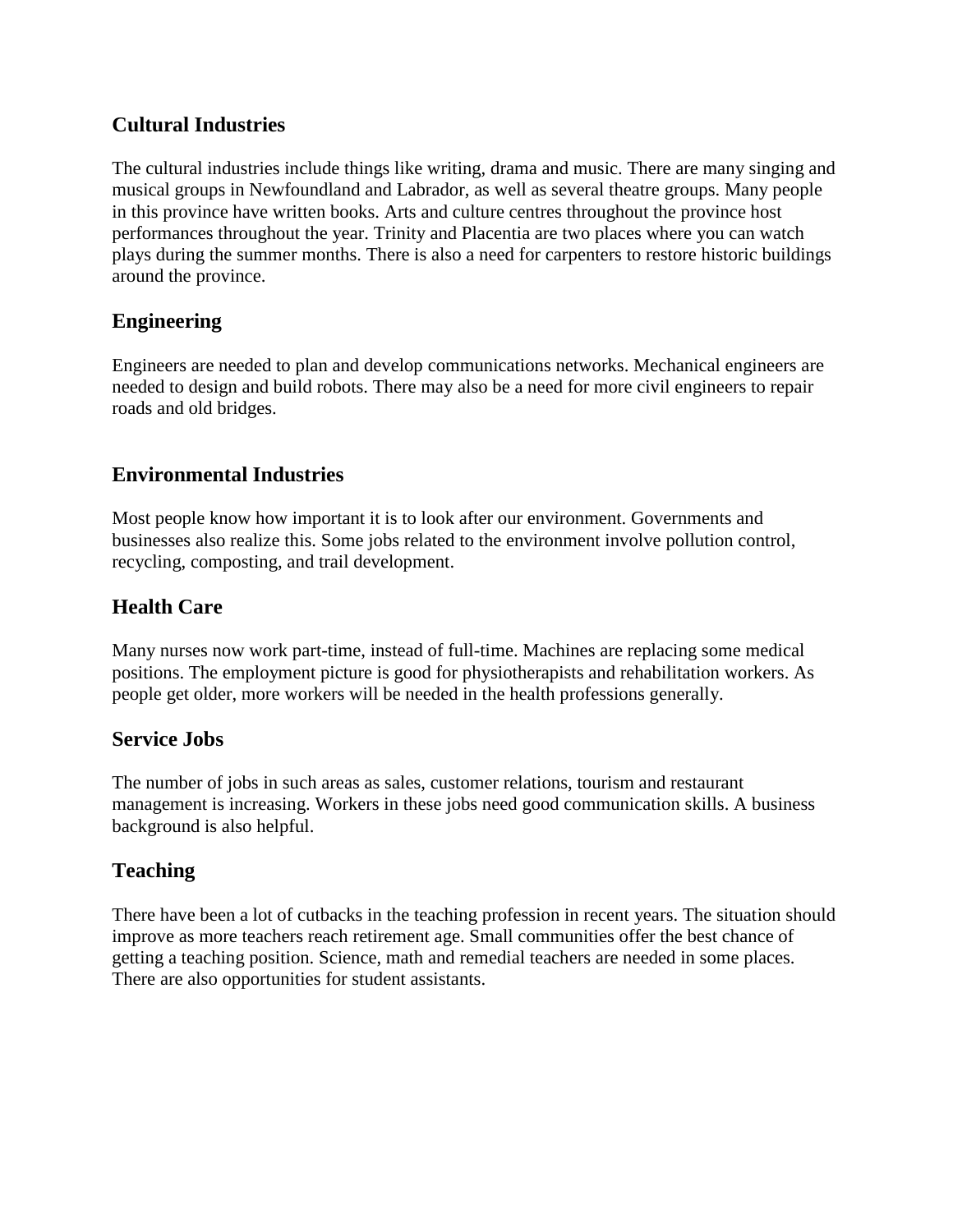## **Trades**

The construction industry is not as busy as it used to be. There is work in updating older buildings. There is a demand for such skilled workers as tool and die makers and industrial electricians. The automotive industry is also growing. Computers are found in many places, including garages and vehicles. Mechanics need to have the skills to work with these computers.



## **Job Shadowing/Work Experience**

You should get as much information as you can about any jobs you are interested in. One way to do this is through what is called job shadowing. This means you spend anywhere from a half day to a week or so with a worker. This will give you some idea of what the worker does. It could also help you find out if you would like a particular job or not.

Some training programs offer work experience, internship or apprenticeship. This means you will get some on-the-job experience before you start a "real" job. This is important, because many employers want workers who have some experience.

## **Work Experience**

This might involve an internship, an apprenticeship, or some similar program. A medical doctor must do a period of internship before he or she is qualified to practice medicine. An auto mechanic must serve an apprenticeship before he or she becomes a certified journeyman.

This kind of work experience usually takes from three months to a year. It may be part-time or full-time. In some cases, you will be paid. In other cases you will not be paid. The important thing is that you will be gaining valuable work experience. When you apply for a full-time job, you will be able to include this on your resume. Employers prefer to hire people who have some work experience.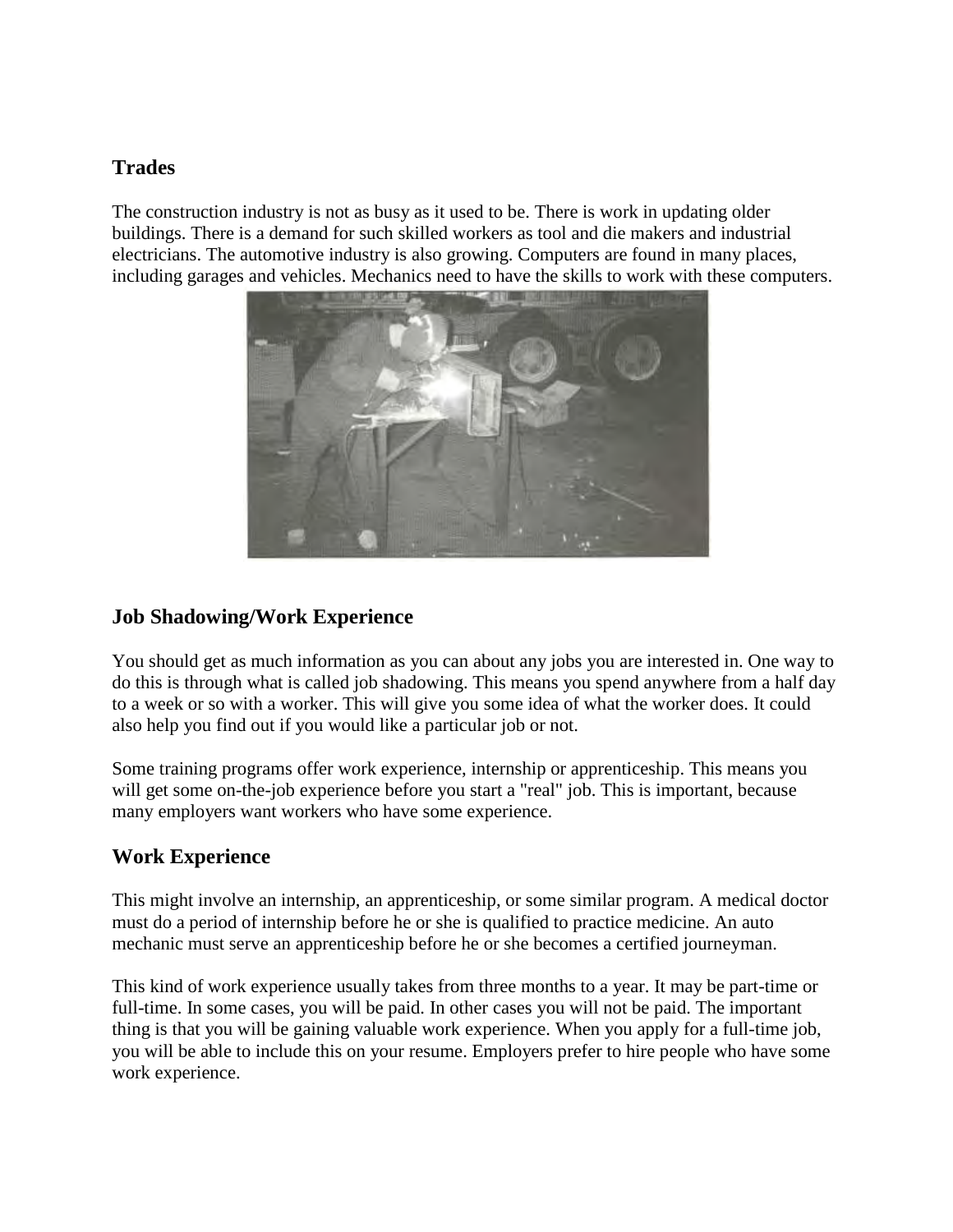## **Other Things to Do**

Here are some other questions you could ask yourself when making plans for your future. After you answer these questions you will have three lists.

List 1. Which jobs would use my interests?

List 2. Which jobs would use my special skills and abilities?

List 3. Which jobs are on both these lists?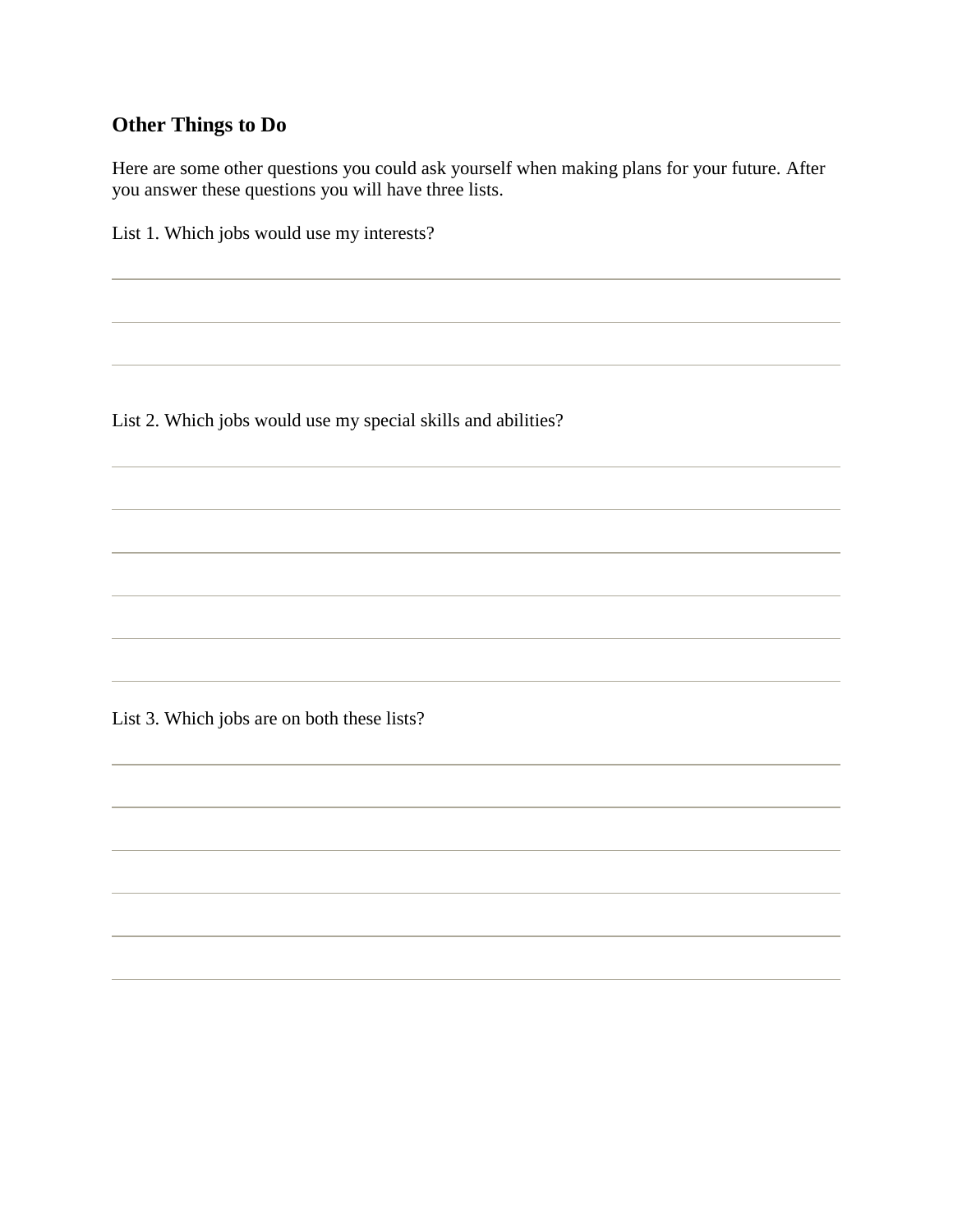Look at the jobs on List 3. Ask yourself the following questions for each job on the list?

<u> 1980 - Johann Barbara, martin amerikan basal dan berasal dan berasal dalam basal dan berasal dan berasal dan</u>

| 1. Am I really interested in this job? |
|----------------------------------------|
|                                        |
|                                        |
| 2. Would I be really good at this job? |

3. Would I have much of a chance of getting a job?

4. Would I have to move away from home?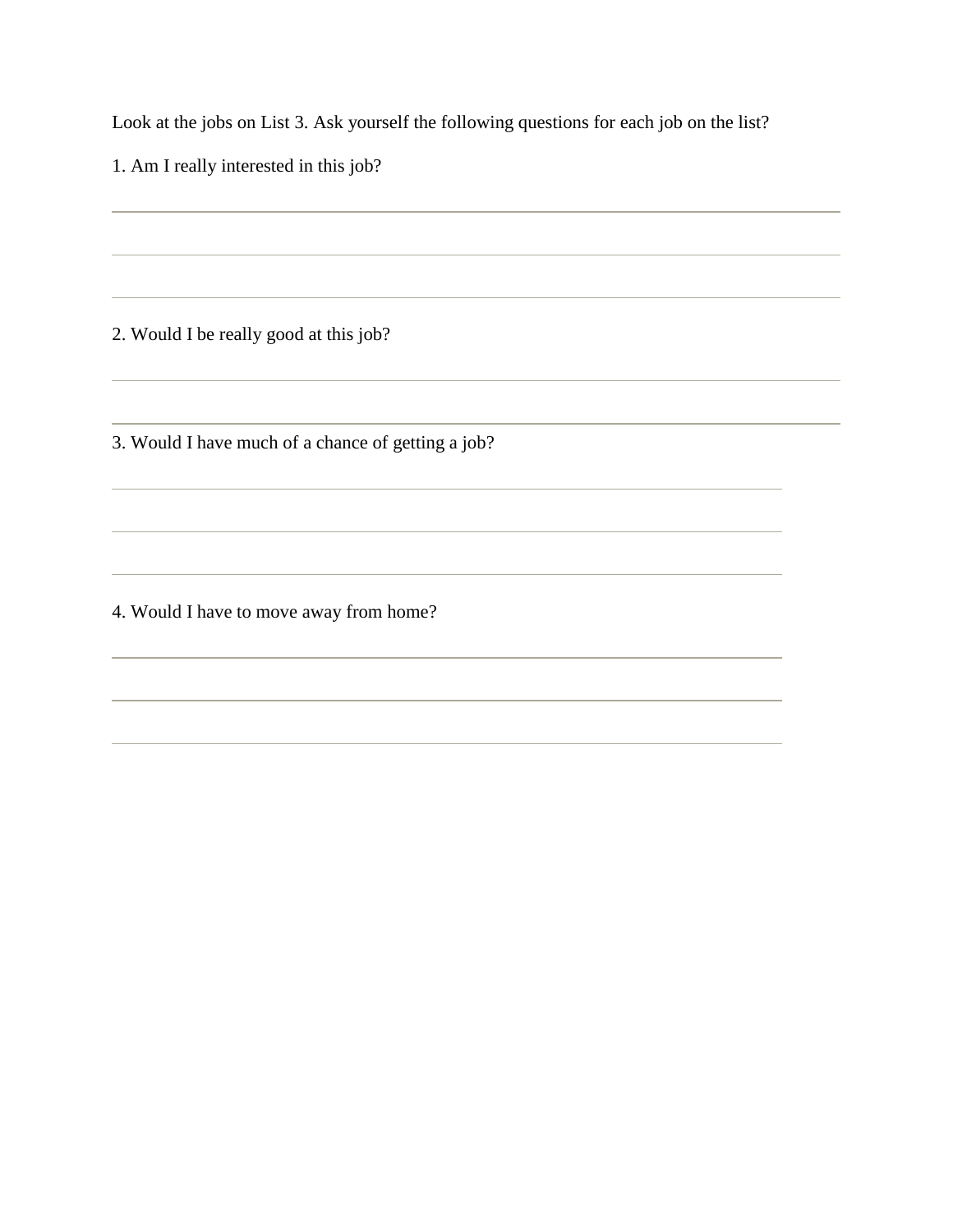5. Other questions (and answers):

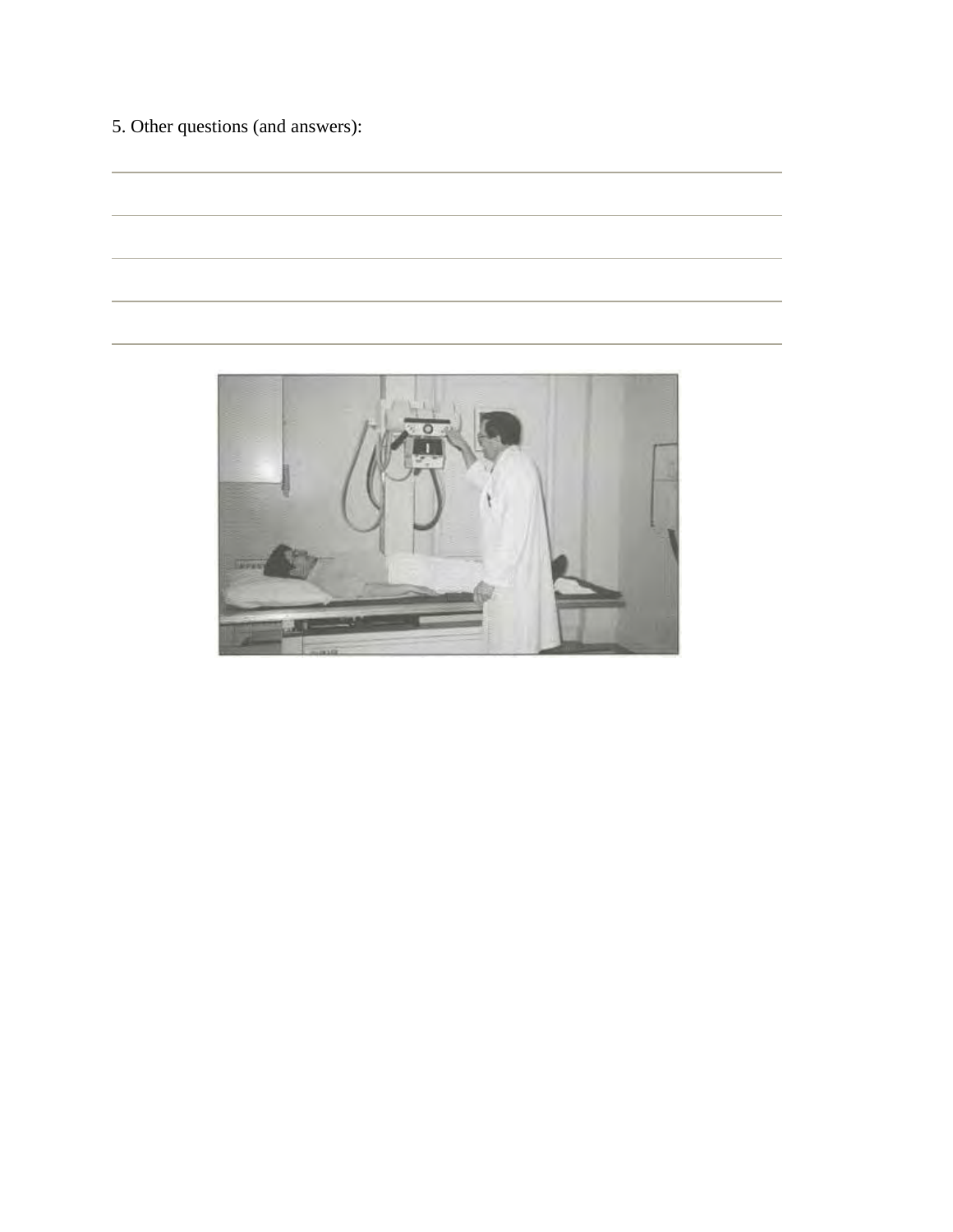#### **Holly's Story**

Holly is 39 years old. She left school in Grade 3, when she was 13 years old. She came back to school 26 years later.

Mom and Dad were poor, so having me home helped us a little bit. Mom used to be sick a lot. At the time I walked out of school she was really sick. I went home and I just said to Dad, 'I left school'. He didn't say very much, because Dad didn't have much education. All he could do was write his name.

I wouldn't let anybody know that I couldn't read or write. If you went to work in a store, you would find it very easy. I would have to work twice as hard to keep up with you, because I wouldn't know how to read and write. More jobs I went to, and I was there for years and they wanted to promote me. There was a lot of reading and writing and I just had to decline. That hurt a little bit too, because I was still in the same place all the time, while new people were coming in and passing me.

I was 15 years old when I worked at a grocery store. That was my first job. I think I worked there for about eight months. Then I was home, just doing odds and ends, babysitting here and there for a few dollars. When I turned 17 I went up to Toronto with my boyfriend. I knew then that I needed education, but I still couldn't see myself going back to school - even up there - although I didn't know anybody. I just didn't want anybody to know that I didn't know how to read and write.

So, I got a job in a factory and worked there for 10 years. The boss scared me, because he said he was going to promote me anyway, whether I liked it or not. This job was having to do a lot of reading, and I couldn't tell him that I couldn't read. He passed me this book and told me to take it home and start reading because I was going to rebuild offset copier machines. After eight months, I had three or four machines rebuilt from scratch. But I felt that wasn't for me, because I was dirty all the time, and my hands were getting so terrible. So after eight months, I just said I couldn't handle it any more.

Then I went up to the Northwest Territories and worked in a daycare centre. I spent six or seven months there. The director gave me a book to keep things in. She used to tell me to go home and write down things that I was going to do the next day with the kids. I used to open up the book and I didn't know where to start, what to do. So I'd close the book and turn on the TV to the kids' cartoons. I used to watch Curious George and a couple of other cartoons. On a couple of cartoons they showed how to make butterflies and things. The next day I went in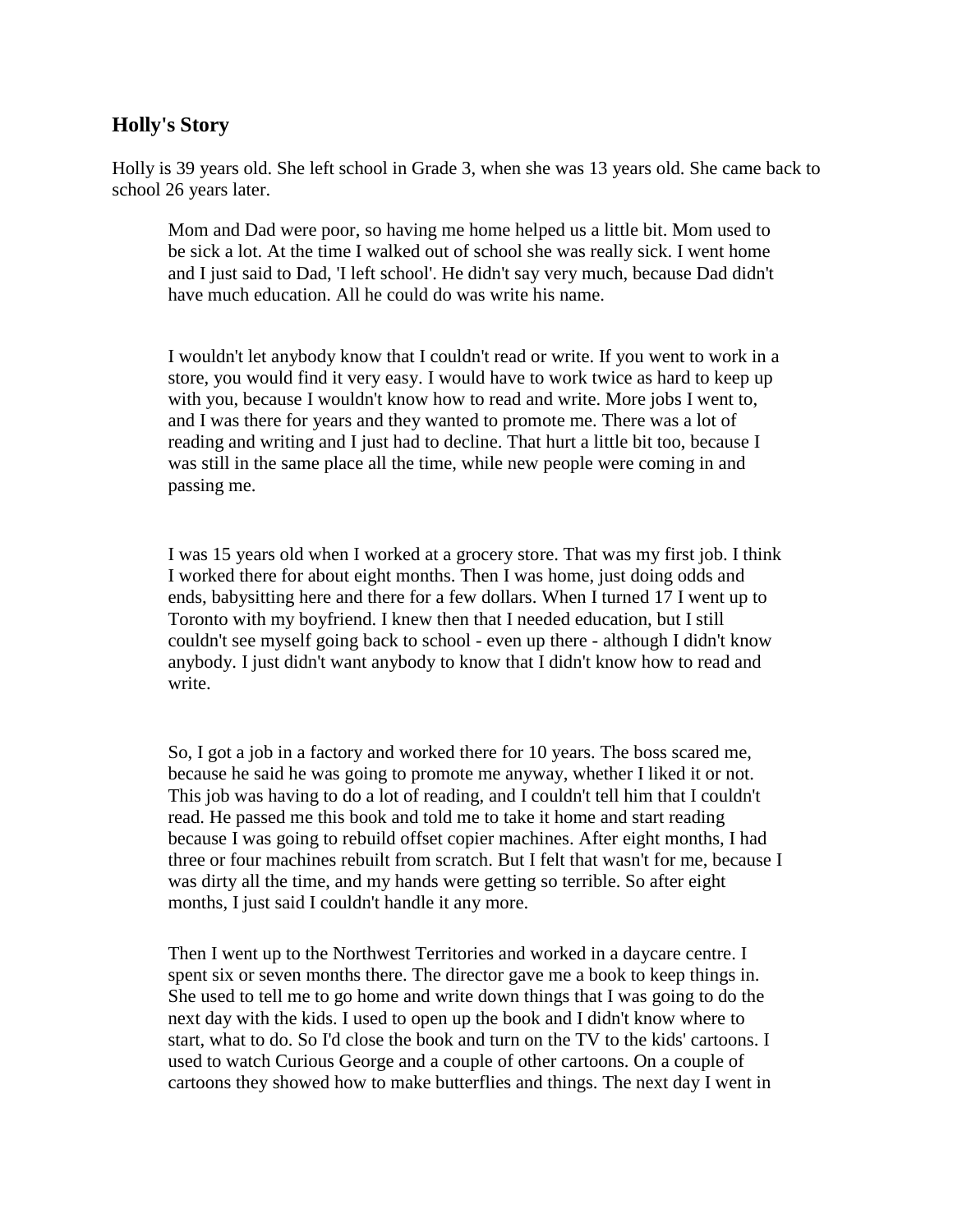and I said, 'I never had time to write it down, but I know what to do with my group.' They all sat down and I showed them how to make these little butterflies.

There were a couple of books about cold and water and stuff like that I knew how to read. I used to look through the books after the kids would leave and see what I could read to them. Most of the time I used to go along and say things from my mind. They all thought I was pretty good and they wanted me to go to Edmonton to do a course. I was scared so I just up and quit. I couldn't tell them I couldn't read and write.

I moved back to Toronto again and went back to filling out receipts. I don't know how I did it, but I did it. I guess one day they just told me I had to fill it out, because there was nobody else there. I didn't know what to do. I was looking through all those things and came upon one that had the same things I was doing. So I put down my dates and how many cases I did and signed my name. From that time on I got used to it. After a while, I knew exactly what to do. That's what I did up until '87, when I came back to Newfoundland.

Back in Newfoundland, Holly got a job at a hotel. She says,

It's bad enough when you have to clean up your own place, but when you have to go and clean up somebody else's dirt, you get kind of sick of it after a while. The ball players would come in and they'd have pizza everywhere. One day I went home and told my husband, 'I really don't think I'm going back there, cleaning up this dirt.' That was when they were really talking about AIDS. There used to be a lot of blood around from the ballplayers. I was getting scared, so I said I just can't do it anymore.

"About a year and a half ago my sister came and started talking to me about the Literacy Centre. Her boyfriend was in it. I didn't think I was going to go in the next day, but I did."

"I didn't want to do any more cleaning homes. I didn't want to be in a hotel the rest of my life having to clean toilets. I said, 'Maybe for the next 20 years of my life I could get dressed up and go in with my nails long and be a secretary or something."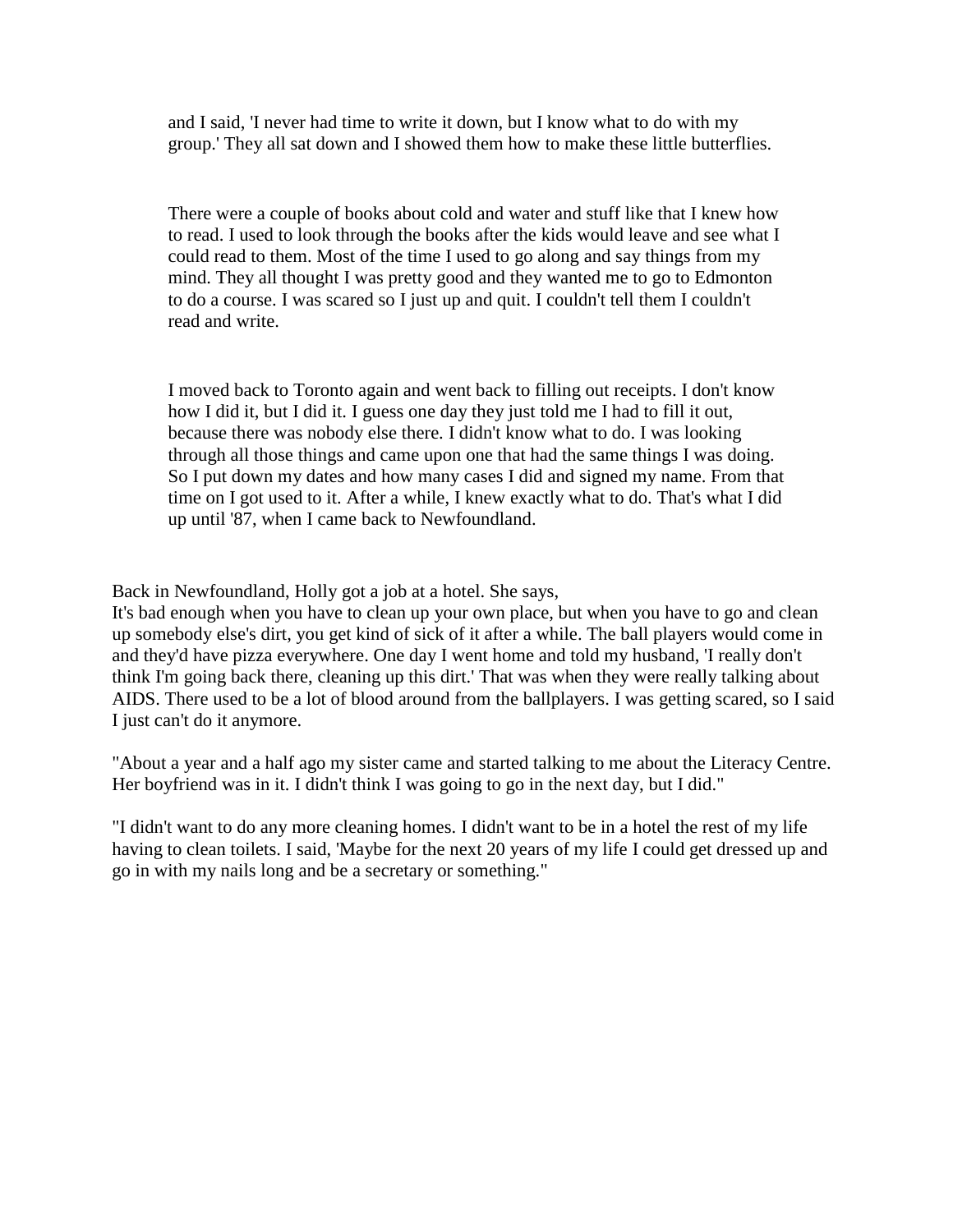

Holly says she would like to "get enough education so that I can pick and choose which job I'm going to look for. I can't go to college and pay my own way, because we're the working poor. I would love to get my Grade 12, not so much for the credits, but just to say I got my Grade 12. I always wanted to be a cop and I always wanted to be a nurse."

Holly would like to stay in Newfoundland. She says, "I lived away for 20 years and I had a stomach full. The last five years in Toronto it was getting pretty bad. My son \_ he was 12 \_ wasn't allowed to move out of the house. I just couldn't have that, so we came back down. At least he could get out around and I wouldn't have to be so scared, wouldn't have to be always looking to see where his blond head was."

"It's a hard life," says Holly. "Back when I was growing up, you could work with your hands. Now you got to have a good mind."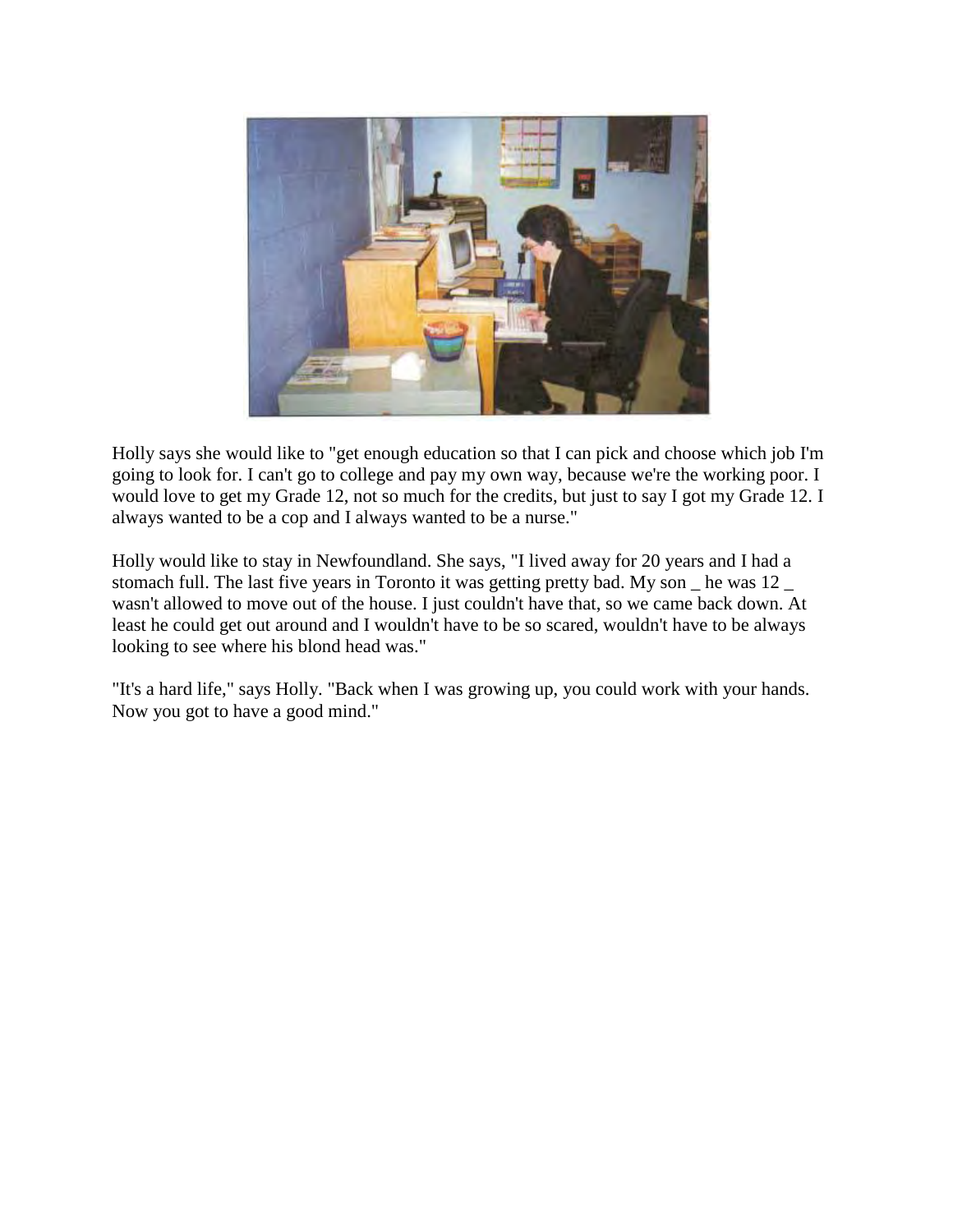## **Education**

After you get a high school diploma, you might want to continue your education. Education after high school is called post-secondary education. There are several choices open to you if you want more than a high school diploma. You can do a trade or technical program, go to university, go to nursing school, join the Armed Forces, the Coast Guard or a police force. There are other choices as well.

Public schools are funded by the government. In Newfoundland, these public schools are Memorial University, the Marine Institute, and College of the North Atlantic. Private schools are run by businesses. Tuition or fees is the money a student pays to do a course or program. Some schools offer correspondence courses which you can study at home. This means you could continue your education while you work.

If you have a particular career in mind, look for post-secondary schools which offer training in that career. For example, if you are interested in a business career, check out various business programs. Both public and private schools offer business programs. If you are thinking of a nursing career, look into programs offered by hospitals and universities.

Some post-secondary schools offer work experience, co-op, or apprenticeship programs. This means that students obtain work experience as part of their study program. For example, Memorial University offers work experience programs in engineering, nursing and social work. Many vocational and technical schools also offer co-op programs.

It is important to get as much information as you can about different post-secondary schools and programs. You can get information from counsellors, or students who have attended the schools. You can also get information from books, magazines or the Internet.

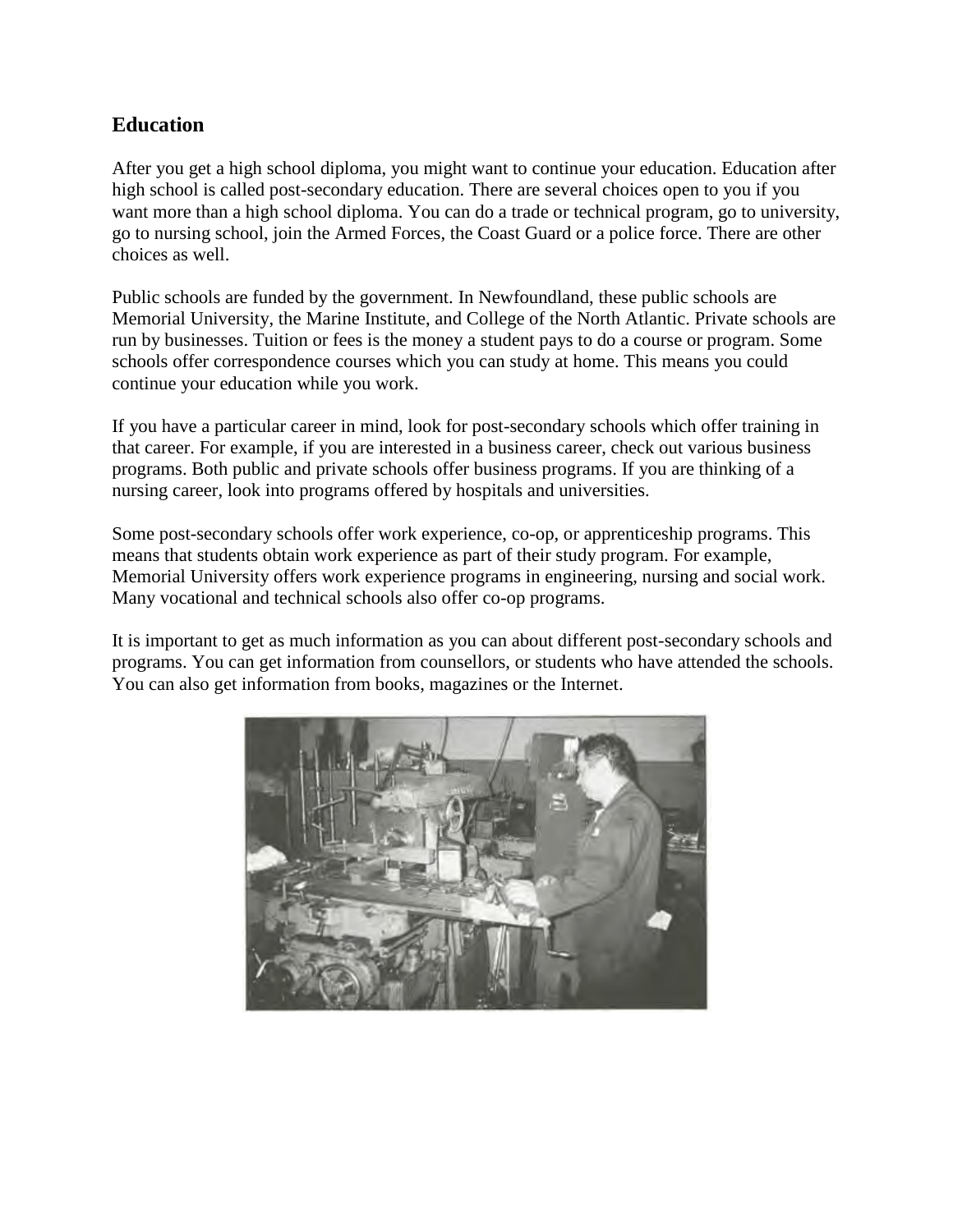Here are some questions to ask when making decisions about post-seconday education.

School:

Program:

1. What will I do in this program?

2. How long will it take me to do this program?

3. How much will the program cost?

4. What kind of financial help can i get if I do this program?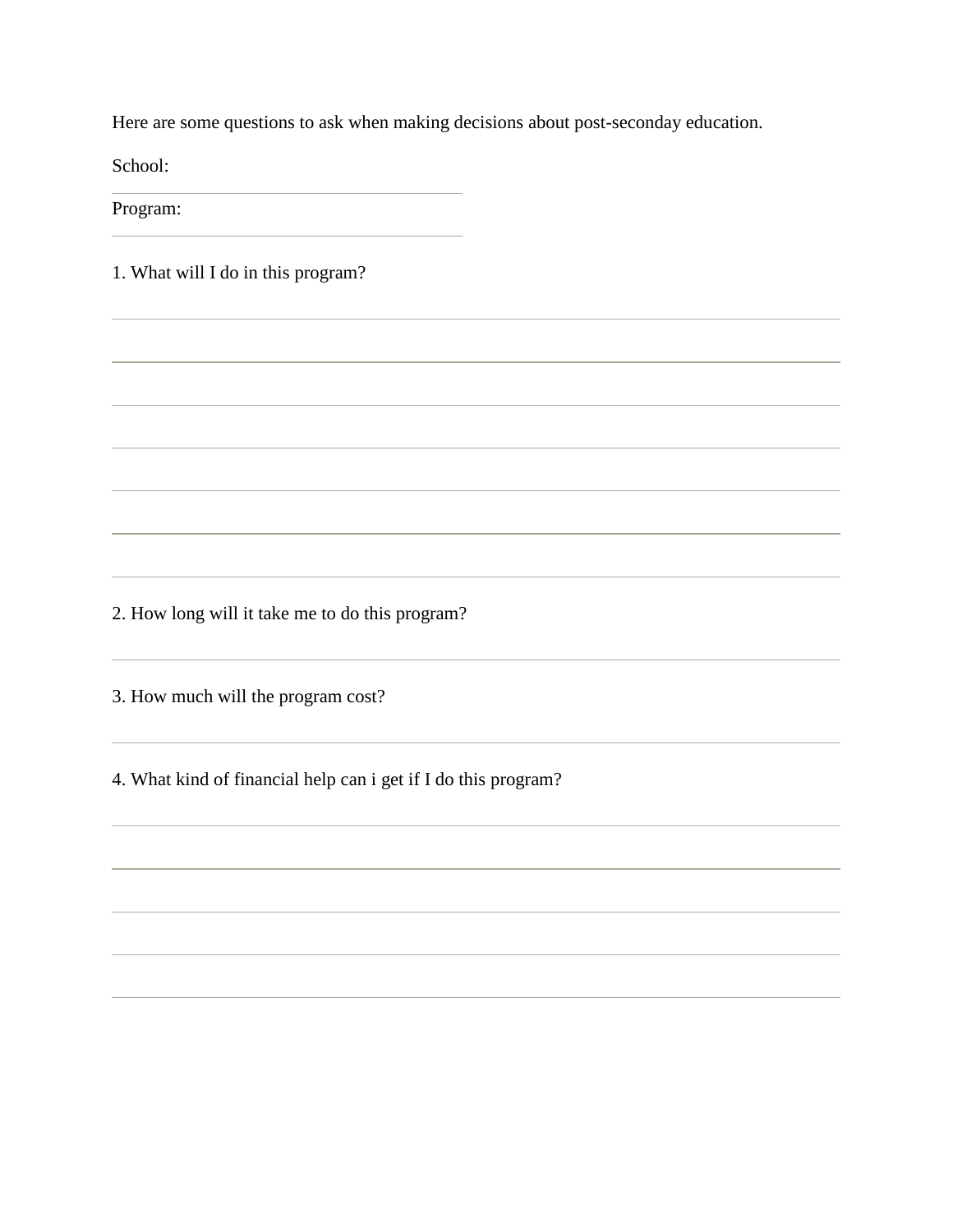5. What do other people say about this program?

6. Other points?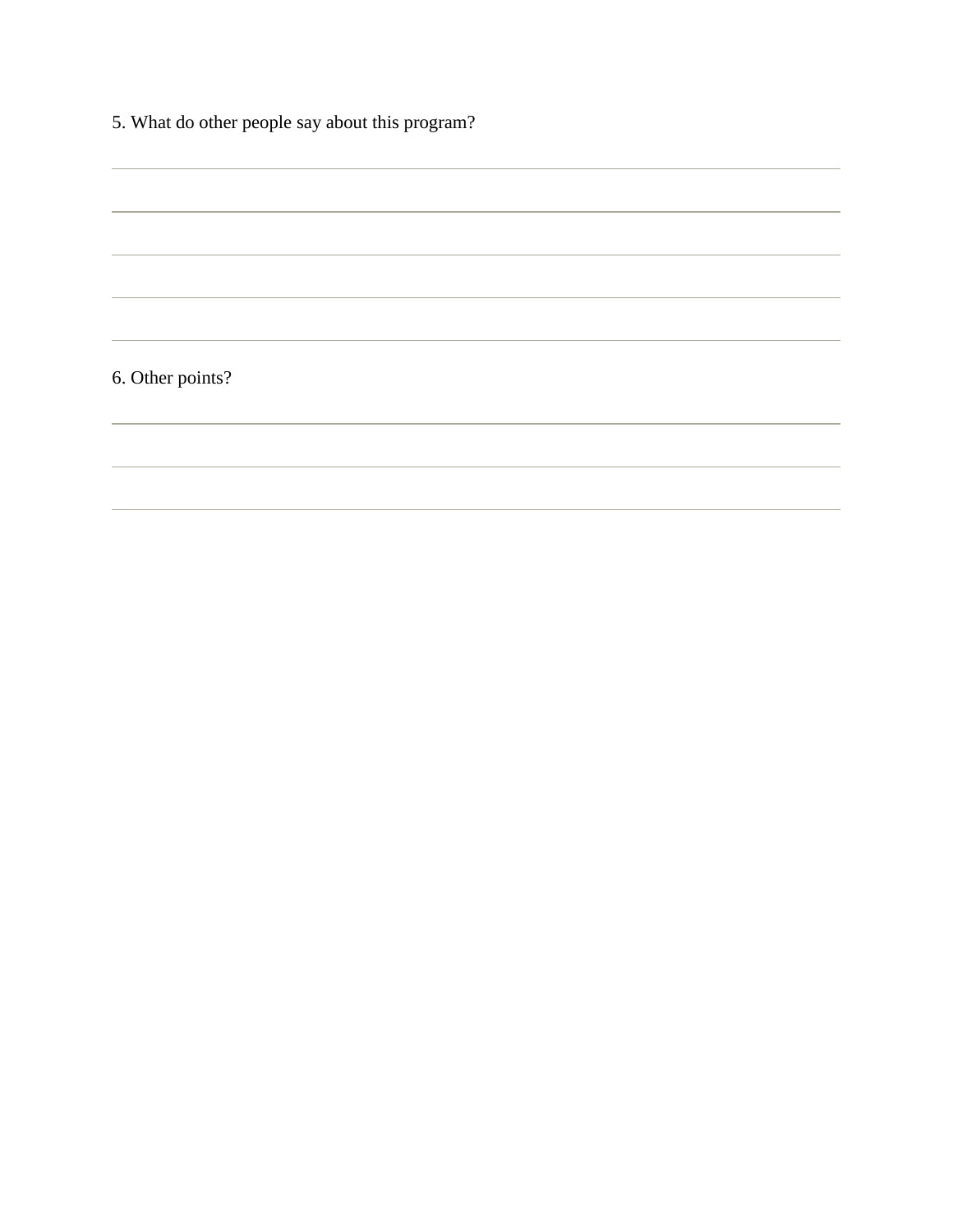#### **What Would You Do?**

Looking at what other people are doing with their lives can help you handle your own situation. You can ask questions like: What would I do if I were so and so? How would I handle this problem? What would I do next? Where could I go for help? Take a look at the following three cases. Answer the questions at the end of each story.

#### **Geraldine**

Geraldine is 26 years old. She quit school 10 years ago. She has 12 credits on the senior high school program. Geraldine is divorced. She has two children -- a girl age five and a boy age seven. Geraldine went to work at the local fish plant after she left school. She worked there until the cod fishery collapsed. She used to think she would work there as long as she wanted. She was making pretty good money and living comfortably. Geraldine was on the TAGS program. She is working on her high school diploma through night school. She has no idea what to do next.

Questions: 1. What do you think Geraldine should do?

Suggestions:

- 1. Geraldine should find out what her interests are.
- 2. Geraldine should take a close look at her abilities and skills.
- 3. Geraldine should talk to someone who can help her.
- 4. Other suggestions: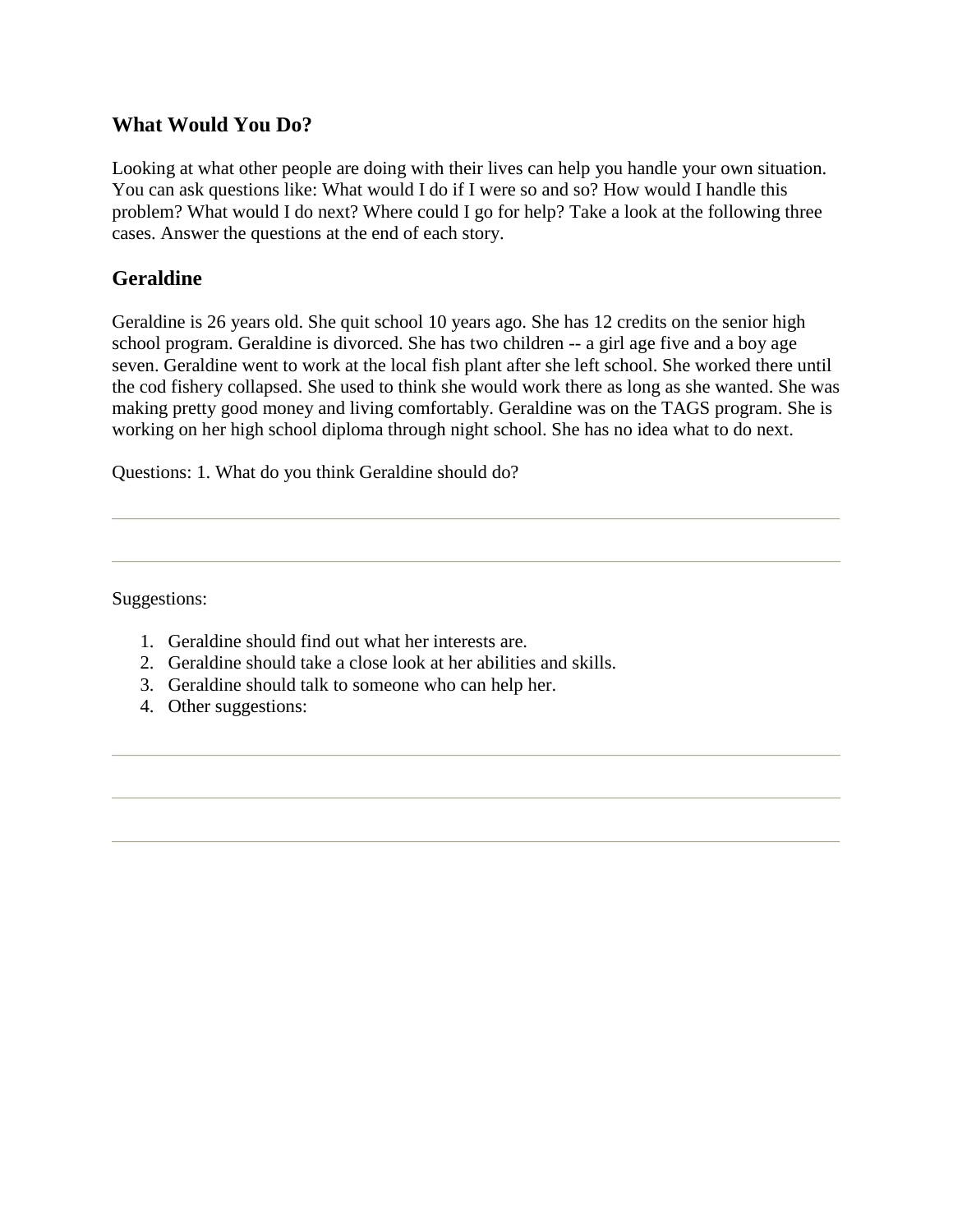## **Patrick**

Patrick is 35 years old. He got as far as Grade 5 before he left school. He was fourteen years old then.

Patrick is single. He lives at home with his parents and works as a logger. Mechanical harvesters are taking over many of the old logging jobs.

Patrick has a severe reading problem, but he doesn't talk much about that. He was never interested in school, and he still won't talk about going back to school.

Questions:

1. What do you think Patrick should do?

2. What do you think Patrick's parents should do?

Suggestions: 1. Patrick and his parents should talk to someone who can help them.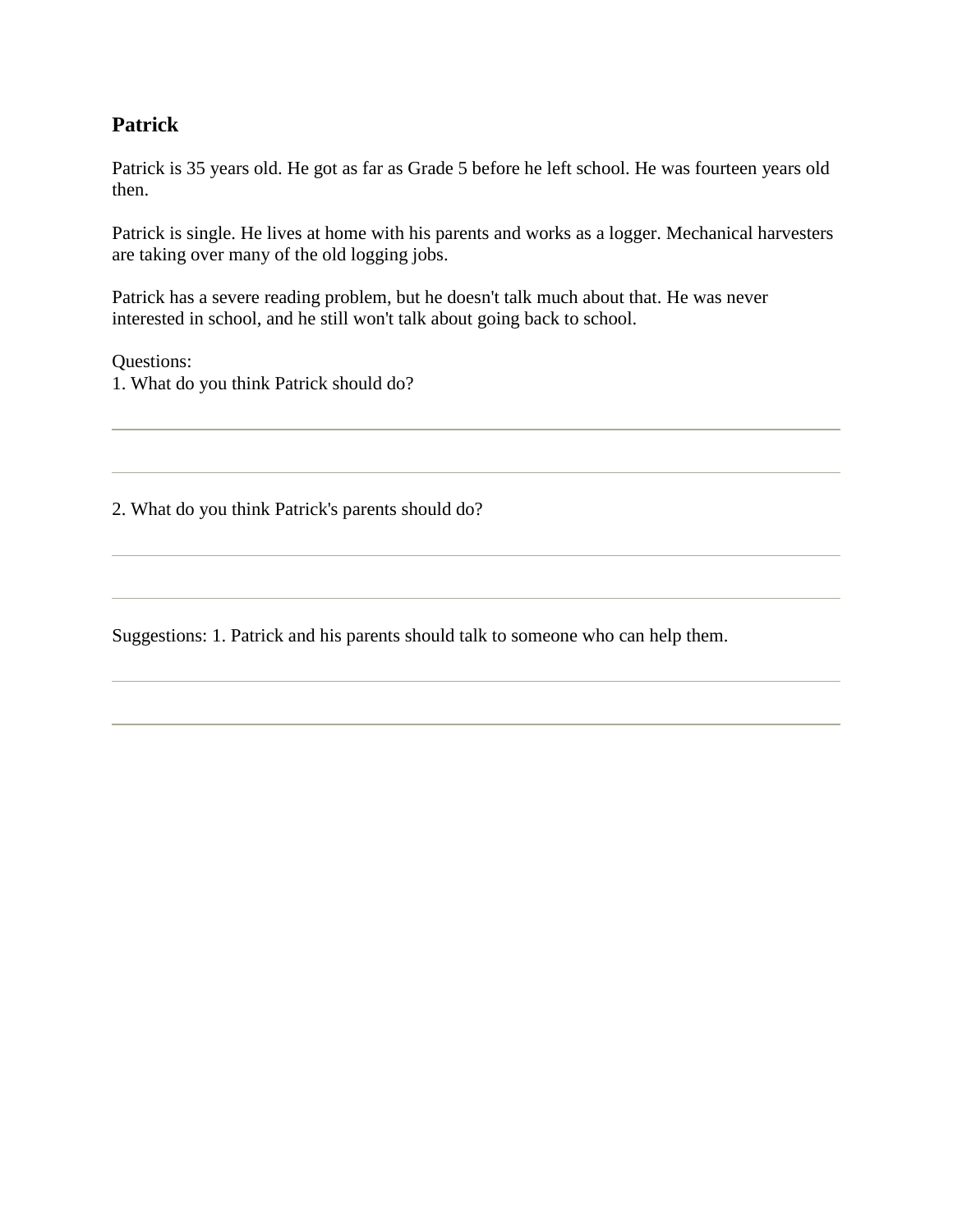## **Charlie and Minnie**

Charlie is 50 years old. His wife, Minnie is 48. They were both on the TAGS program. Charlie left school after Grade 6. Minnie got as far as Grade 8.

Charlie had his own small fishing boat. He was an inshore fisherman. Minnie used to work sideby-side with her husband in the fishing boat.

Now Charlie doesn't know what to do. He is interested in drafting, but thinks he is too old to train for a new career. Minnie keeps telling him it's never too late.

Minnie is quite content to stay home. She would go fishing again if the fish came back.

Charlie and Minnie have five children. Three of the children are still at home. Their oldest daughter is attending university. Charlie and Minnie are struggling to help her pay the cost. Their son is working in Halifax.

Charlie and Minnie would like all their children to get a good education. They know it will cost a lot. They have about \$10,000 put aside. They know that isn't enough.

Questions: 1. What should Charlie do?

2. What should Minnie do?

3. How can they help with their childrens' education?

Suggestions:

1. Charlie and Minnie should talk to someone who can help them.

2. Students can get money through student loans, scholarships, bursaries, and summer or parttime work.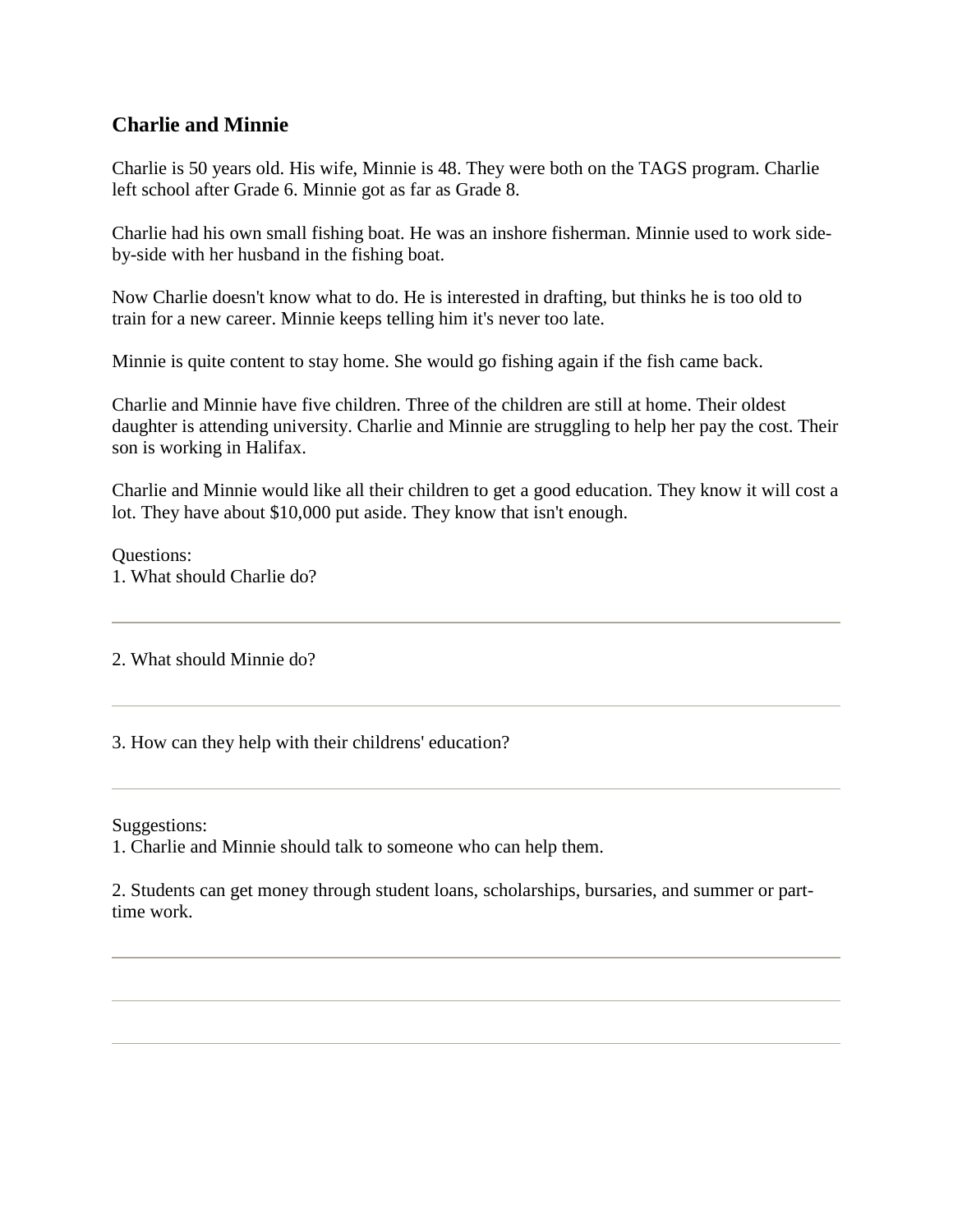## **The Job Search**

Finding a job is a job in itself. There are things you can do to make the search easier and improve your chances of getting a job. You have to put a lot of time and energy into your job search.

The first thing you need to do is get organized. It is a good idea to record information about jobs you are applying for. You can use file cards or a notebook to do this. Here is a sample job search card.

| <b>Date</b>               | <b>Job Title</b> |                     |  |  |
|---------------------------|------------------|---------------------|--|--|
| Company                   |                  | <b>Address</b>      |  |  |
| <b>Contact Person</b>     |                  | <b>Phone Number</b> |  |  |
| <b>Interview Arranged</b> |                  |                     |  |  |
| <b>Other Notes</b>        |                  |                     |  |  |
|                           |                  |                     |  |  |
|                           |                  |                     |  |  |
|                           |                  |                     |  |  |
|                           |                  |                     |  |  |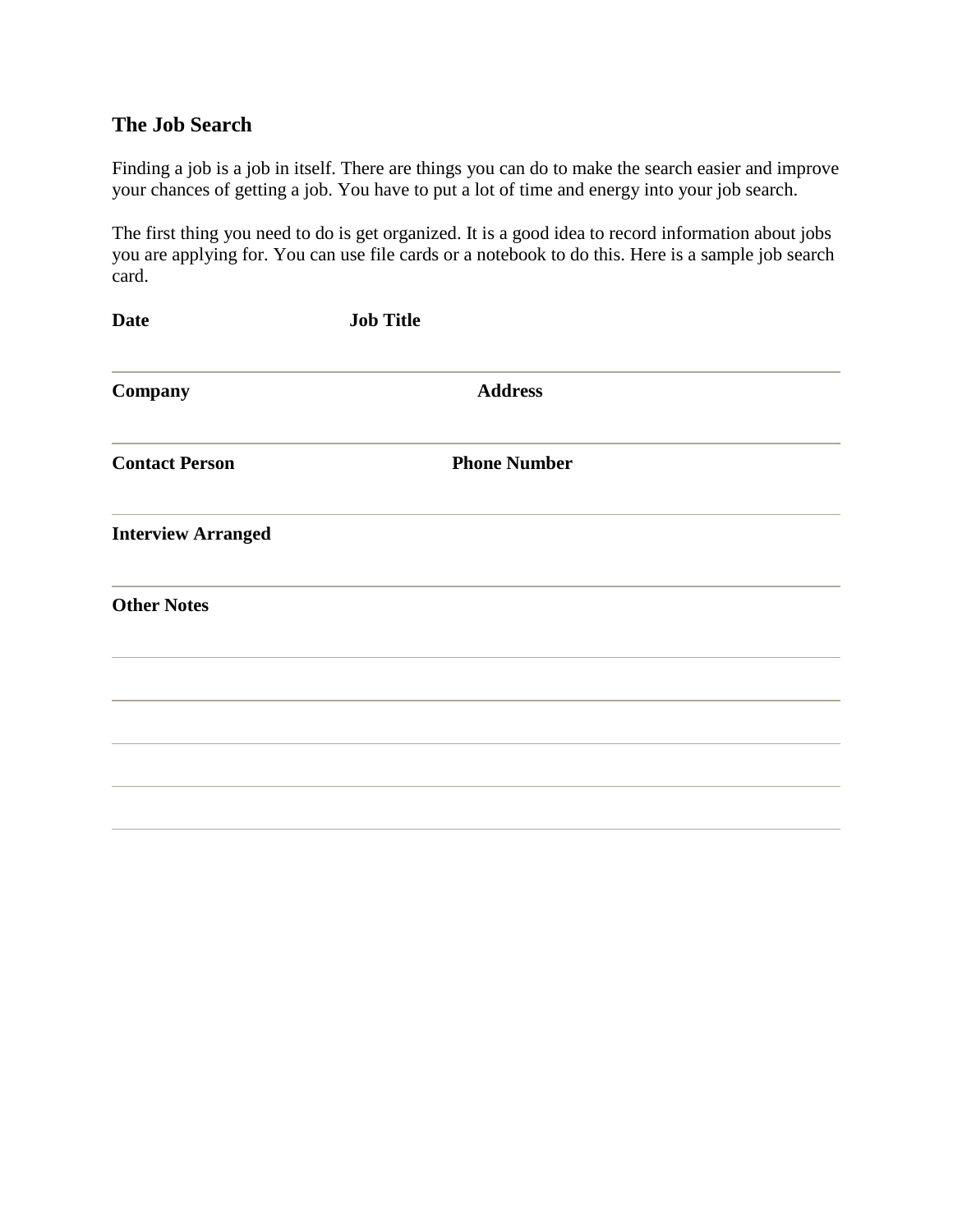

Where can you find job openings? You can find job openings through newspapers, bulletin boards, employment centres or companies looking for workers. Employment centres keep an ongoing list of available jobs in a job bank. You can also find job openings listed at various sites on the Internet.

You should use as many contacts as possible when you are trying to find job openings. Check with friends, family members and other people to see if they have any leads. Keep your eyes and ears open. Many jobs are found through personal contacts. These jobs are part of the hidden job market. This means that companies do not advertise these jobs.

You can use a computer to prepare letters and resumes. Using a computer will save time and you will be able to send out many applications in a short time. If you don't know much about computers, get someone to help you.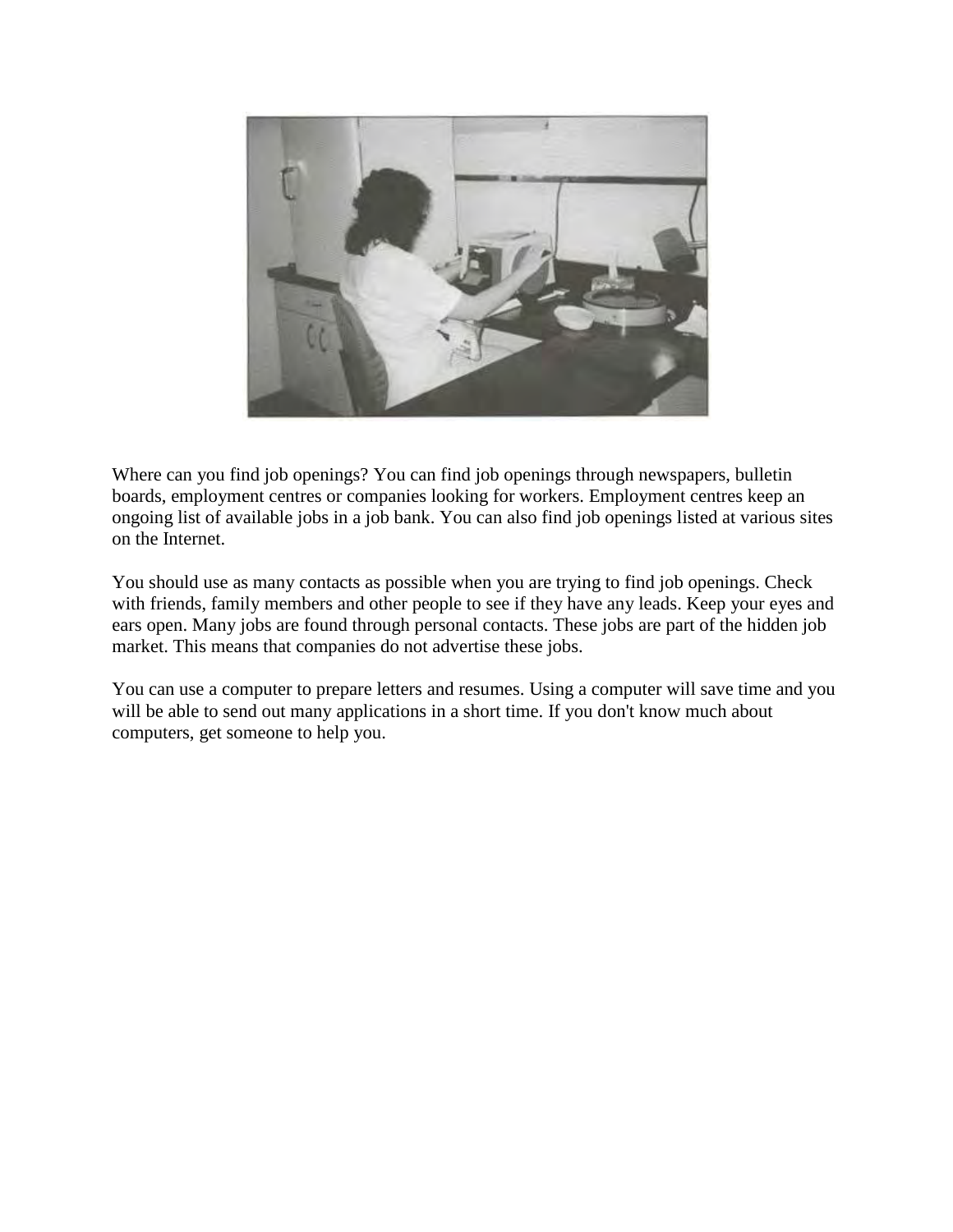#### **Vance's Story**

Vance is 37 years old. He was 17 when he left school in 1974. He went to night school for a while a few years ago. He came back to school in 1993. Vance is married and has two children.

Vance talks about what school was like for him. "I wasn't doing that well," he says, "and I'd try sometimes. I was a little bit behind all the way. I started failing in Grade 2. I spent two years in Grade 6. They pushed me on to Grade 7 the following year and I quit before Christmas."

"I was proud in a way to get out of school, because I wasn't doing anything. There was a bit of work at that time. I got in the woods and got a bit of work, loading birch and stuff like that for the sawmill for creosote ties. I was 17 then when I quit school in Grade 7. A lot of people were finished school then. That didn't make me feel too good while I was in school."

Since leaving school, Vance says he's

been working everywhere. I went to the mainland, this and that. About two weeks after I left school I went to work in a sawmill, sawing birch for railroad ties. They used to send them out to Clarenville to get them creosoted. I was at that for one summer. The next summer I went up there again. Then I got a job with another company and I worked on the asphalt for seven or eight years. Then I went into carpentry. For about eight years I've been into carpentry with a small contractor. I bought my own house and rebuilt that.

Vance says that the year before last he got only 10 weeks work."I just scraped enough to qualify for unemployment, which is not very good," he says. "It's not enough money to do anything with. It's just living. Last year I couldn't even get my stamps, so I checked this place (Literacy Centre) out and got in here."

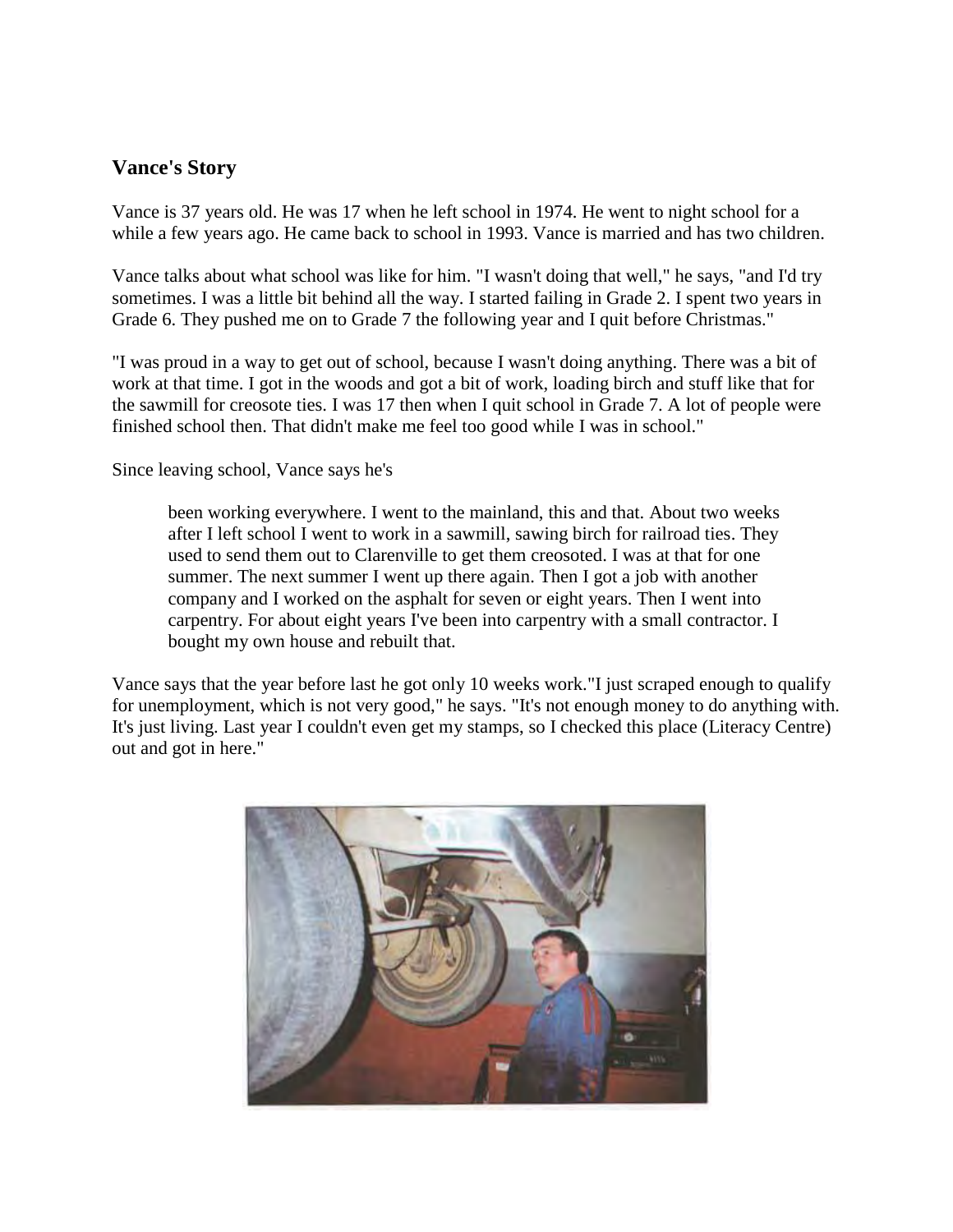

Vance says that not having a good education bothered him at times. He says, "I put in applications at places but a lot of it I didn't fill out. When I marked down schooling, I kind of lied about that a few times. There were lots of things to fill out \_ like signing up for unemployment. A nice few things I couldn't do and I did need help for. I had a job to take a book and read it. I'd get some words. I'd have to spell some words, probably miss some words. By the time I'd get to the end of the story, I didn't know what they were talking about anyway."

When it came to filling out an application form, Vance says, "I couldn't get it all. I mainly put down social insurance number, my name, where I live and probably 8 or 9 for schooling. When it got down to where did you work last and people's names and stuff like that, well I didn't do that."

Vance says, "You can do it without an education, but you're not up there where you would like to be. After I finished school I had a real struggle. I went to Manpower and I wanted to come back and upgrade. "She asked me, 'What grade do you have?' I said, 'I quit in Grade 7.' She said, 'You got to have Grade 8 to upgrade.' I said, 'You mean to say I haven't got enough education to upgrade.' So I said, 'I'm shagged.' "

"A couple of years after that I found out about night school, so I started going to that. I was enjoying that. I wouldn't miss a night. That was two or three years ago. I'd been going a nice bit and I picked up a lot. When I came here I still needed lots of help, but it started to come a lot better. Going to night school really helped."

Vance says he came back to school, "because I wanted my carpentry papers, so I could go to a unionized job, probably get a bit more work and live better. All I could ever go for was labour work. I could do carpenter work on the side, if they weren't unionized. If they were unionized, that left me out the door."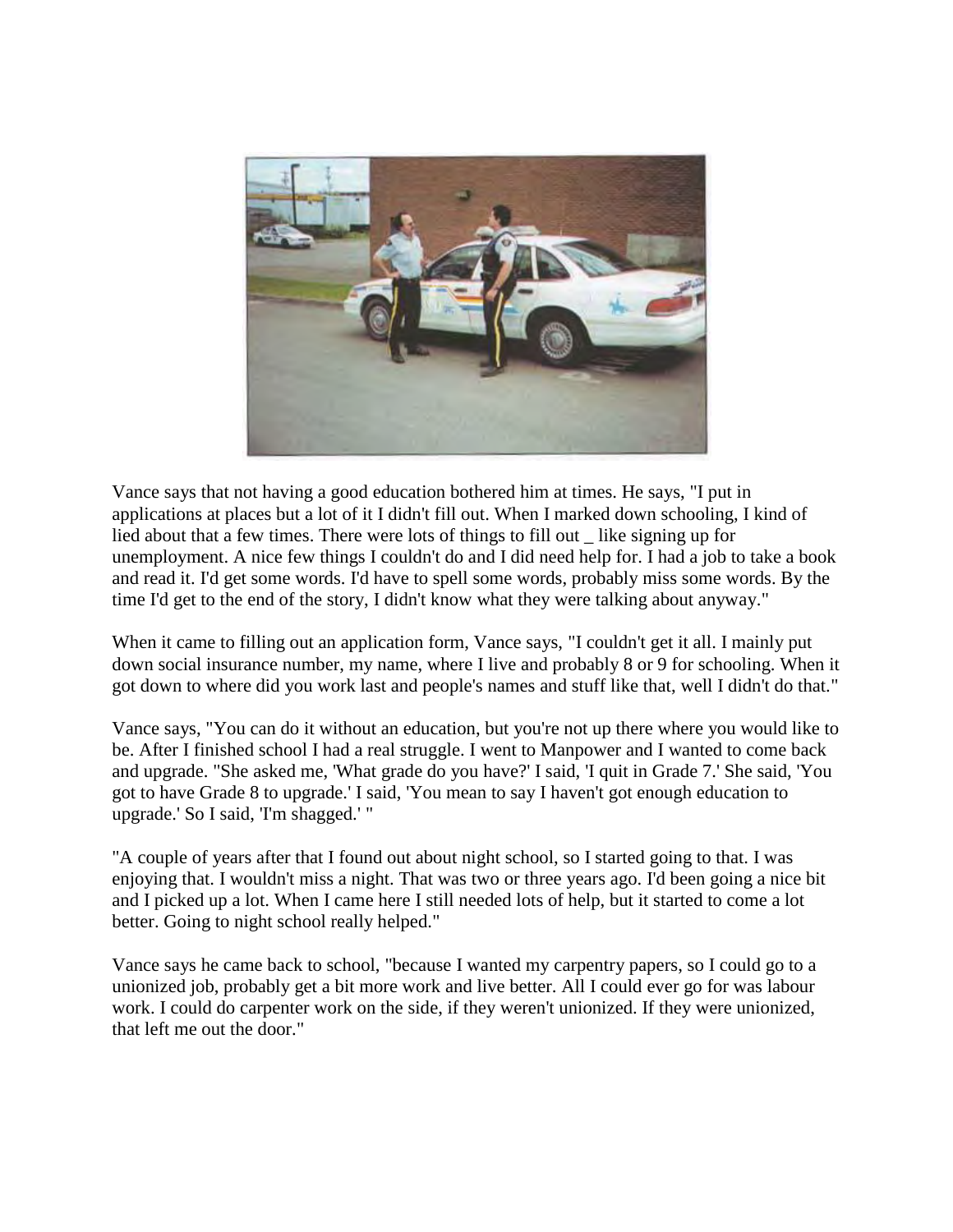"I'd like to stay in school, now that I'm in here. I don't really care for Grade 12; that wasn't my goal when I started. I really wanted to know how to read, but I want my carpenter papers, so I can live good. That's what everybody wants, so you can take your woman away for the weekend."

Vance says his wife was working, but "she's not working now. She never got her unemployment this winter. It's only my little bit of unemployment. I found it a bit rough this winter. We knew where every dollar was going."

Vance completed the carpentry course after this interview was done. He is doing well as a carpenter.

Question:



1. Attitude is important in any job. How would you describe Vance's attitude?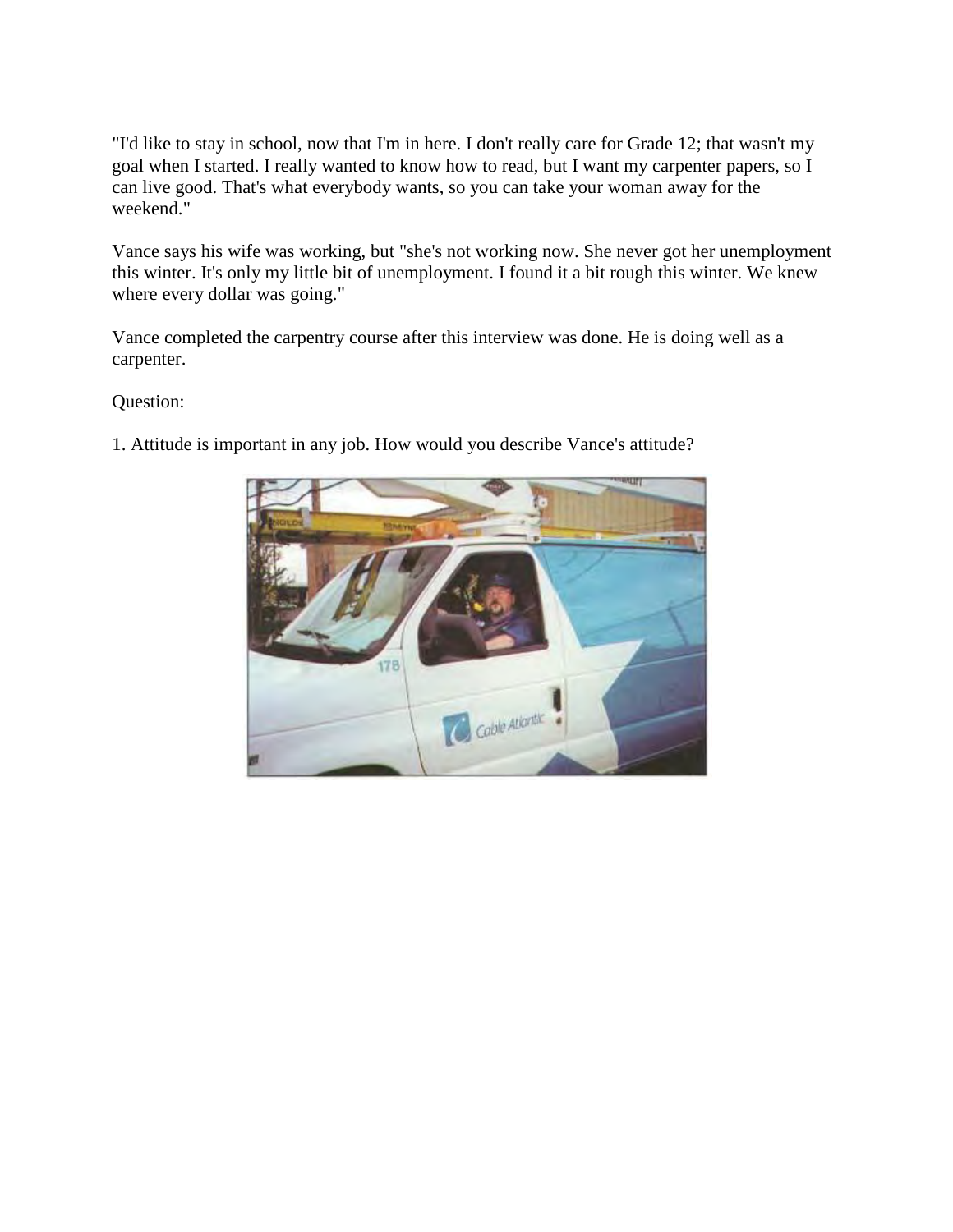# **Applying for a job**

There are several things you will need to do when you apply for a job. In most cases, you will need to fill out a job application. It is a good idea to have a personal data sheet which contains information about you. Here is a sample you can copy and use.

| Personal data sheet                    |                      |  |  |
|----------------------------------------|----------------------|--|--|
| <b>Name</b>                            | <b>Address</b>       |  |  |
| <b>Phone Number</b>                    | <b>Date of Birth</b> |  |  |
| <b>Social Insurance Number (SIN)</b>   |                      |  |  |
| <b>Education (Include Dates)</b>       |                      |  |  |
|                                        |                      |  |  |
| <b>Work Experience (Include Dates)</b> |                      |  |  |
|                                        |                      |  |  |
|                                        |                      |  |  |
| <b>Other Information</b>               |                      |  |  |
|                                        |                      |  |  |
|                                        |                      |  |  |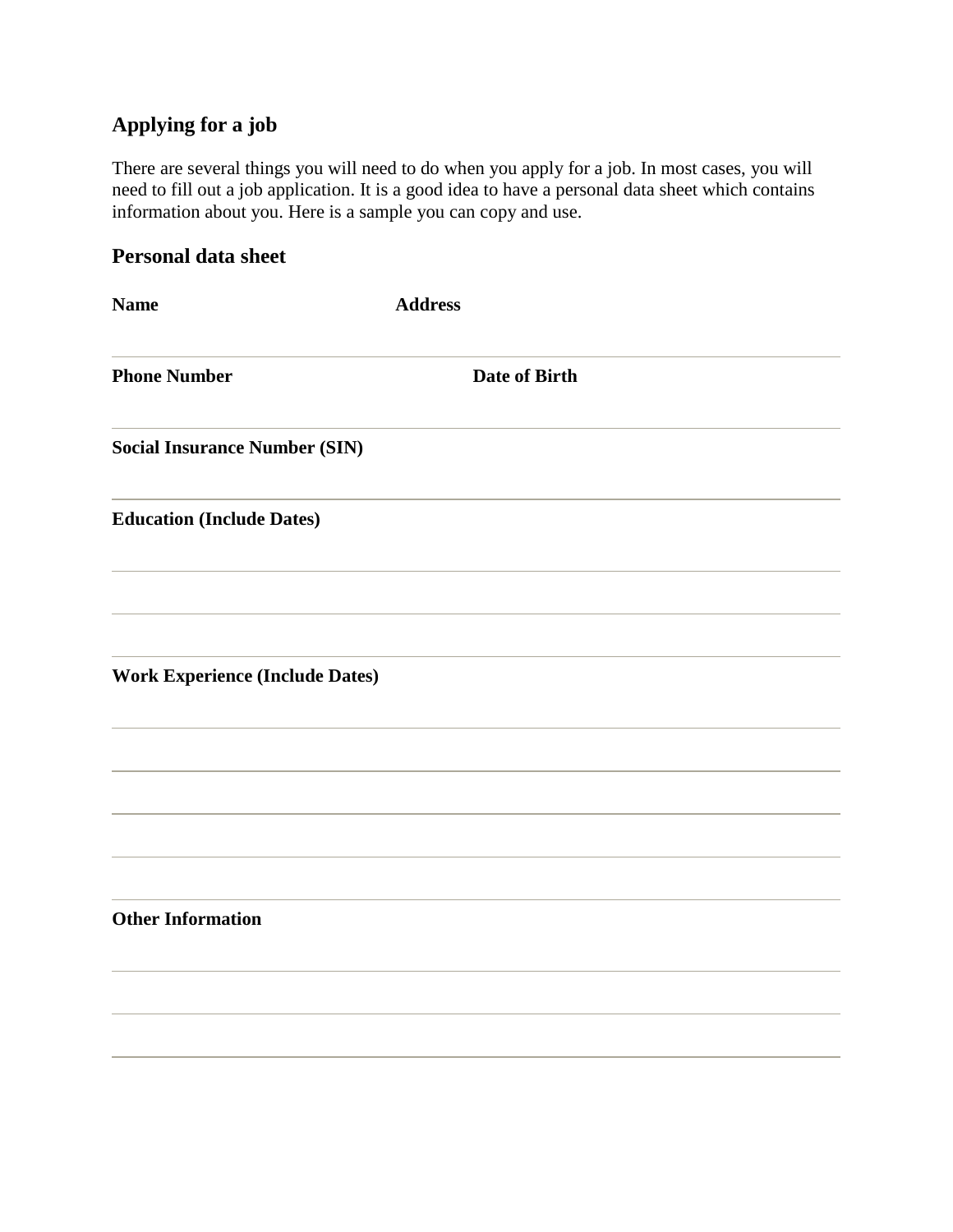## **Filling out the application form**

When you apply for a job, you may be asked to fill out a job application. Here are some tips to help you.

- 1. Get two copies of the application, or make a photocopy. Use one copy for practice.
- 2. Use your personal data sheet.
- 3. If possible, take the form home so you can do a good job of filling it out.
- 4. Read the instructions before filling out the form.
- 5. Use a pen and print your final copy.
- 6. Fill in every space. Put n/a in spaces that don't apply to you. N/a is short for not applicable.
- 7. Keep a copy of the completed application. You can use this as a guide when you fill out other forms.

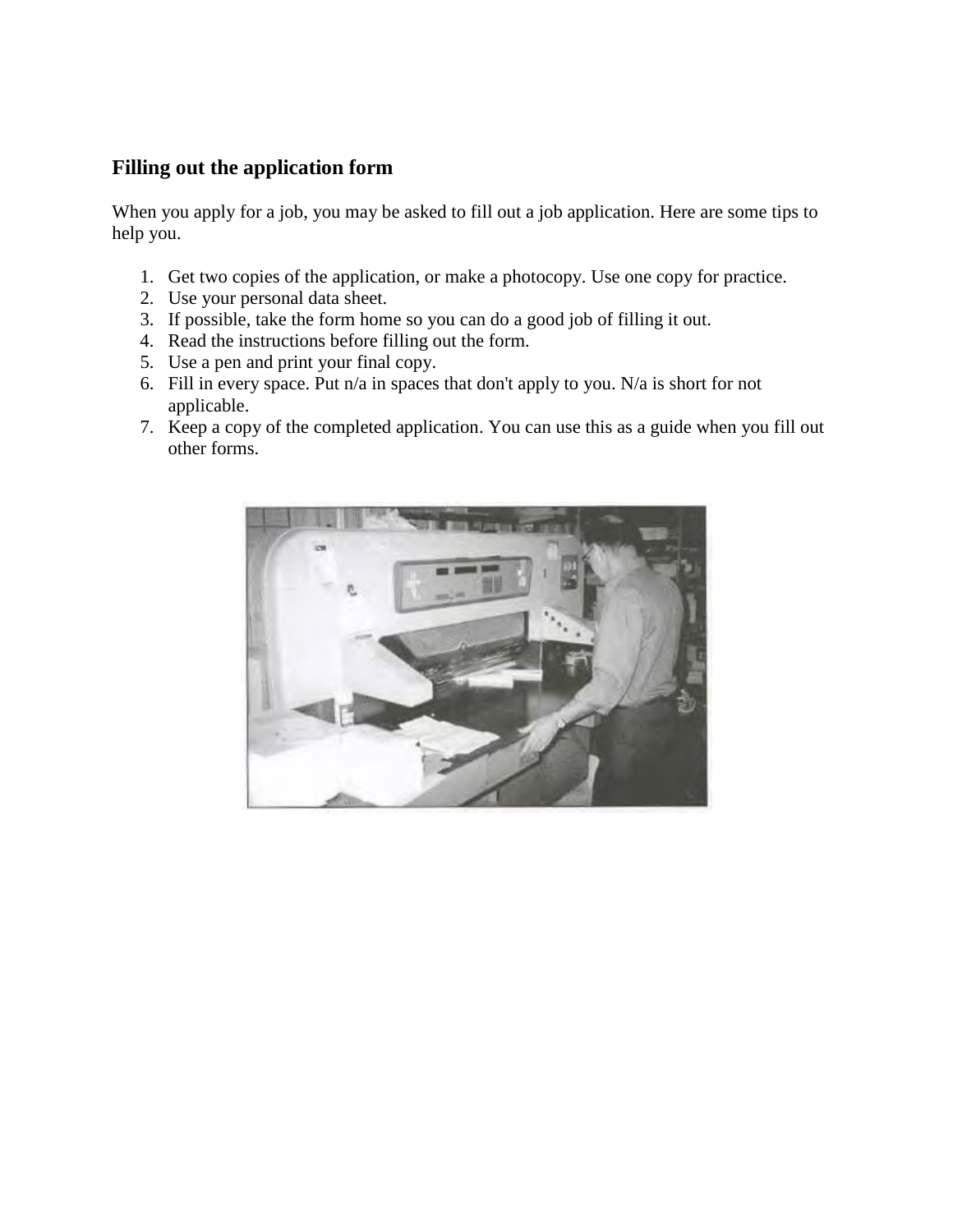Here is a sample job application. Make a copy and use it for practice.

# **Application For Employment** (Please Print or Type)

| S.I.N.             | <b>Position Applied For</b><br>Date Available |            |                      |       |  |  |  |
|--------------------|-----------------------------------------------|------------|----------------------|-------|--|--|--|
| Surname            | First                                         | Middle     |                      | Phone |  |  |  |
| Address            | City                                          | Province   | Postal Code          |       |  |  |  |
|                    | <b>Education</b> (Highest Level First)        |            |                      |       |  |  |  |
| School             | Grade<br>Completed                            |            | Diploma<br>Received  | Date  |  |  |  |
|                    | <b>Employment</b> (Most Revent First)         |            |                      |       |  |  |  |
| Company            | From                                          | To         | <b>Position Held</b> |       |  |  |  |
| Address            |                                               | Supervisor |                      |       |  |  |  |
| Reason For Leaving |                                               |            |                      |       |  |  |  |
| Company            | From                                          | To         | <b>Position Held</b> |       |  |  |  |
| Address            |                                               | Supervisor |                      |       |  |  |  |
| Reason For Leaving |                                               |            |                      |       |  |  |  |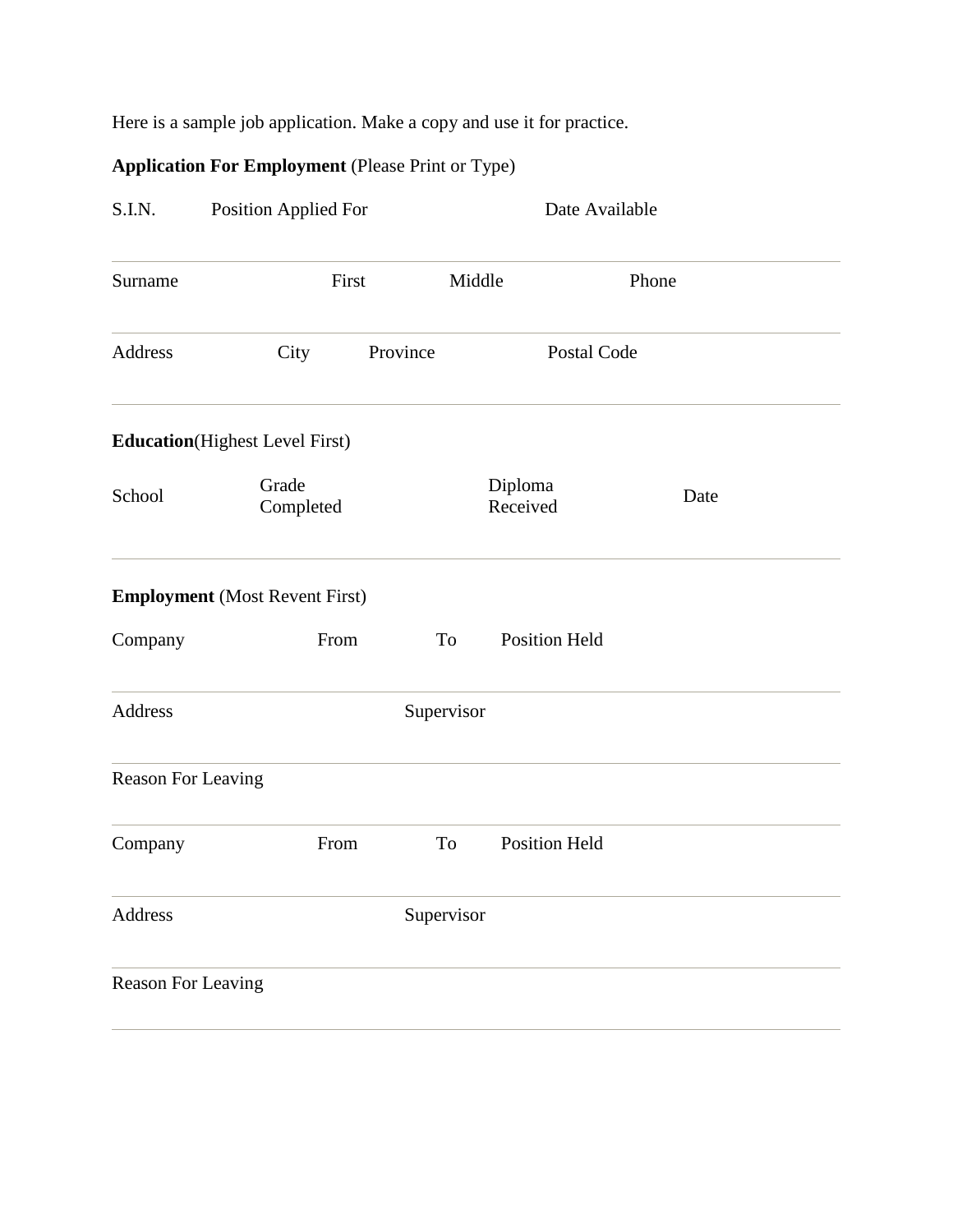| Company            | From       | To                   | <b>Position Held</b> |  |
|--------------------|------------|----------------------|----------------------|--|
| Address            | Supervisor |                      |                      |  |
| Reason For Leaving |            |                      |                      |  |
| <b>References</b>  |            |                      |                      |  |
| Name               |            | Address              |                      |  |
| Telephone          |            |                      |                      |  |
| Occupation         |            | Length of time known |                      |  |
| Name               |            | Address              |                      |  |
| Telephone          |            |                      |                      |  |
| Occupation         |            | Length of time known |                      |  |
| Name               |            | Address              |                      |  |
| Telephone          |            |                      |                      |  |
| Occupation         |            | Length of time known |                      |  |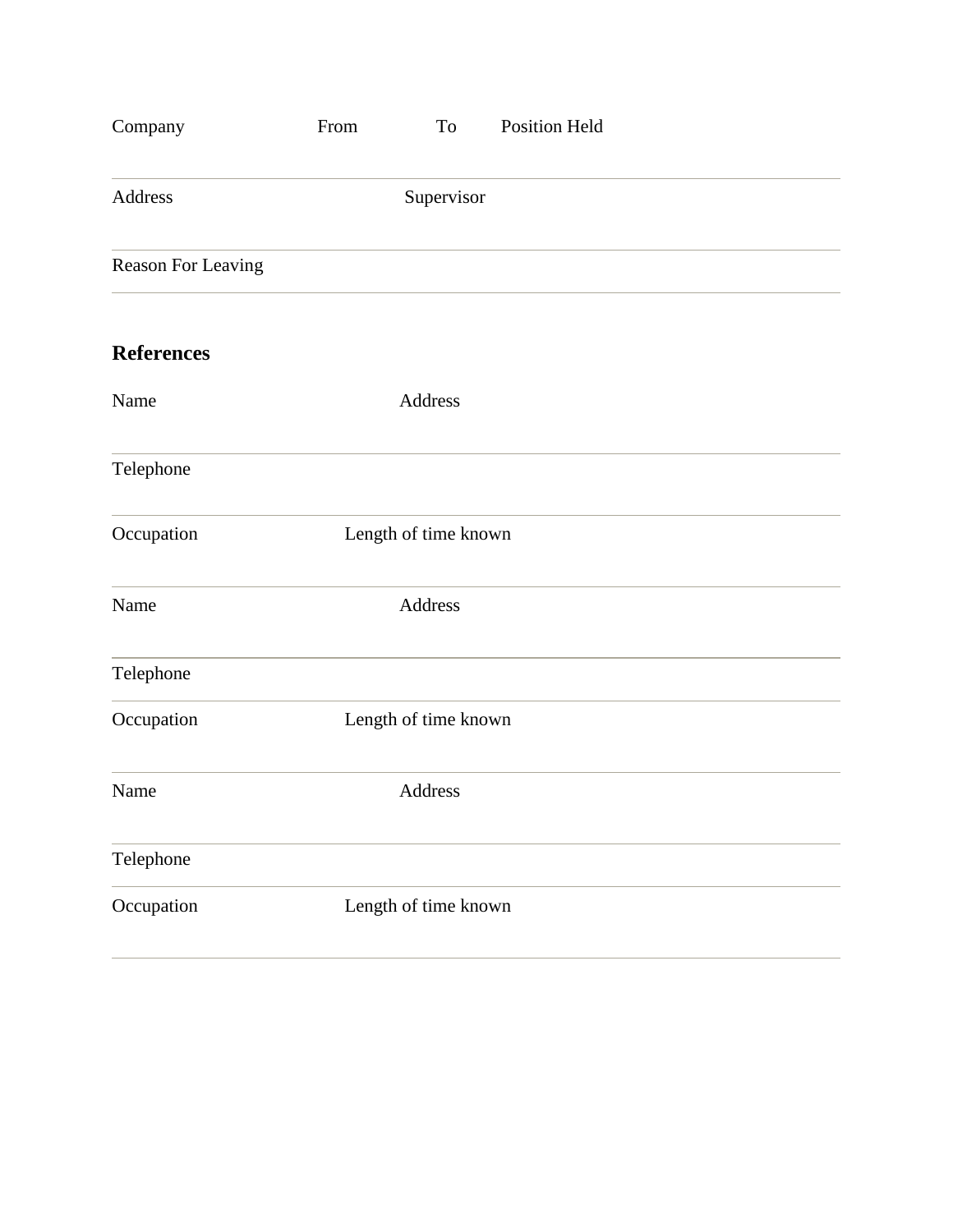Are you bondable (a good financial risk)?

Are you willing to relocate?

Do you have any relatives working here?

Other information (Hobbies, sports, interests, clubs, volunteer work, etc)

#### **The Resume**

A resume is a statement of your qualifications for a job. It includes personal information, educational background, and work experience. There are several different kinds of resumes. A resume may be functional or chronological or a combination of the two.

A functional resume highlights the qualifications you have for a particular job. The most important qualifications are given first. A chronological resume lists your educational background and work experience, including specific dates. The dates may be given in reverse time order. This means you may start with the most recent items.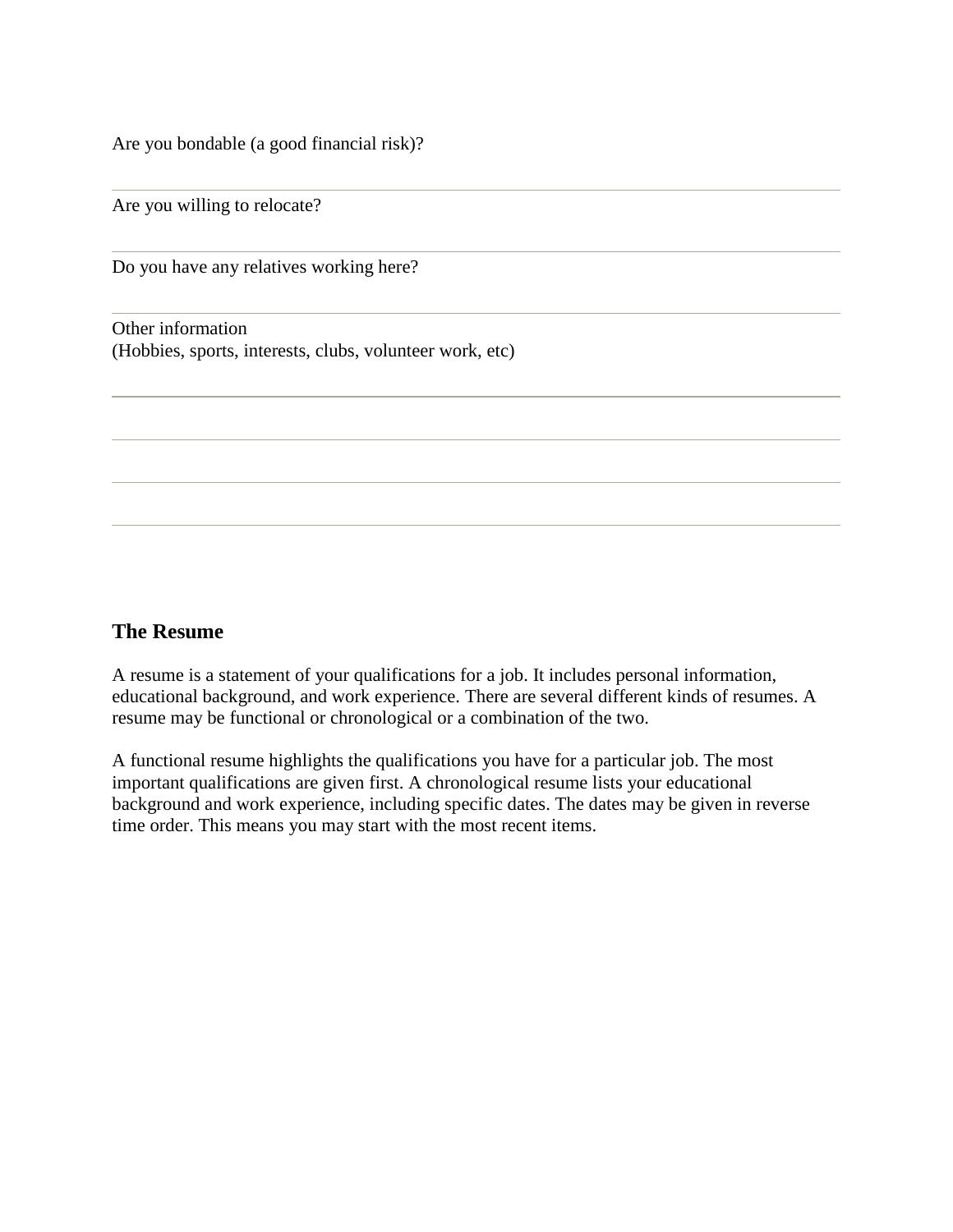Your resume should tell who you are, what you want to do, and why someone should hire you. You don't have to give your date of birth, marital status, height, or weight. Don't list interests and hobbies which have nothing to do with the job. Use strong action verbs to make your resume come alive. Some action verbs to use are: arranged, built, managed, directed, organized, planned, prepared, sold, and operated.

Remember that your resume gives the first impression of you. Make sure that impression is the best one possible.

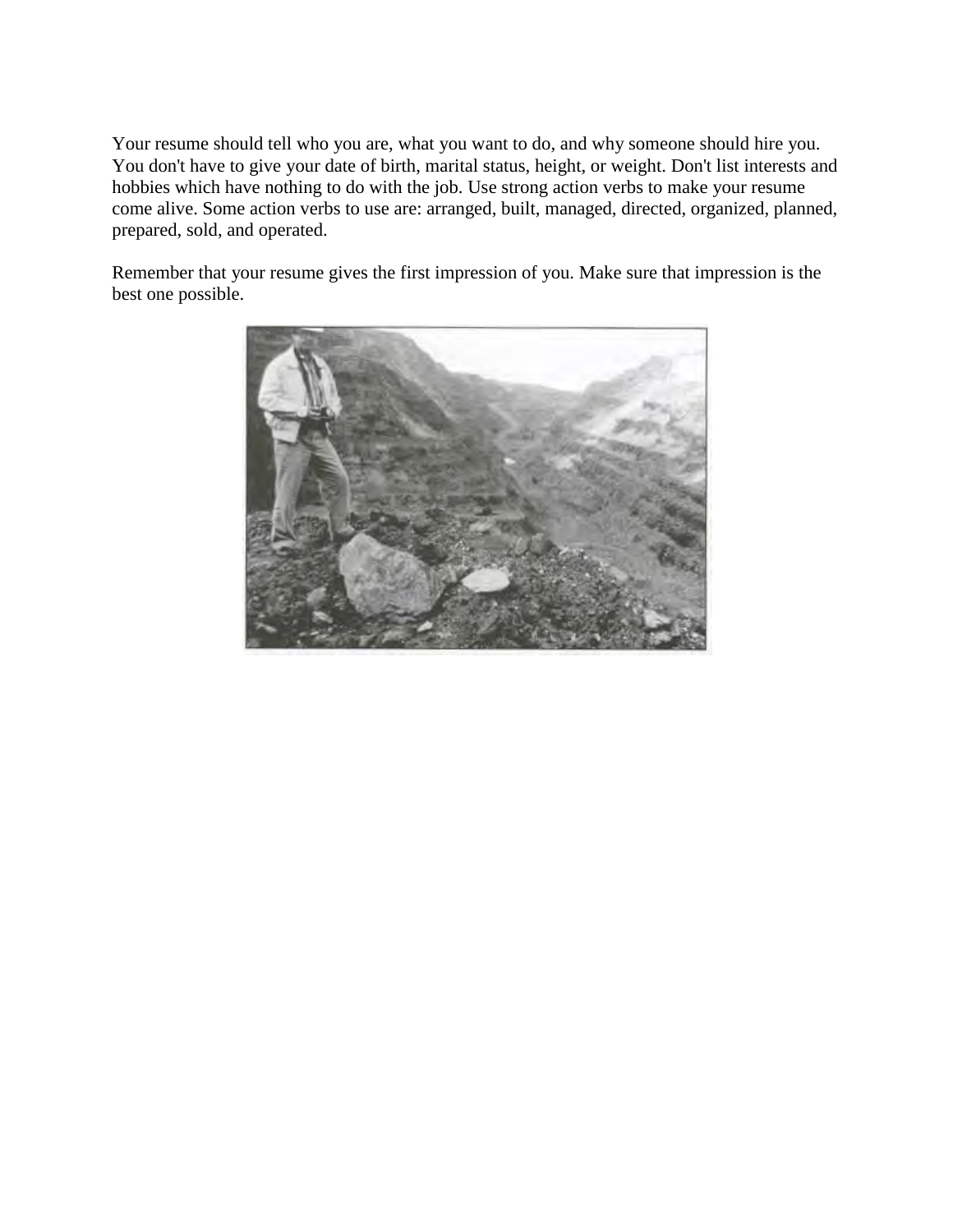#### Sample resume

J. P. Jack 123 Main Street Smalltown, NF AOK 1B1

Job Objective: Full-time employment as a department store manager

Education: Graduated from Smalltown High School, June 1991 Completed two-year course in business administration from High Tech College, June 1995

Special Skills: Working with computers (WordPerfect, dBase, Corel Draw) Get along well with people

Work Experience: Worked as clerk at Smith's General Store, July to December, 1993 Worked as manager's assistant at Big Time Department Store, January 1996 to September 1998.

Interests and Activities: Organizing fund-raisers for local charities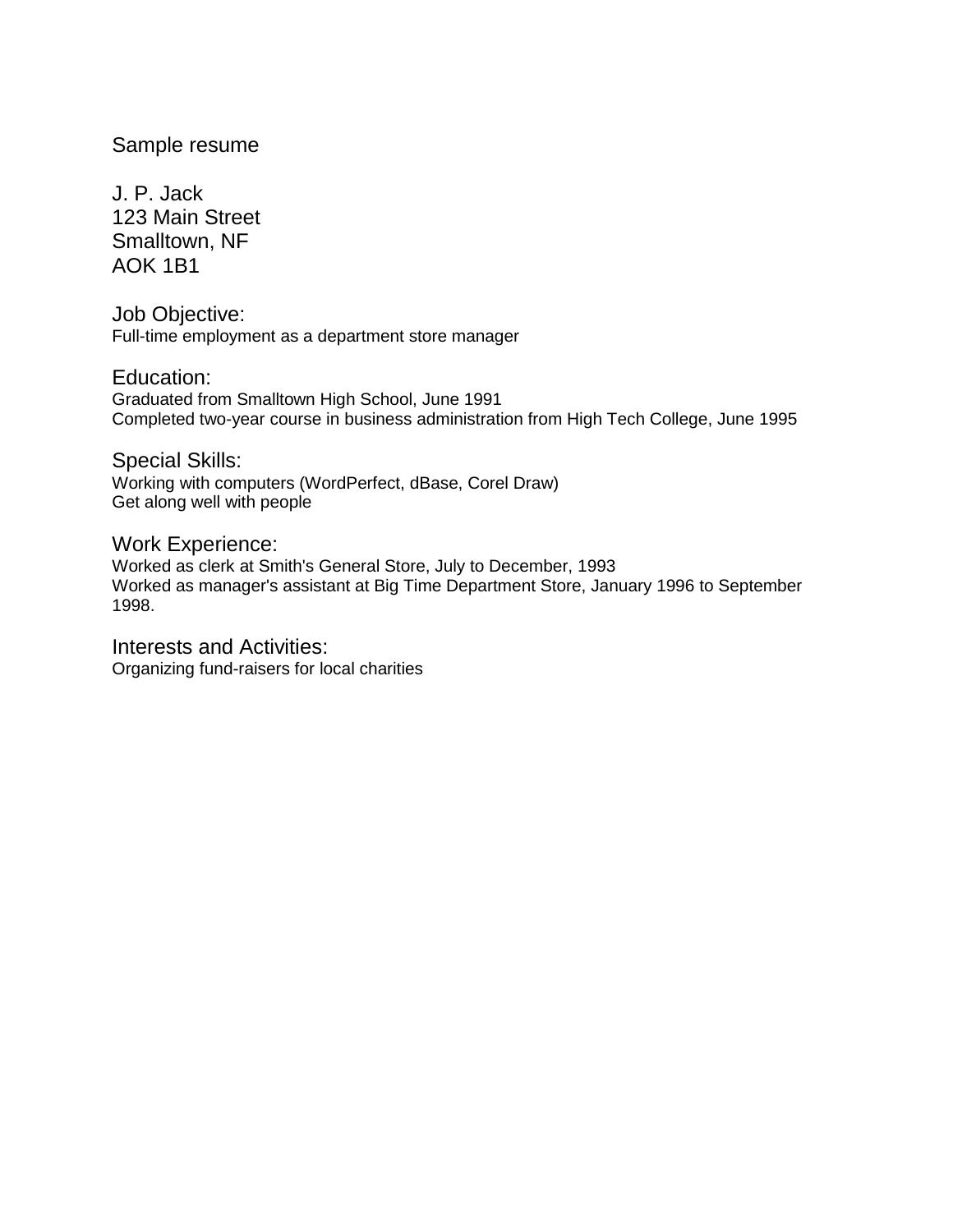### **Cover Letter**

You should always include a cover letter with any resume you send to an employer. Here is a sample cover letter.

456 Water Street Big Harbour, NF A2B 1K6 May 20, 1999

Ms. K. D. Patterson Personnel Manager Jackson's Hardware Big City, NF A1V 2K5

Dear Ms. Patterson:

This letter accompanies my application for the position of Parts Department Manager with your company as recently posted in The Advertiser.

I am impressed with the way your company does business and would welcome the opportunity to be part of your success. I have a broad knowledge of automobiles and automobile parts and subscribe to two auto magazines. I am efficient, well-organized and a good worker.

A copy of my resume is enclosed. I am available for an interview at a convenient time. I thank you for considering this application and I look forward to hearing from you.

Sincerely,

T. Jones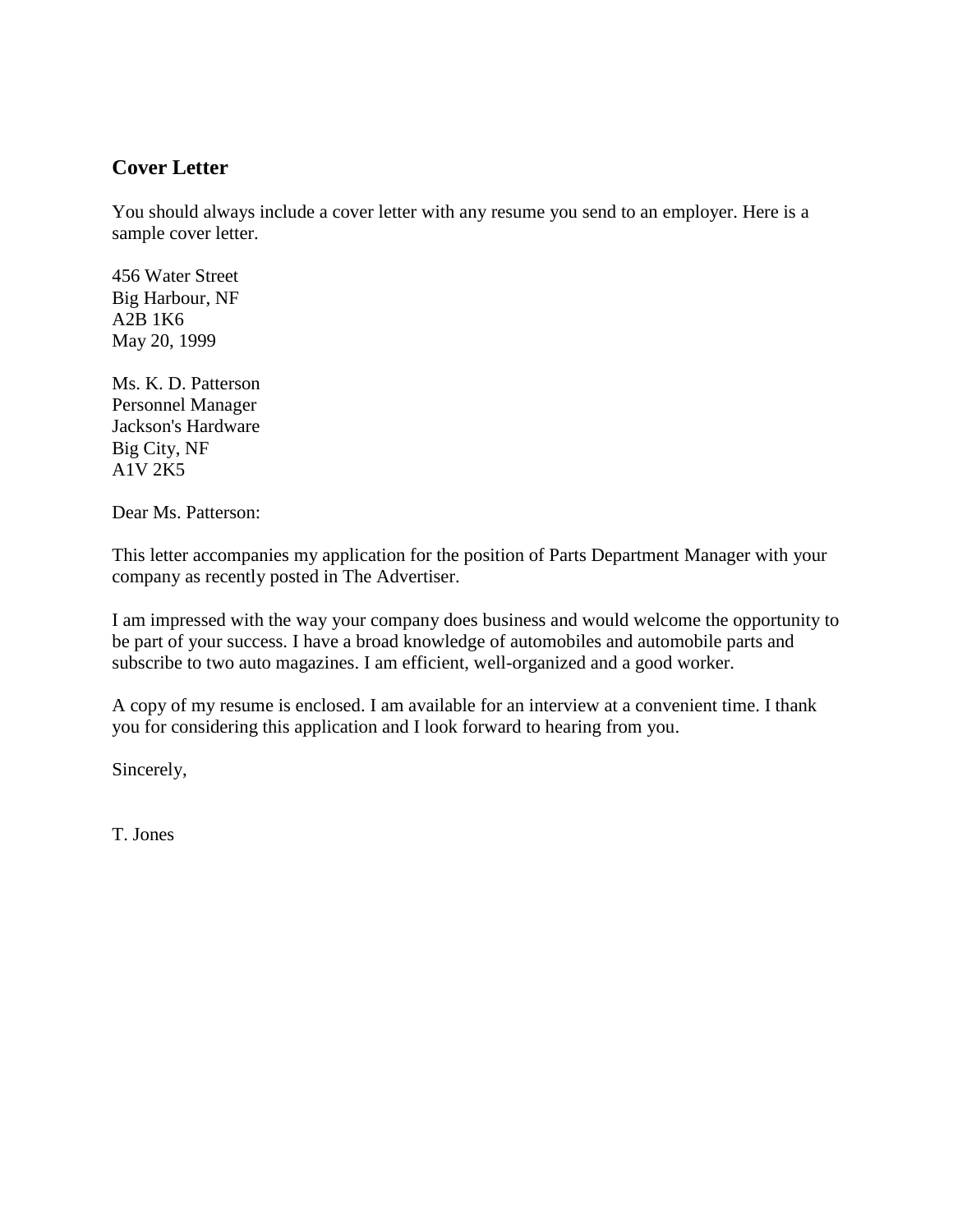#### **Letter of Application**

A job application can also be written entirely in the form of a letter. You include the same information as in any other resume, but you write it as a letter. This is also called a letter of application. It includes much more information than a cover letter. Here is a sample letter of application.

96 Main Street Little Cove, NF A2B 1K6 April 25, 1999

Mr. K. D. Patterson Personnel Manager Jackson's Hardware Big City, NF A1V 2K5

Dear Mr. Patterson:

Please consider my application for the position of Parts Manager with your store, as recently advertised in The Daily Journal. I believe I have the education, work experience and other qualifications needed to do an excellent job in this position.

I received my high school diploma from Seaside Collegiate in June of 1990. I completed a sixmonth course in automotive parts distribution at Techno College in June of 1991. I worked as parts clerk at Bob's Tire in Bonavista from September 1991 to June 1992. I was promoted to Parts Manager at Hefty Tire and worked there until June 1998.

I enjoy serving the public and get along well with customers and co-workers.

I thank you for considering this application and I look forward to hearing from you.

Sincerely yours,

L. D. Smith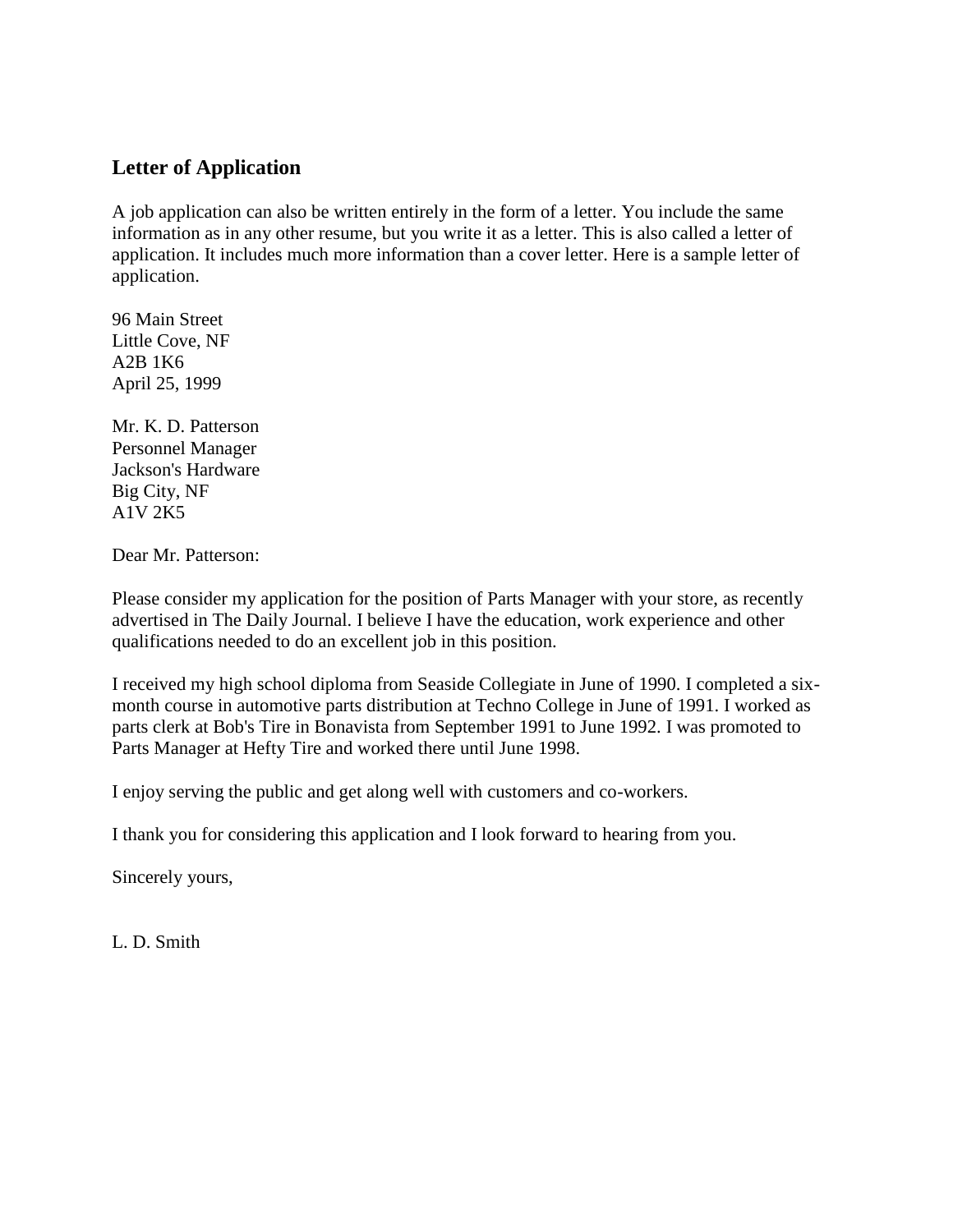### **Follow Up**

Follow up is important if you want to make the most of your job search. Don't just send off applications, then sit back and wait for the phone to ring. If you haven't heard from a job application in three or four weeks, feel free to make a phone call. Ask if the job is still open and say you are still interested. Ask if you could come in for an interview. Say thank you and move on to the next job on your list.

#### **The Job Interview**

Preparing For The Interview

There are things you can do to prepare for a job interview. First, find out as much as you can about the company. You can get this information directly from the company or from someone who works or has worked there. Go to the library and ask the librarian for a good book on job interviews. Prepare a list of questions the interviewer might ask you. Do a practice interview. Have someone sit down with you and ask questions as if they were interviewing you. Come up with the best answers you can think of. Ask your friend for comments on how you did and get suggestions on how you could do better. You can tape record your practice interview and listen to it.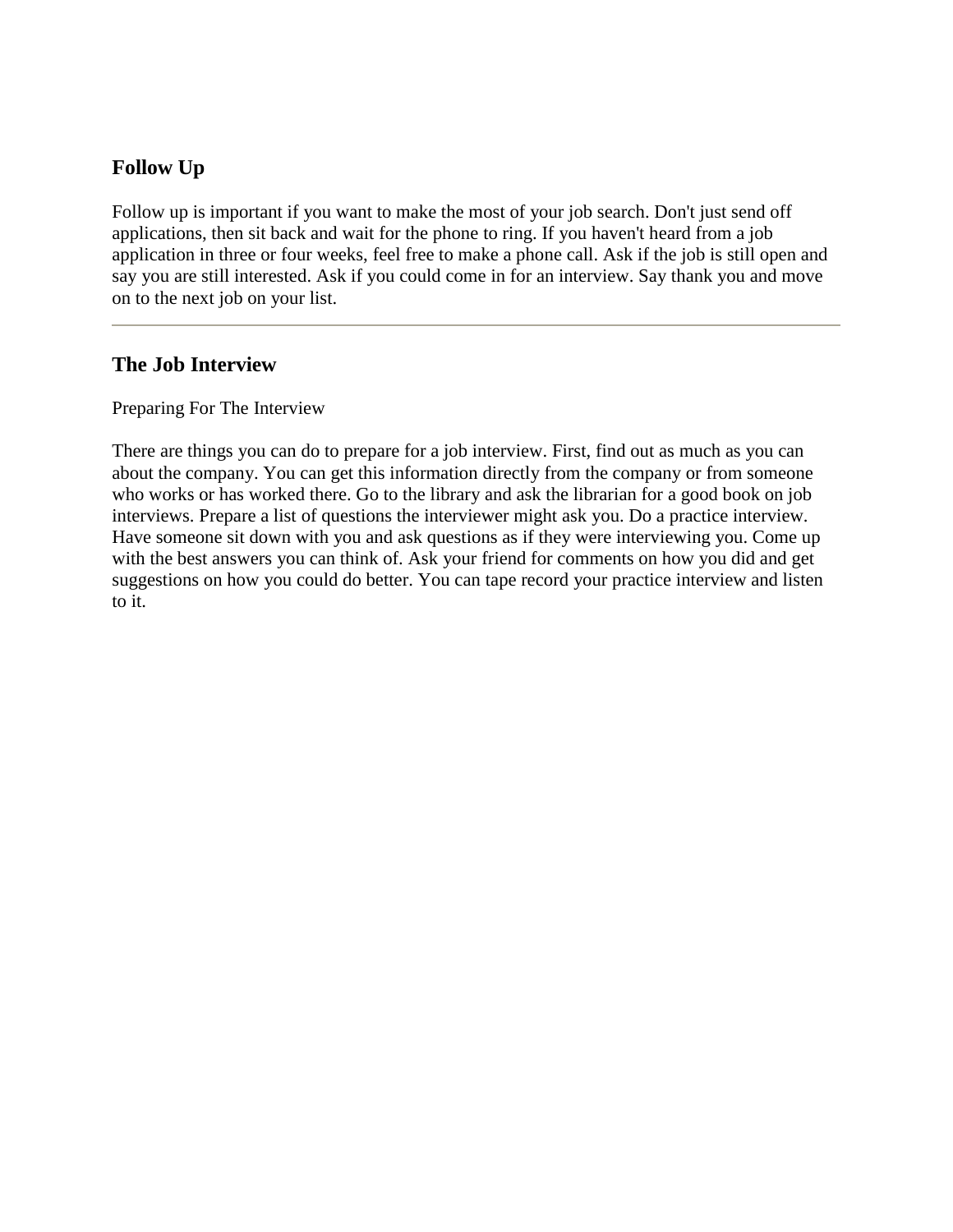### **Interview Tips**

- 1. Be prepared. Find out as much as you can about the company before the interview.
- 2. Dress as you would for the job.
- 3. Arrive a few minutes early for the interview.
- 4. Tell the truth, but don't put yourself down.
- 5. Don't say negative things about other employers.
- 6. Try to give clear, detailed answers, but don't talk too much.
- 7. Smile

#### **Interview Questions**

Here are some questions you could be asked in an interview.

- 1. Why do you want to work for our company?
- 2. Why did you leave your last job?
- 3. What experience do you have with this kind of work?
- 4. What skills do you have that would be useful?
- 5. How well do you get along with other people?
- 6. What makes you think you could do a good job?
- 7. What other qualifications do you have for this job?
- 8. Would you take further training if necessary?
- 9. What salary do you expect?
- 10. What goals have you set for yourself?
- 11. What things did you accomplish on your previous jobs?
- 12. Why should we hire you?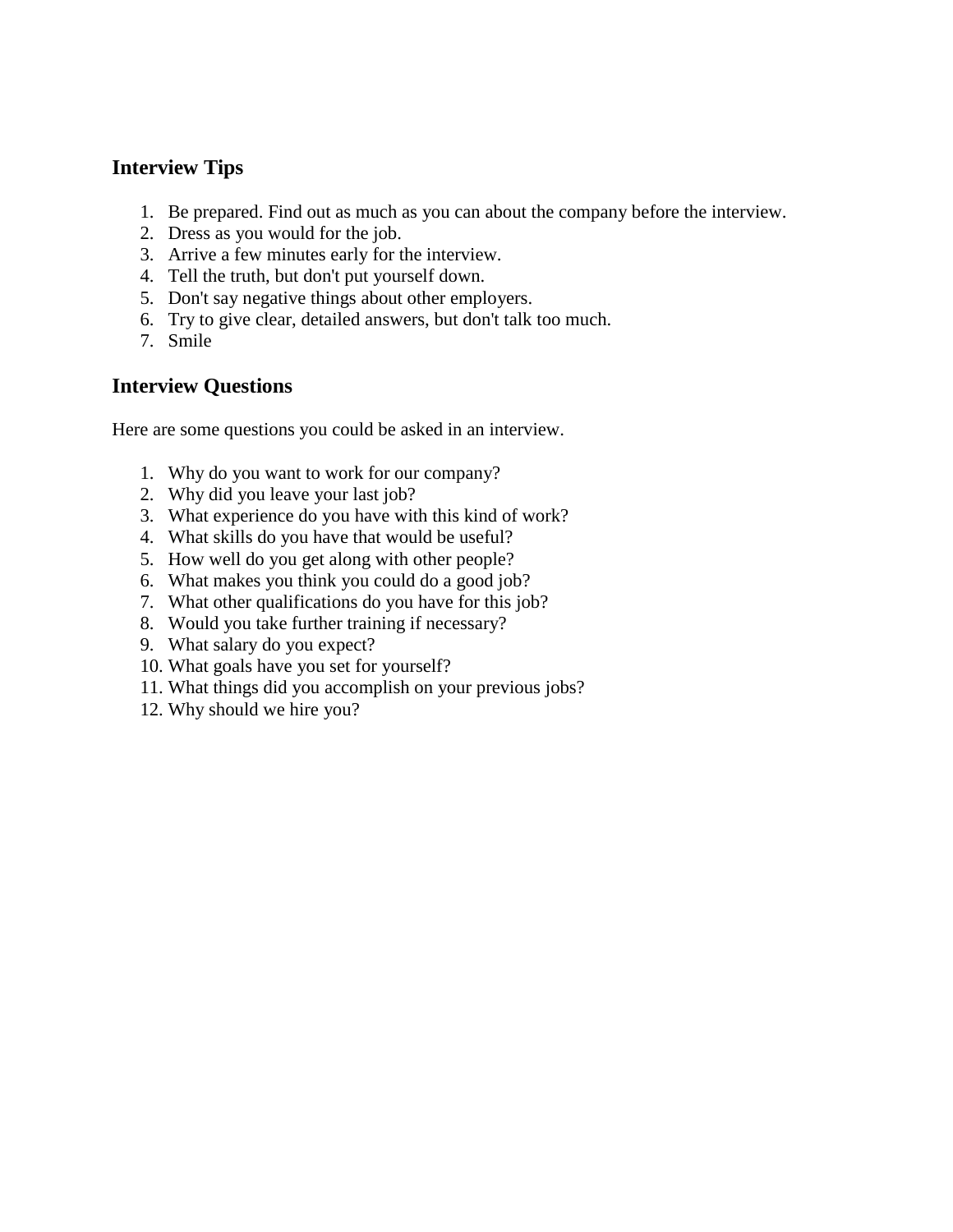

## **Questions You Can Ask**

The interviewer will probably ask you if you have any questions. It is a good idea to ask one or two questions. This shows that you are really interested in the job. Following are some questions you can ask.

- 1. What are the hours of work?
- 2. Is there any orientation or training for new employees?
- 3. When will you make a decision about who you are hiring?
- 4. When will the job start?
- 5. How many people will I be working with?
- 6. Who will I report to?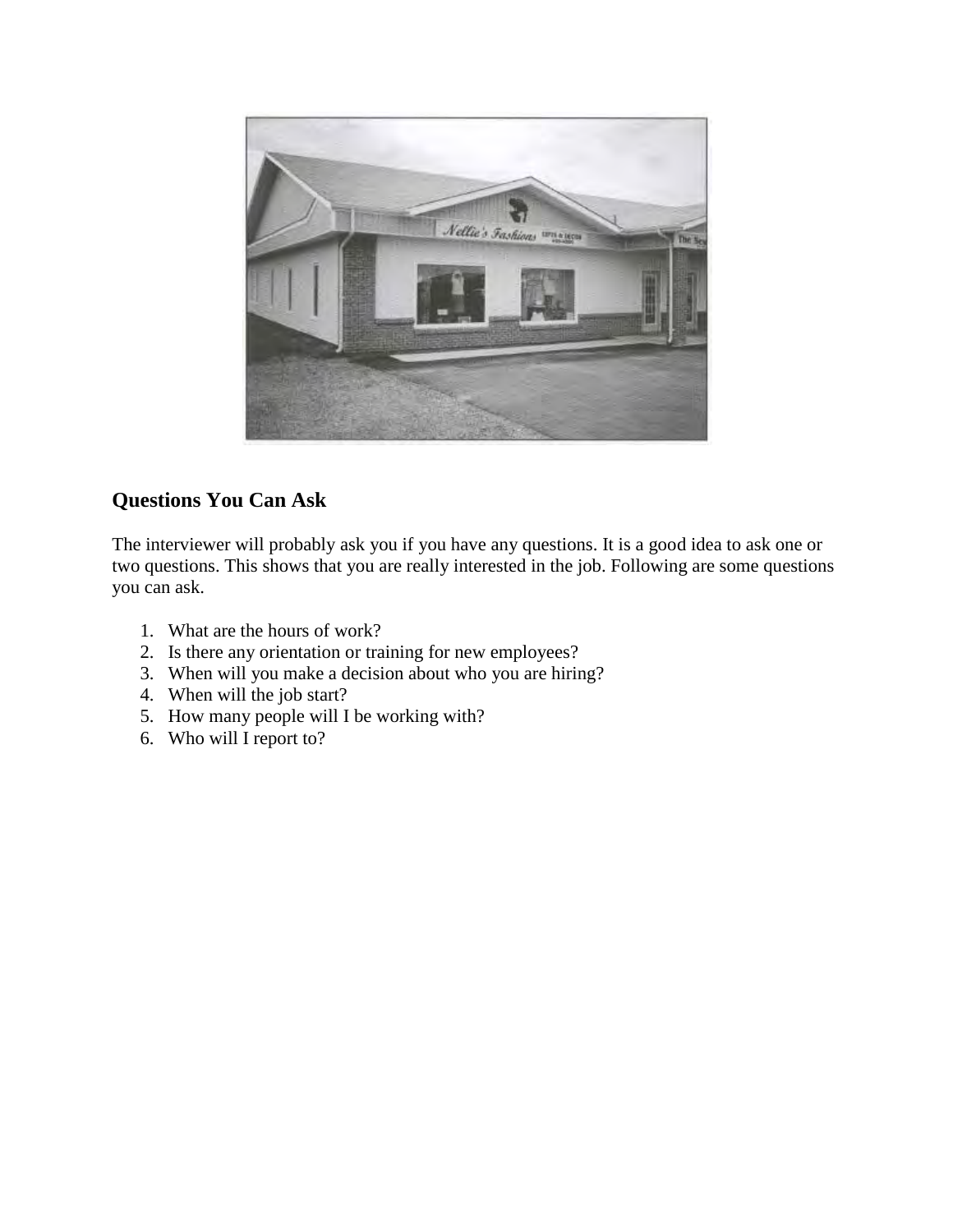## **After The Interview**

Be sure to say thanks for the interview. Some people write a thank you card and drop it off the day after the interview. Other people telephone to say thank you for the interview.

#### **Interview Record**

(Use this form to keep a record of your job search.)

Name of Employer:

Address of Employer:

Phone Number:

Date of Interview:

People who interviewed me:

Other people I talked to:

Questions they asked me that I didn't expect: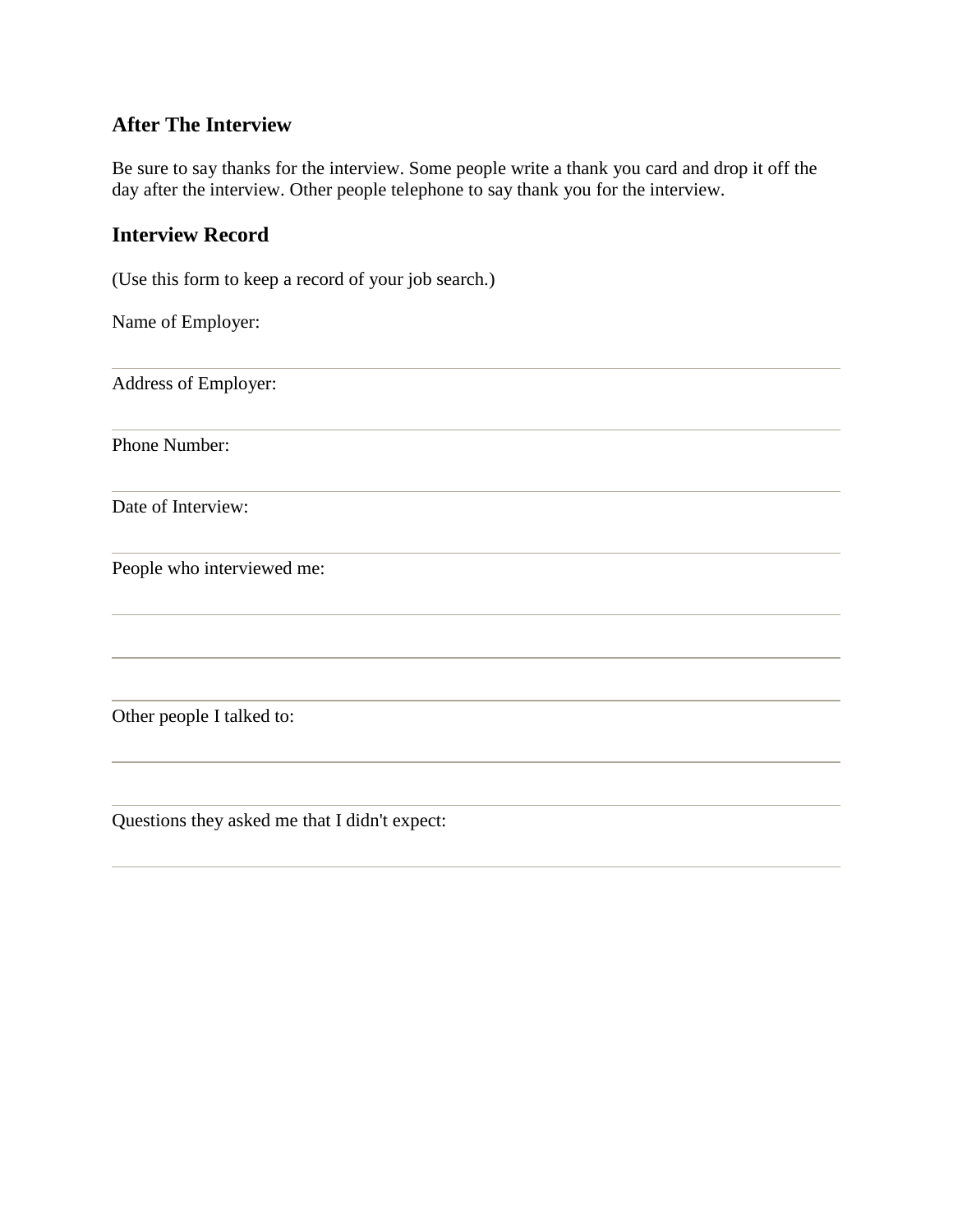## **Follow Up**

After you have been interviewed, it is a good idea to write a letter thanking the interviewer. This will tell the employer that you are courteous. It will also show that you really want the job. Don't worry about being seen as a pest. Employers like people who are enthusiastic and stand out from the crowd. What you do after the interview can make the difference between getting and not getting a job.

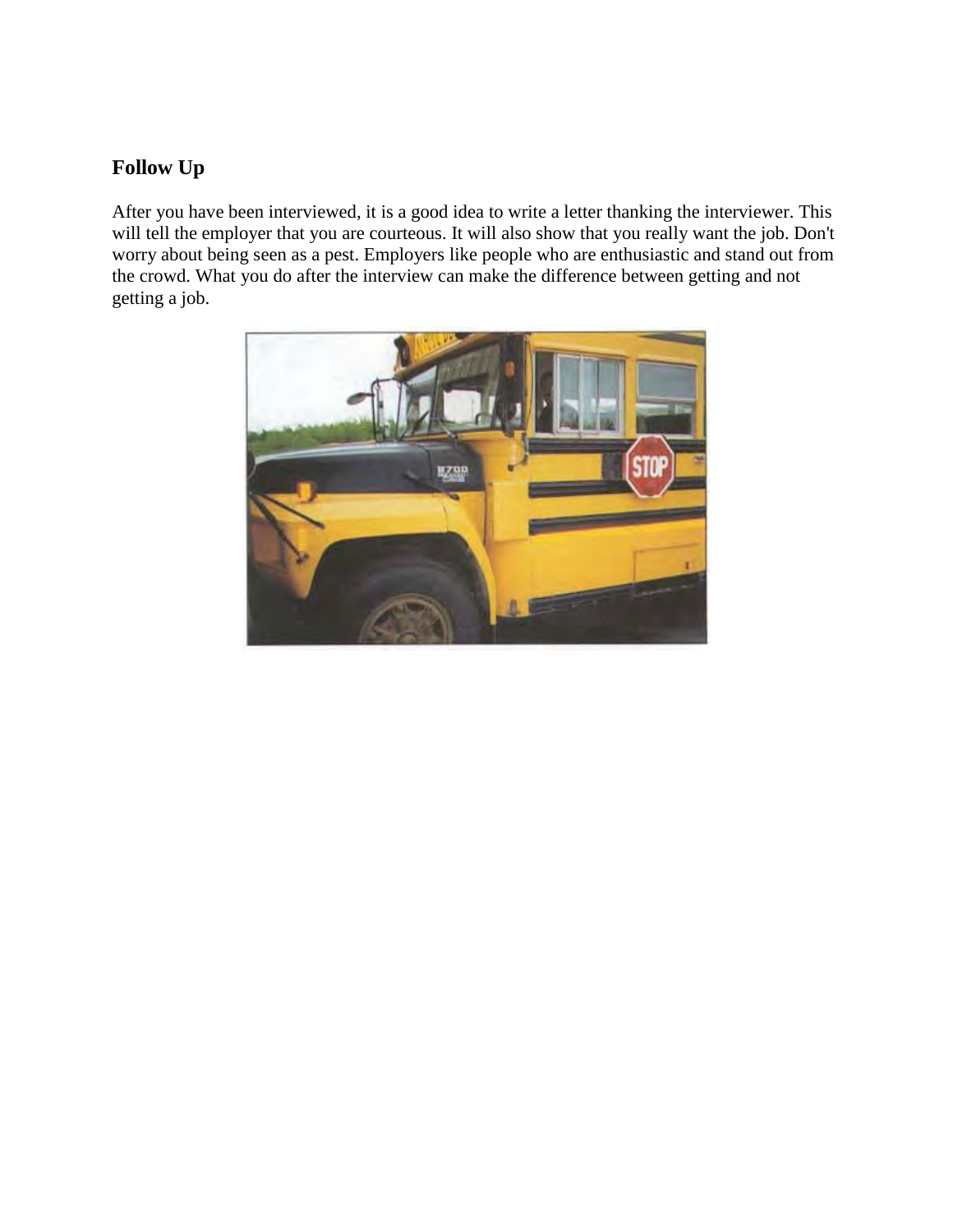

## **Your Own Business**

Small businesses provide 92 per cent of all new jobs in Canada. These businesses include farms, fishing operations, corner grocery stores, restaurants, bakeries, construction companies, hardware stores, babysitting services, flower shops, handicraft businesses and small factories. The federal and provincial governments have programs to help businesses.

There are several types of businesses. Manufacturers produce the goods which they sell to wholesalers. Wholesalers moves goods between manufacturers and retailers for businesses such as grocery and hardware stores and gasoline stations. Retailers then sell the goods directly to the consumer. Retail businesses include flower shops, grocery stores, drugstores, restaurants and craft shops.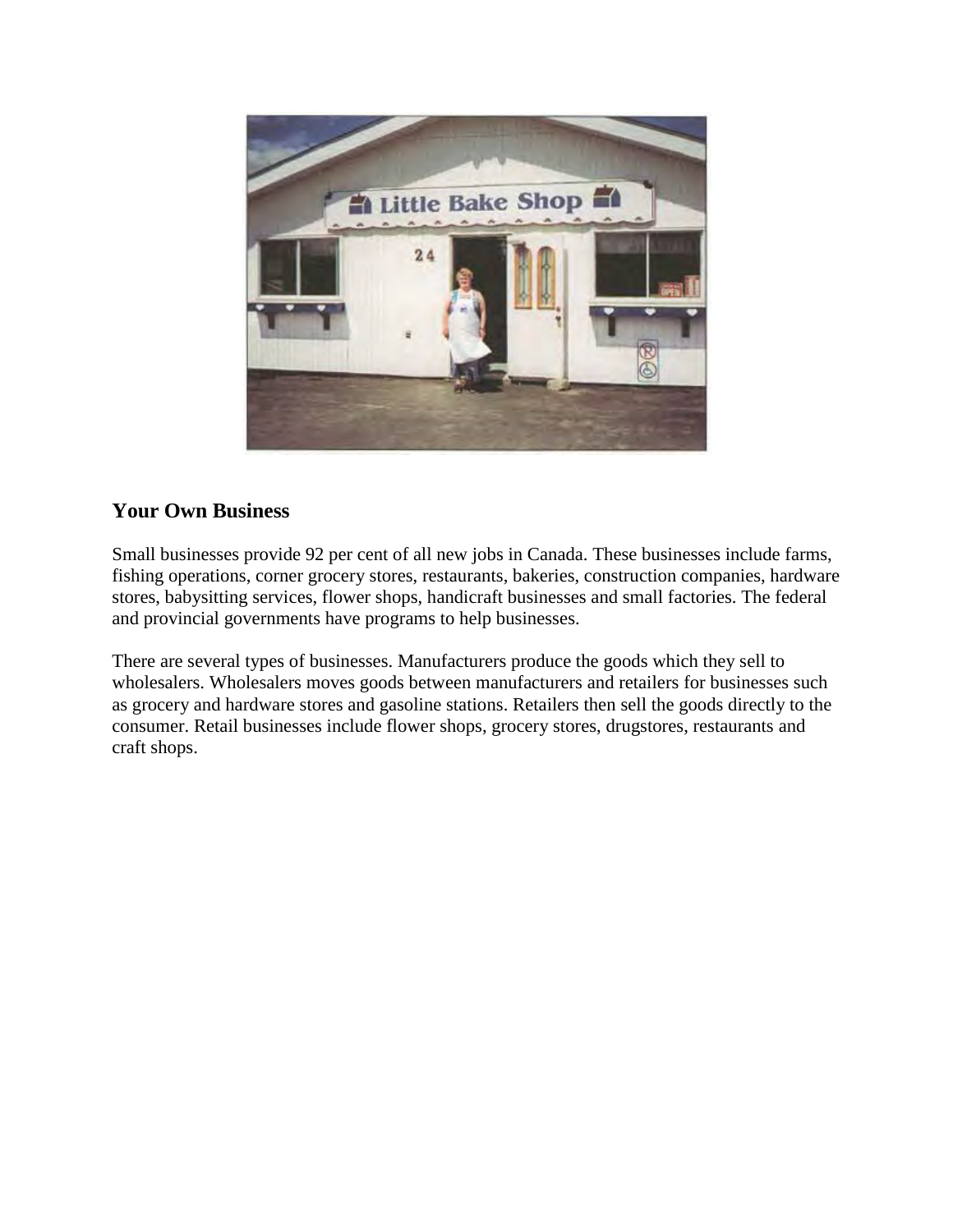The operator of a service business provides a service either at the customer's home or at the place of business. Examples of service businesses include barbering, lawn care, dry cleaning, accounting, child care and travel counselling.

Here are some questions you should ask if you are thinking about starting your own business.

- 1. Do you like to make your own decisions? \_\_\_\_
- 2. Do you have confidence in yourself and your ideas? \_\_\_\_
- 3. Do you want to be your own boss? \_\_\_\_
- 4. Are you prepared to take moderate risk?
- 5. Do you think you can control most of the things in your life? \_\_\_\_
- 6. Are you a hard worker with lots of energy? \_\_\_\_
- 7. Do you like to set challenging goals for yourself? \_\_\_\_
- 8. Have you done your homework on your business idea?

It makes sense to go into a business you like and that you are good at. You also want to start a business you think will attract plenty of customers.

Find out as much as possible about any business you'd like to start. To do this, you may need to take a course in the field of your choice. It is also a good idea to learn about how to start and run a business. Colleges offer daytime and evening programs about running a business. Decide what you want from a course and sign up. If you have worked in the business you're interested in, you have already learned a lot. For example, if you are an auto mechanic and would like to have your own garage, then you already have a good knowledge of the auto repair business. If you are an electronics technician and would like to go into business in this field, then you already have a good start.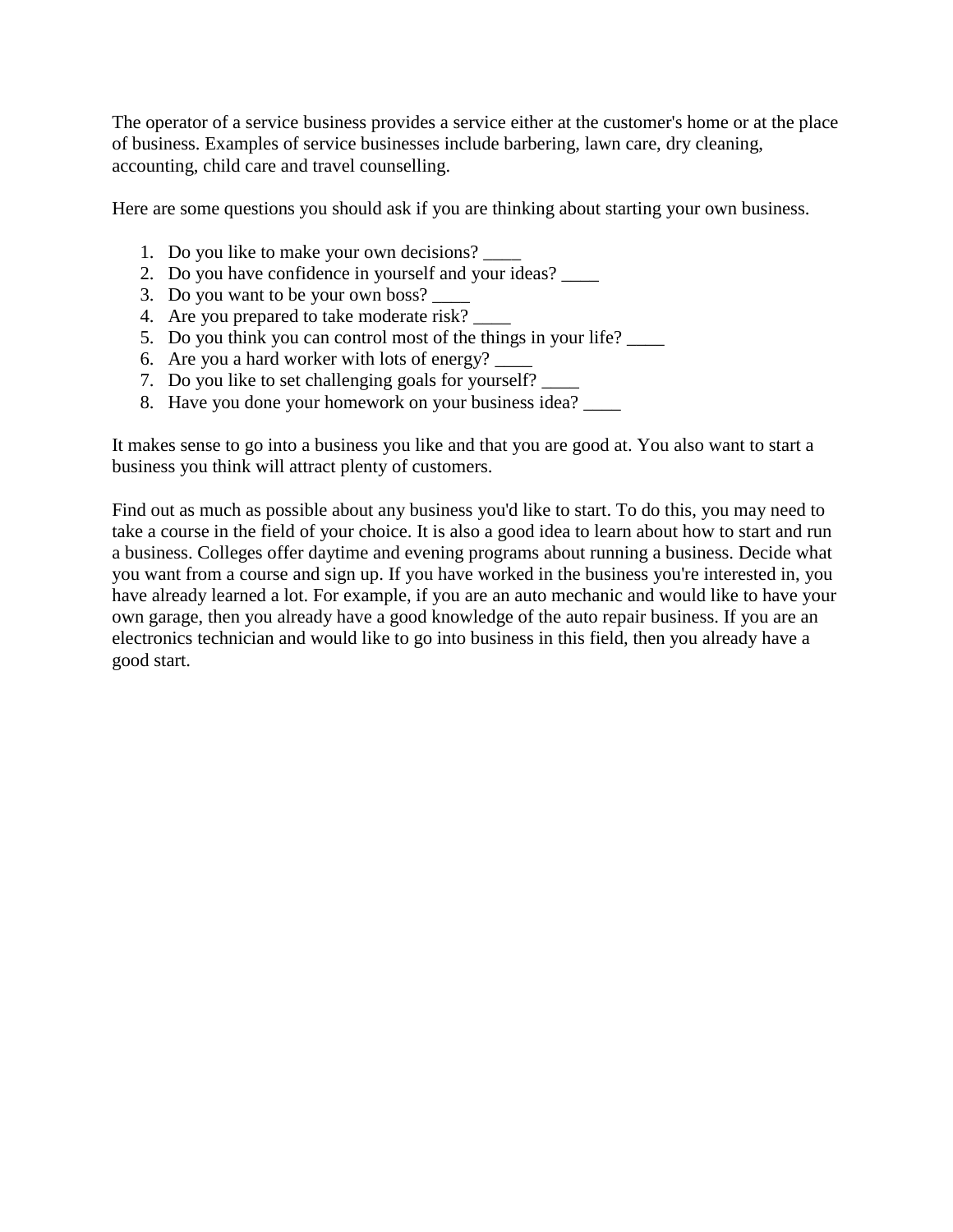## **Questions:**

1. Why do I want to start my own business? 2. What kind of business could I get into? (List as many as you wish.) 3. Where can I get help with starting a business?

Planning is very important to the success of any business. You have to know what you are going to produce or sell. You must also learn about market conditions and costs. Having a solid business plan can help you get financial backing from a bank or government agency. Otherwise, you may have to finance the project with your own money.